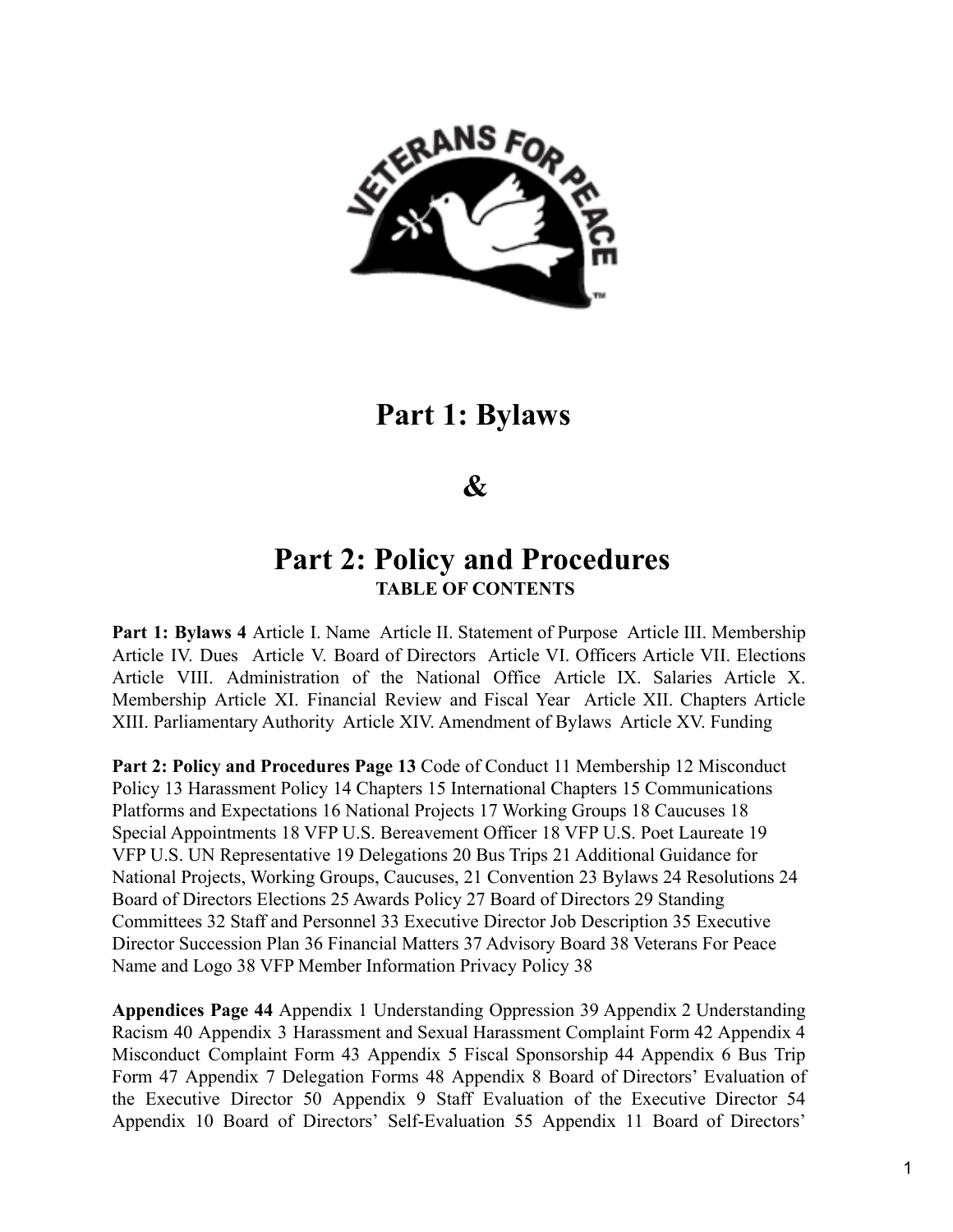Annual Calendar 57 Appendix 12 Board of Directors' Meeting Ground Rules 58 Appendix 13 Board of Directors' Responsibilities Form 60 Appendix 14 Board of Directors' Standing Committees Form 61 Appendix 15 Board of Directors' and Staff Contact Information Form 62 Appendix 16 Board Travel Reimbursement Form 63 Appendix 17 Current National Projects and Working Groups 64 Appendix 18 Facebook Best Practices 66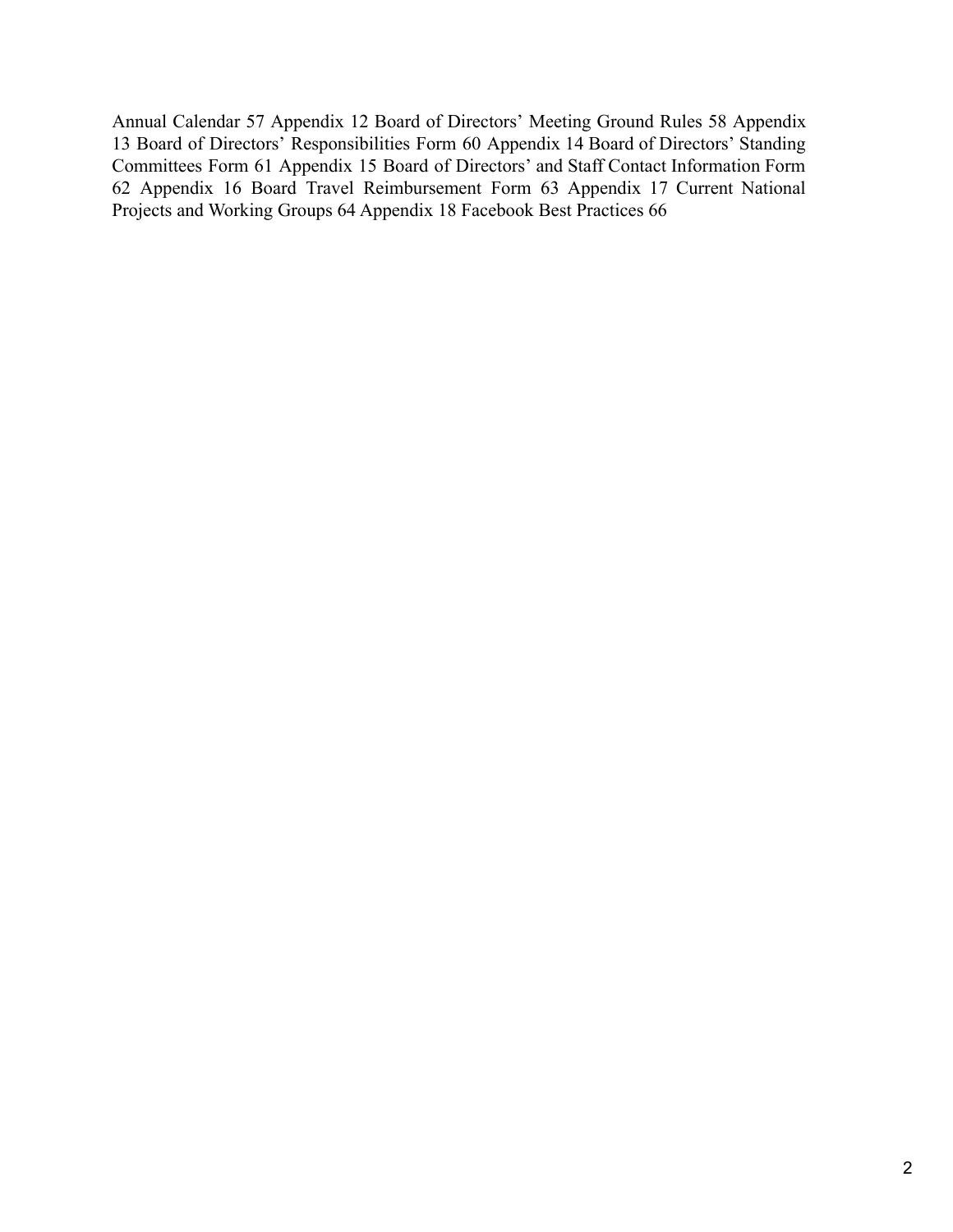# **Part 1: Bylaws**

As voted on by the Membership, 2021

## **VETERANS FOR PEACE BYLAWS**

# **ARTICLE I. NAME**

The name of this corporation shall be Veterans For Peace, Inc. (VFP)

# **ARTICLE II. STATEMENT OF PURPOSE**

We, as military veterans, do hereby affirm our greater responsibility to serve the cause of world peace. To this end we will work, with others both nationally and internationally

1. To increase public awareness of the causes and costs of war

2. To restrain our governments from intervening, overtly and covertly, in the internal affairs of other nations

- 3. To resist racism and repression in our home communities
- 4. To oppose the militarization of law enforcement
- 5. To end the arms race and to reduce and eventually eliminate nuclear weapons 6. To seek justice

for veterans and victims of war

7. To abolish war as an instrument of national policy.

To achieve these goals, members of Veterans For Peace pledge to use non-violent means and to maintain an organization that is both democratic and open with the understanding that all members are trusted to act in the best interests of the group for the larger purpose of world peace. (Amended August 2016)

# **ARTICLE III. MEMBERSHIP**

## *Section 1. Full Membership.*

Full Members of VFP shall be veterans of the Armed Forces of the U. S., or veterans of the Armed Forces of foreign nations. They may also be Merchant Marines or other U.S. Citizens who have served in a professional capacity with or in service to the Armed Forces of the U.S. in an area and during a period of war, conflict or other hostile activity. Full Members must subscribe to the purpose, goals and ideals of VFP and pay annual dues. Eligibility for Full Membership shall be determined by additional rules and regulations adopted by the Board of Directors.

# *Section 2. Associate Membership.*

Associate Members of VFP shall be members who are not veterans, but who subscribe to the purpose, goals and ideals of VFP and pay national dues. Eligibility for Associate membership shall be determined by additional rules and regulations adopted by the Board of Directors.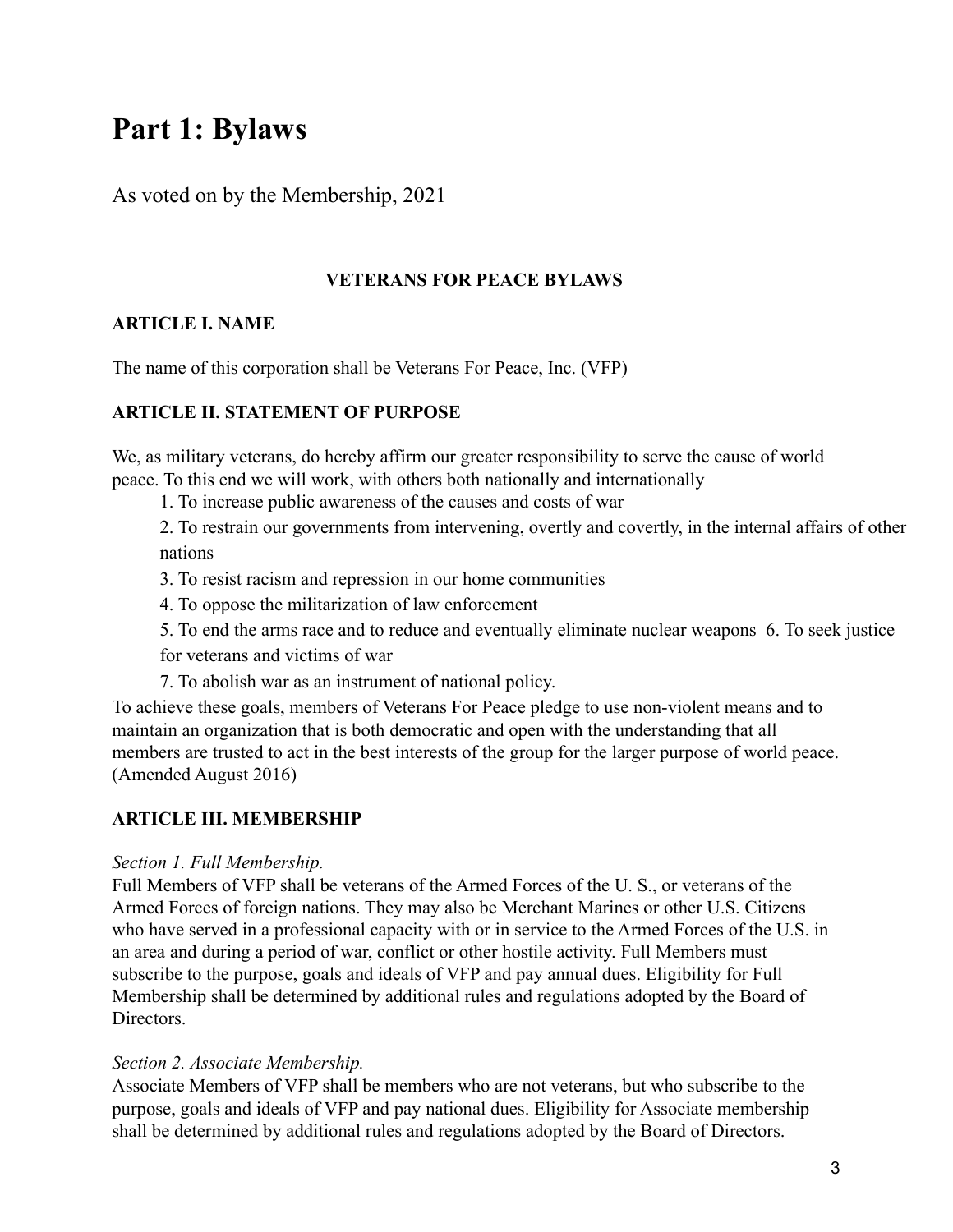## *Section 3. Honorary Membership.*

Honorary Membership may be conferred on the recommendation, in writing, of at least two Full Members, the approval of a majority vote of the Board of Directors, and a majority vote of Full Members attending the National Convention. Honorary Membership shall carry none of the obligations of the organization, but shall entitle the holder to all the privileges except those of holding office. Honorary Members must subscribe to the purpose, goals and ideals of VFP. Eligibility for Honorary Membership shall be determined by additional rules and regulations adopted by the Board of Directors.

## *Section 4. Non-discriminatory practice*

Membership may not be denied because of race, gender, sexual orientation, religion, national origin or any other discriminatory practice.

## *Section 5. Restrict or expel from membership*

The Board of Directors has the authority to deny or expel from membership a person when, in its judgment, admission or continued membership would be inconsistent with the purposes, principles, objectives or goals and ideals of VFP. The Board of Directors shall inform the membership at the Annual Convention of its reasons for taking any action under this Section. Any action under this Section may be appealed to the membership at the Annual Convention.

## *Section 6. Establish procedures*

The Board of Directors shall establish and publish criteria for misconduct and establish procedures for investigating and hearing claims of misconduct.

# **ARTICLE IV. DUES**

All Full and Associate Memberships are contingent on the payment, in advance, of fixed annual dues set by the Board of Directors and approved at the Annual Convention. The Board of Directors shall have the authority to set rules for waiver of dues in situations it deems appropriate.

# **ARTICLE V. BOARD OF DIRECTORS**

## *Section 1. General Powers.*

The management of VFP shall be by and through the Board of Directors.

# *Section 2. Number and Qualifications.*

The Board of Directors will consist of at least thirteen (13) Directors. (Amended) The Board of Directors may change the size of the Board of Directors, subject to approval at the next Annual Convention. Directors must be Full Members of VFP at the time of nomination and through their term of office.

# *Section 3. Term of Office.*

A full term of office of a Director shall be three (03) years. The term shall be from January 1 to December 31. Directors shall not serve more than two full terms consecutively.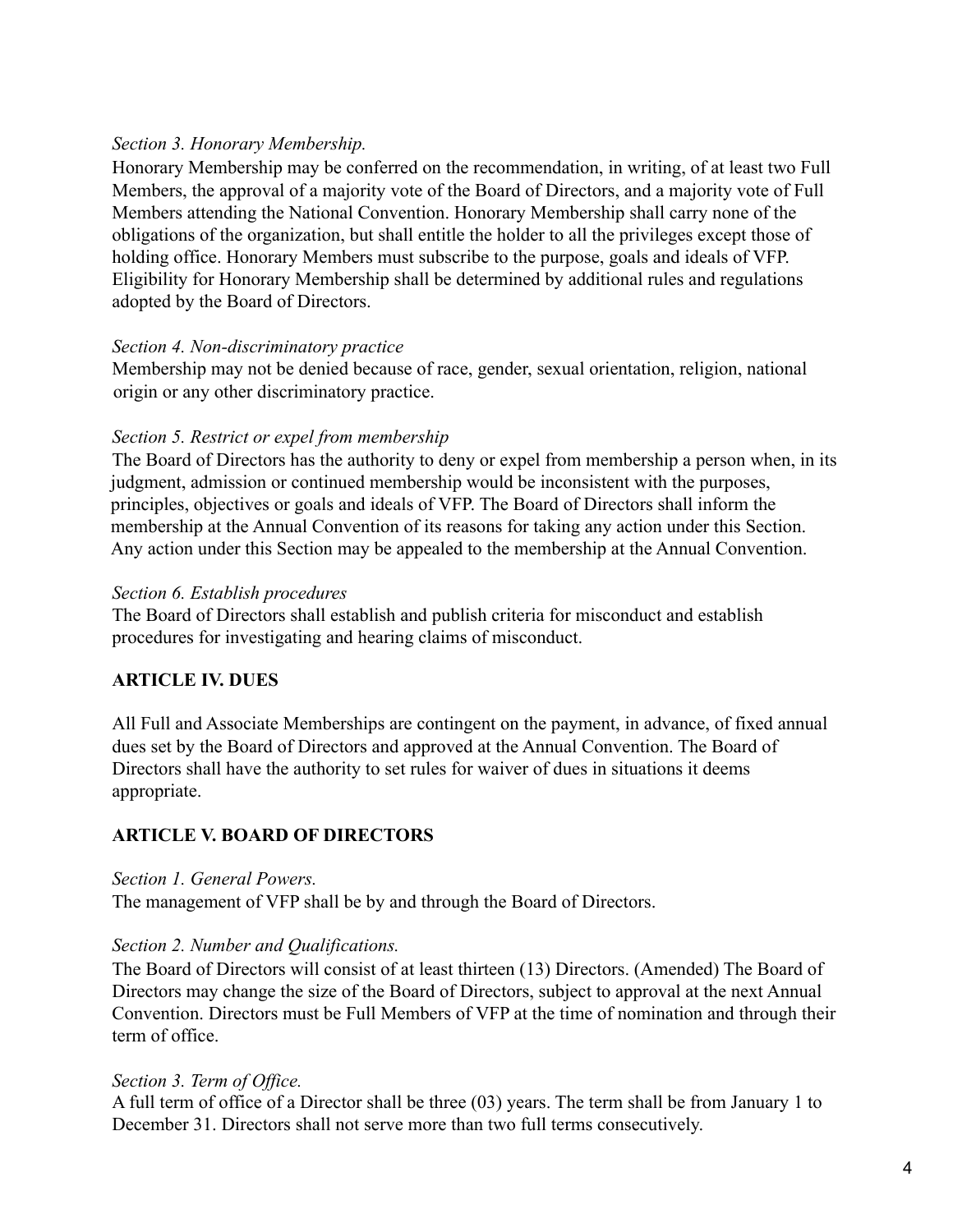#### *Section 4. Vacancies.*

A vacancy of the Board of Directors shall arise on the death, resignation, or termination of a Director or on the inability or refusal of a Director to serve. Upon the unexcused absence of a Director from two (02) consecutive meetings of the Board of Directors, such absences shall be declared by the President, with the approval of the Board, to cause a vacancy and the vacancy shall be announced to the Membership. The President may appoint a Director to fill the vacancy on the Board of Directors, subject to the approval of the Board of Directors.

#### *Section 5. Quorum.*

A majority of the Board of Directors shall constitute a quorum. If a meeting is adjourned due to lack of a quorum, the President or presiding officer may announce orally, at the meeting, the date of the reconvened meeting without the requirement of notice of Article V, Section 8.

#### *Section 6. Meetings.*

The Board of Directors shall hold a regularly scheduled meeting at least annually on a date to be determined by the Board. The President or any two Directors may call special meetings of the Board of directors.

#### *Section 7. Transaction of Business Between Meetings.*

The President may initiate meetings of the Board of Directors utilizing electronic means provided all notices, quorums, votes and actions are recorded with the Secretary within seven (07) days of meetings.

## *Section 8. Notice of Meetings.*

Notice of any special, not regularly scheduled meetings of the Board of Directors shall be given at least thirty (30) days prior. The notice will be written, will include a proposed agenda and will be delivered in person, by mail or by acknowledged facsimile or e-mail to the address recorded in the VFP national office. Any Director may waive notice of any such meeting. The attendance of a Director at any such meeting of the Board of Directors constitutes a waiver of notice of that meeting except when the Director attends the meeting for the express purpose of objecting to the lawfulness of the meeting.

## *Section 9. Open Meetings.*

Meetings of the Board of Directors are open to the membership. Closed meetings may be held on matters involving personnel, litigation, contractual negotiations, or similar matters on a recorded vote of the Board of Directors. When a meeting is closed the reason shall be recorded.

#### *Section 10. Open Meeting Records.*

The Board of Directors shall maintain minutes of their meetings. The minutes shall be available to VFP members through the VFP website, or upon request.

## **ARTICLE VI. OFFICERS**

#### *Section 1. Office and Terms.*

The officers of the Corporation shall be a President, a Vice President, Secretary and Treasurer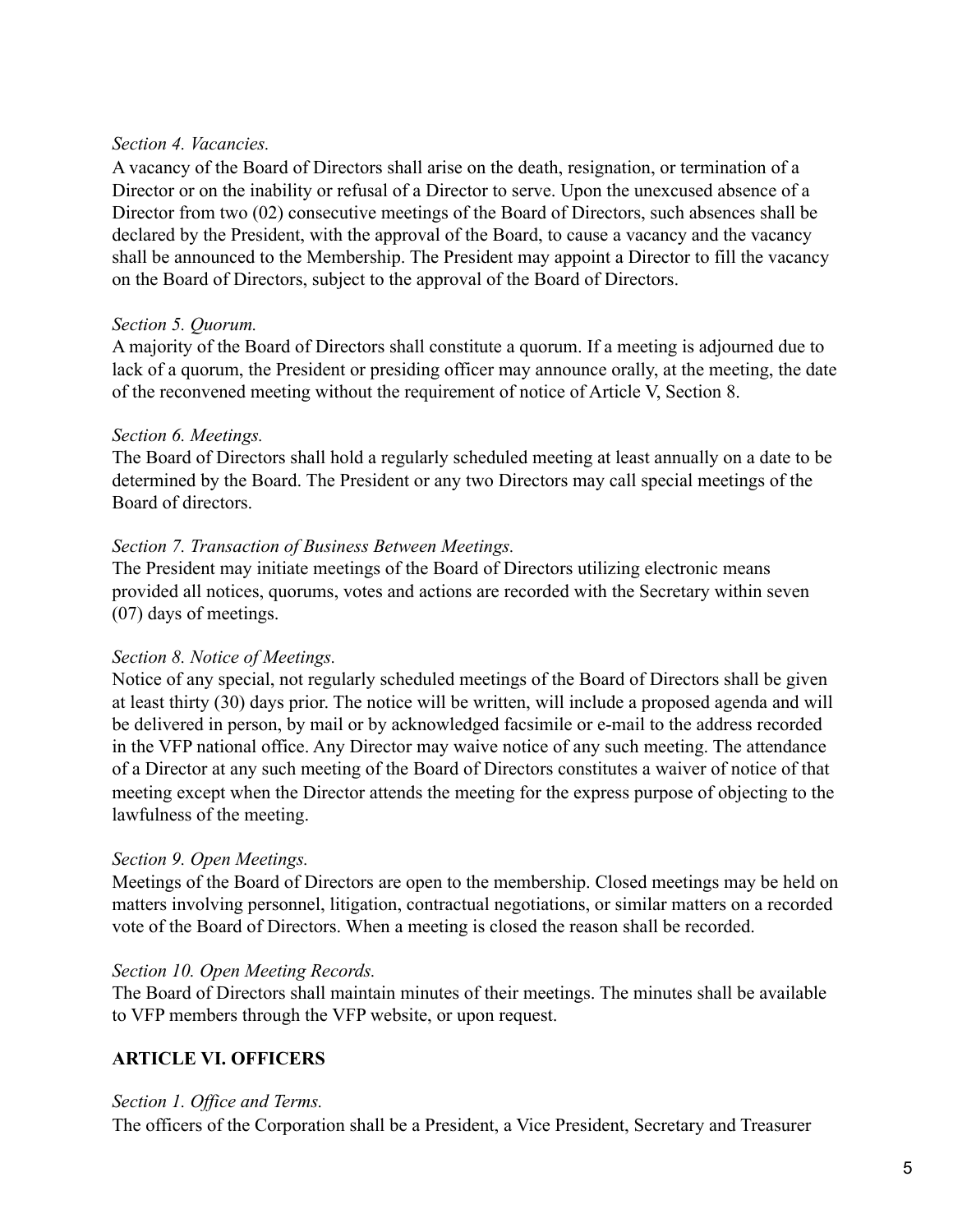who must be members of and shall be elected by the Board of Directors. They shall hold office for a term of one (01) year and until their successor is elected.

## *Section 2. President.*

The President shall be the chairperson of the Board of Directors and the Chief Executive Officer of the Corporation and an ex-officio member of all committees. The president shall preside at Annual Conventions.

## *Section 3. Vice President.*

The Vice President shall perform the duties and exercise the powers of the President in the event of that President's absence, including acting as chairperson of the Board of Directors, and shall perform such other duties as may be from time to time prescribed by the President.

## Section 4. *Secretary*.

The Secretary shall keep the minutes of the Annual Convention and meetings of the Board of Directors in the manner provided by VFP for that purpose; he/she shall also see that all notices are duly given in accordance with the provisions of these Bylaws or as required by law. He/she shall keep a register of the mailing addresses of all Full Members, Associate Members and Honorary Members which shall be furnished to the Secretary by such members; he/she shall, in general, perform all duties incident to the office of Secretary and such other duties as may be from time to time prescribed by the President.

## *Section 5. Treasurer.*

The treasurer shall be responsible for all funds of VFP and for the performance of all duties incident to the office of Treasurer and such other duties as may be from time-to-time prescribed by the President. He/she shall submit a monthly Treasurer's Report to the Board of Directors. The treasurer shall also prepare an annual Treasurer's Report in the month prior to the Annual Convention to include information on the number of dues paying members and shall present such Report to the Annual Convention.

# *Section 6. Executive Committee.*

The Executive Committee of the Board of Directors shall consist of the officers of VFP with the Executive Director serving ex-officio. The Executive committee shall confer on a regular monthly basis to review recent financial statements, day-to-day operational matters and to formulate upcoming board agendas. Decisions of the Executive Committee shall be by majority vote. The Executive Committee shall give prompt notice to the Board of any emergency actions, position statements, and major decisions to allow for timely adjustments or proactive changes. All actions taken shall be reported to the full board at the next regular or special meeting and any Director has the authority to request a vote by the full Board of Directors.

# *Section 7. Vacancies.*

Should there be a vacancy in the Presidency, the Vice president shall succeed to the Presidency and shall serve until the next annual election, or until the Board of Directors elects a President from among its members who will serve the remainder of the term being filled. Any other vacancy shall be filled by the Board of Directors and the successor shall hold office until the next annual election.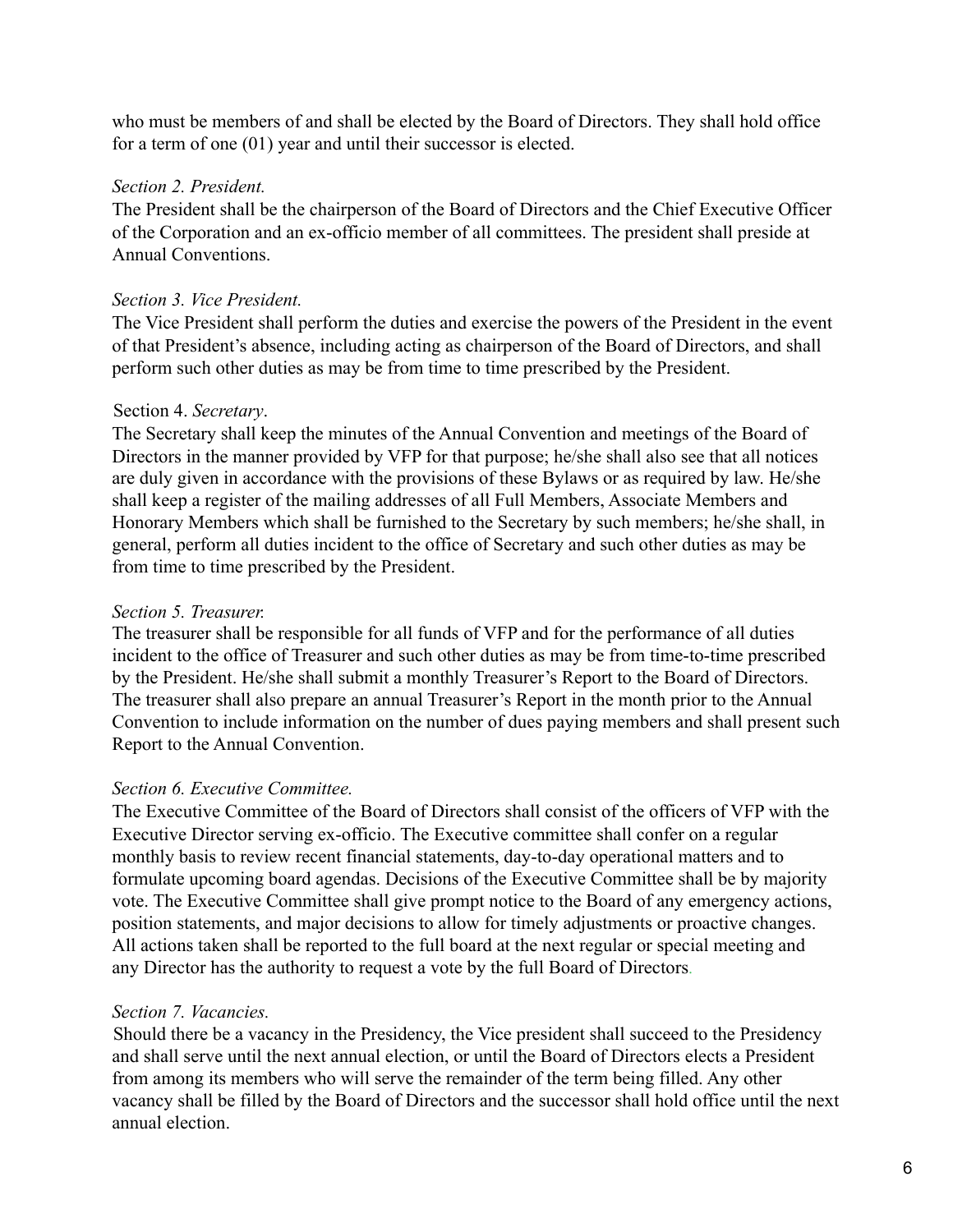# **ARTICLE VII. ELECTIONS**

#### *Section 1. Nomination of directors.*

(a) No later than April 1 of each year the President shall appoint a Nominating Committee consisting of a Director and three (03) Full Members, to consider nominations for election to the Board of Directors. The Nominating Committee shall select at least two (02) Full Member candidates for each vacancy which is scheduled to occur. The Board of directors will publish criteria for the submission of personal data for each potential candidate. The committee will exercise discretion in its selections to enhance the makeup of the Board of Directors with regard to geographic dispersion.

(b) Additional nominations for election to the Board of Directors may be made by petition. Nominating petitions shall name the nominee, be signed by at least ten (10) Full Members, and be submitted to the National Office by thirty (30) day prior to the annual Convention. (c) There shall be no nominations from the floor of the Convention.

#### *Section 2.* Election of directors.

(a) In October, or six (06) weeks after the Annual Convention, the Secretary shall send by mail or electronically to all full members (as of the prior Annual Convention) a paper or electronic ballot with the names of all the nominees. The message will contain a brief biographical statement on each candidate. Members will retain the option to receive a mailed paper ballot or electronic ballot, with the preference retained on file with the Secretary.

(b) The mailed ballots must be returned postmarked by a deadline published on the ballot and calculated as four weeks after the initial ballot mailing. The electronic ballots must be cast by the same deadline, which will likewise be published on the electronic ballot.

(c) The nominees receiving the largest number of votes shall fill the full-term vacancies which exist. The nominees who receive the largest number of votes shall fill the longest terms of office available, in declining order.

(d) The paper and electronic ballots will be counted according to rules determined in advance by the Board of Directors and published to the Annual convention. Counting and reconciling of paper and electronic ballots may be done by staff of the National Office or by an outside agency. Any Full Member may be present during the counting of the ballots. Ballots will be retained for two (02) years.

(e) Any electronic voting method utilized by Veterans For Peace will be secure, and the full voting process including instructions on electronic and traditional (paper ballot) voting will be published prior to the Annual Convention. If, for any reason, a secure electronic voting method is unavailable, all members will receive an appropriate mailed paper ballot.

#### **ARTICLE VIII. ADMINISTRATION OF NATIONAL OFFICE**

#### *Section 1. Employment of an Executive Director*

The Directors may authorize the employment of an Executive Director to manage the day-to-day operations of the VFP national office. The President, with the approval of the Board of Directors, shall set the duties and responsibilities of the Executive Director.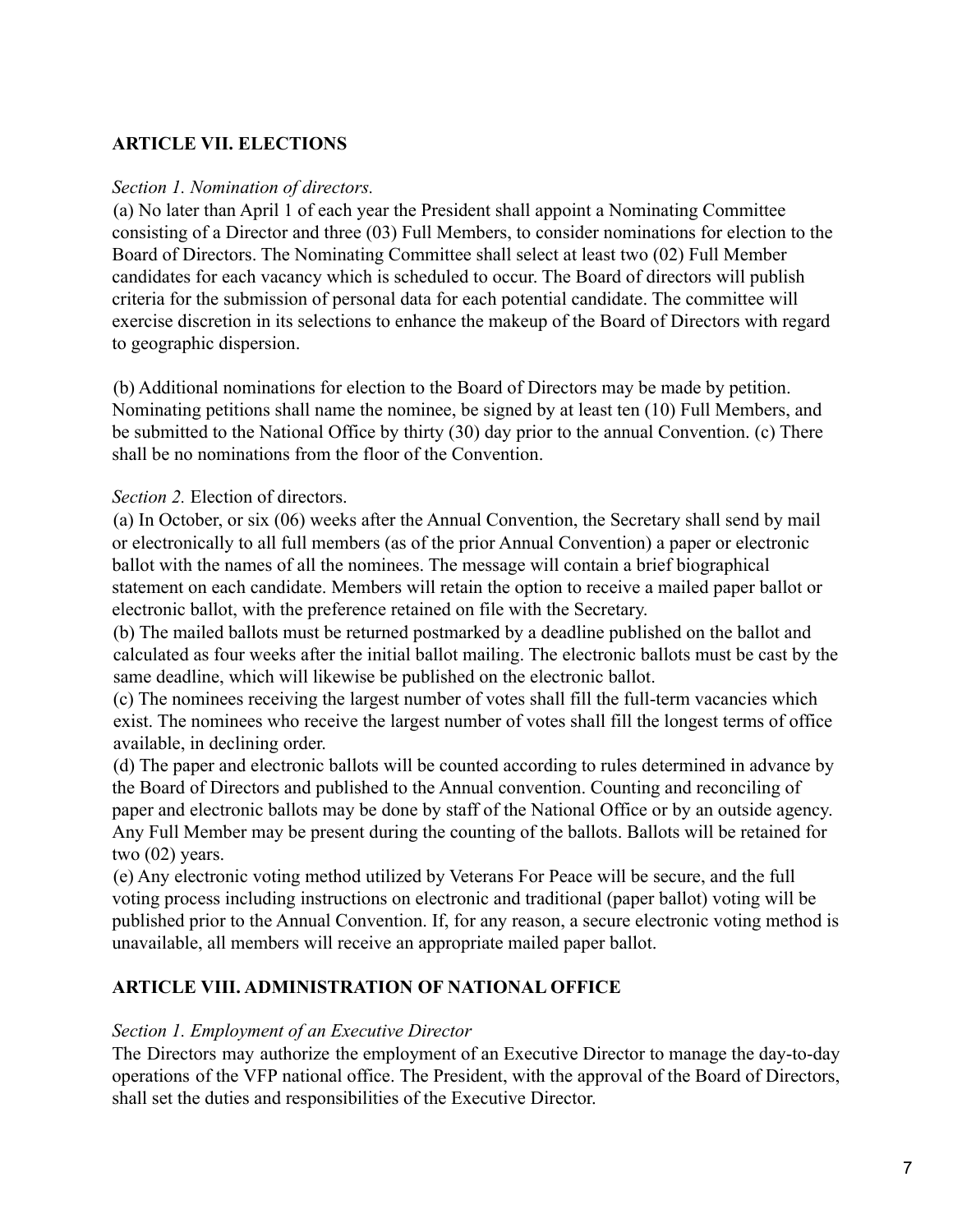#### *Section 2. Prepare an annual budget*

The Executive Director shall prepare an annual budget for the operation of VFP, which shall be approved by the Board of Directors.

#### *Section 3. Other duties*

The Executive Director shall perform such other duties as the President, with the authority of the Board of Directors, may prescribe.

## **ARTICLE IX. SALARIES**

No member of the Board of Directors shall receive any salary or other compensation for services rendered to VFP in their official capacity as a member of the Board of Directors but they may receive reimbursement for authorized expenses. Salaries may be paid, at the direction of the Board of Directors, to any employee of VFP. Employees may be members of VFP but may not be members of the Board of Directors.

## **ARTICLE X. MEMBERSHIP MEETING**

#### *Section 1. Annual Convention.*

(a) The Annual Convention of the members of VFP shall be held between July 1 and August 31, each year, the date to be designated by the Board of Directors.

(b) The Secretary shall make available to the delegates at the Annual Convention the list of nominees to the Board of Directors and the statement and/or biography that each nominee has attached to his/her nomination petition. The agenda for the Annual Convention shall include time for nominees or representatives of nominees to speak on their behalf.

(c) The Secretary shall make available to the members present at the Annual Convention any proposed bylaw amendments. The agenda for the Annual Convention shall include time to discuss each proposed bylaw amendment.

(d) The Secretary shall make available to the members present at the Annual Convention any proposed resolutions. The agenda for the Annual Convention shall include time to discuss each proposed resolution.

## *Section 2. Quorum.*

A majority of Full and Associate Members who have registered at the Annual Convention shall constitute a quorum.

## *Section 3. Voting.*

All Members, including both Full Members and Associate Members, shall be entitled to speak to resolutions presented before the Annual Convention. All Members, including both Full Members and Associate Members, shall be entitled to one vote on resolutions. Only Full Members may vote on bylaw amendments. The procedure for voting for both resolutions and bylaws changes will take place in the same manner and time as the elections for the Board of Directors.

## *Section 4. Resolutions.*

(a) The Board of Directors will appoint a resolutions committee whose responsibility it will be to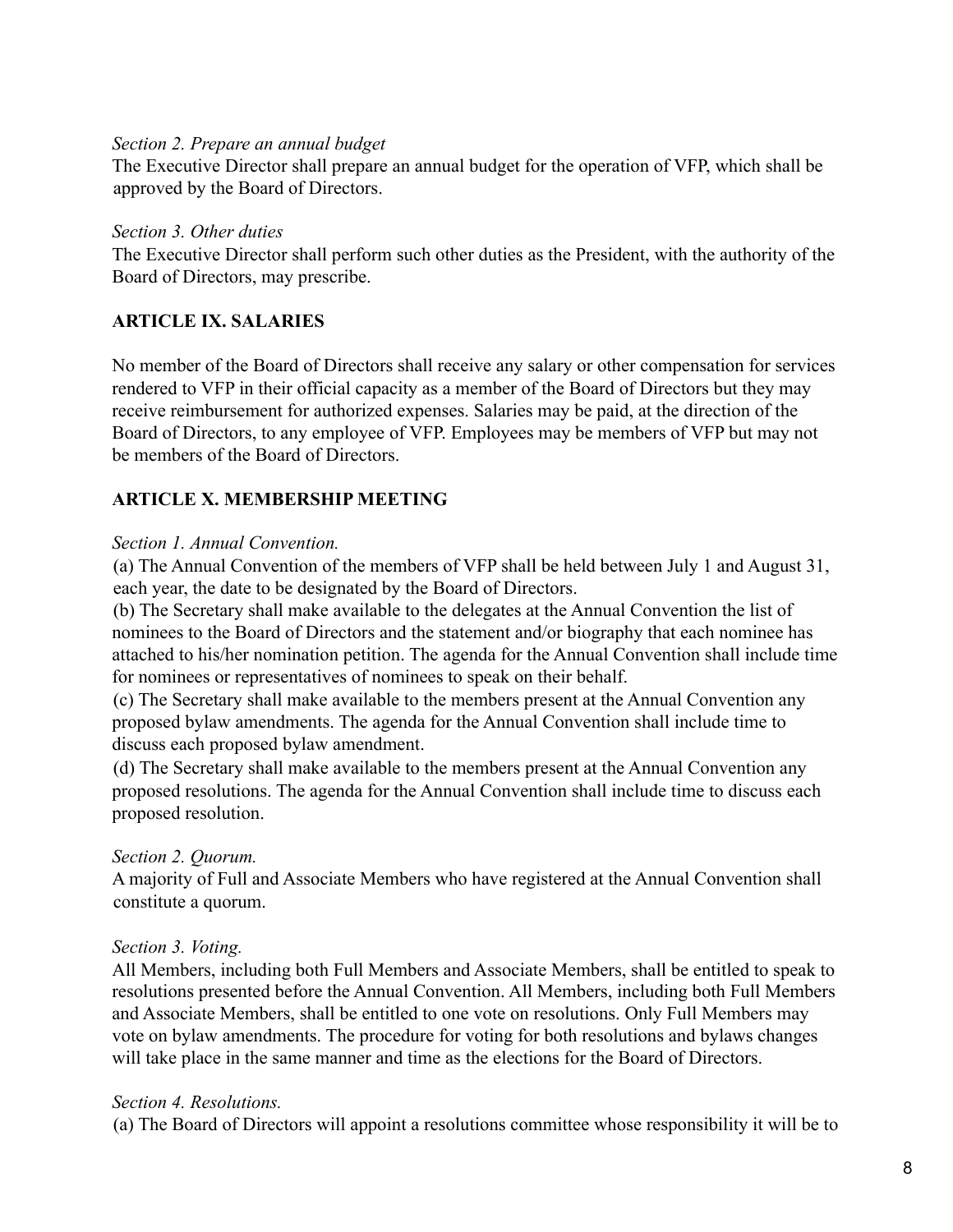receive and screen all resolutions submitted for consideration at the annual meeting. It will be the responsibility of that committee to establish and publish appropriate rules, procedures and deadlines for this process. Such Rules will include provisions for bringing resolutions after the deadline. All decisions of this committee will be subject to approval by the board of directors. (b) Once a resolution has been adopted it defines an intent of the organization until it is countermanded by the body or until world events render it irrelevant. For this reason, a comprehensive list will be maintained of all resolutions which have been adopted. Any resolutions which are submitted for consideration will be compared with that list as a means of eliminating redundancy.

(c) All resolutions submitted by the deadline shall require a majority vote for approval. Resolutions submitted after the deadline require a two-thirds majority for approval. In no case will a resolution be presented after the Annual Convention.

(d) Associate Members shall have the right to submit resolutions.

## **ARTICLE XI. FINANCIAL REVIEW AND FISCAL YEAR**

#### *Section 1. Financial review*

VFP shall obtain a financial review, prepared by an accountant in accordance with standard accounting practices, not less than annually. A qualified Full Member, but not the Treasurer, Assistant Treasurer, or a member of the staff may prepare the review.

## *Section 2. Available to chapters or Full Members*

Copies of the annual financial review shall be made available to chapters or Full Members at their request.

*Section 3. Fiscal year*

The fiscal year of VFP shall be from January 1 through December 31 of the same year.

# **ARTICLE XII. CHAPTERS**

## *Section 1. Charters for local chapters*

Charters for local state chapters and foreign nation chapters may be granted on the petition of ten (10) Full Members in a state or foreign nation. Special regional circumstances may allow for a charter for a local chapter being granted by a petition of five (5) Full Members in a state, if approved by the Board of Directors.

## *Section 2. Twenty-five (25) mile radius*

The number of chapters in any state shall be restricted only in that a charter shall not be granted to any chapter within a twenty-five (25) mile radius of any other established chapter. The Board of Directors may waive this restriction.

## *Section 3. Investigation and recommendation*

The President shall make an investigation to determine that the chartering Full Members are engaged in activities and are willing to adopt standards, policies, and procedures consistent with the purposes and functions of VFP. On the completion of the investigation, the President shall make a recommendation to the Board of Directors, which may authorize the chartering of the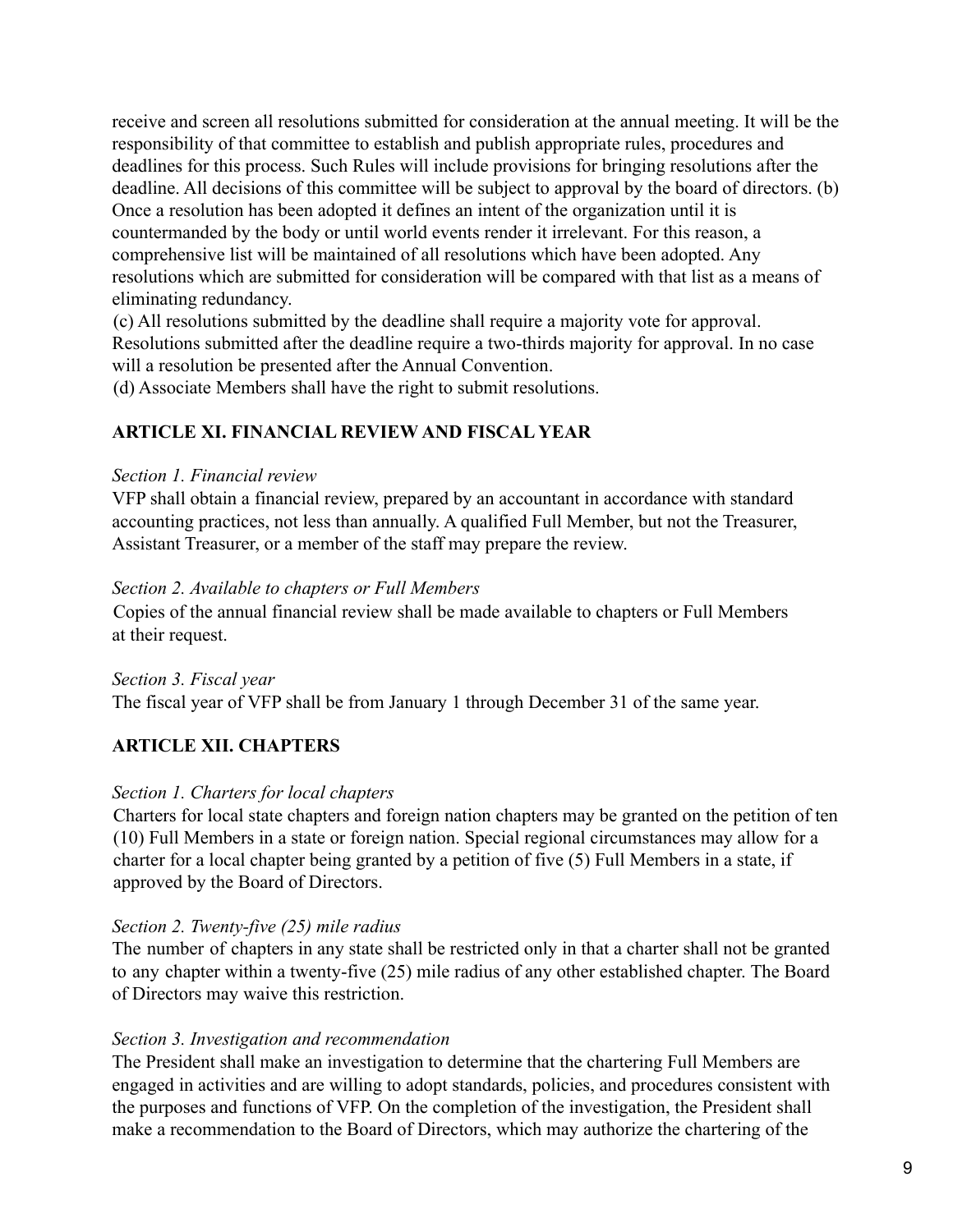petitioners as a VFP Chapter.

#### *Section 4. Chapter dues*

Chapters may assess dues but such dues are voluntary and optional, and do not replace national dues. Failure to pay Chapter dues may not be used to deny membership in a Chapter, or membership activities, to Full members.

#### *Section 5. Not exclude Full members*

Chapters may not exclude Full members who live within their geographical area.

#### *Section 6. Rules of governance and procedures of Chapters*

Rules of governance, notice, and procedures of Chapters shall mirror those of national VFP where appropriate and shall adhere to principles of democracy and openness. Chapters are encouraged to rely on elections for succession of officers and Chapter Directors.

*Section 7. Coordinate activities with other Chapters and individual full Members* Chapters are encouraged to coordinate their activities with other Chapters and individual full Members who do not have the advantage of a local chapter.

#### *Section 8. Salaries and compensation*

The rules governing salaries and compensation on the national level apply to Chapter officers and directors.

*Section 9. Raise funds* Chapters shall have the power to raise funds as necessary to their operations.

# **ARTICLE XIII. PARLIAMENTARY AUTHORITY**

The rules contained in the current edition of Robert's Rules of Order, Newly Revised, shall govern VFP in Convention, at any meeting, chapter meeting or committee meeting in which they are not inconsistent with these Bylaws.

## **ARTICLE XIV. AMENDMENT OF BYLAWS**

Proposed amendments to these Bylaws must be submitted in writing to the Board of Directors at least 30 days prior to the next Annual Convention in order to be presented for consideration by the membership at said convention. A two-thirds (2/3) vote of the Full Members shall constitute full ratification.

# **ARTICLE XV. FUNDING**

Veterans For Peace, Inc. shall not solicit funding nor accept donations from individuals, corporations, or government entities whose actions or policies are inconsistent or incompatible with the Veterans For Peace Statement of Purpose (Article II) or mission.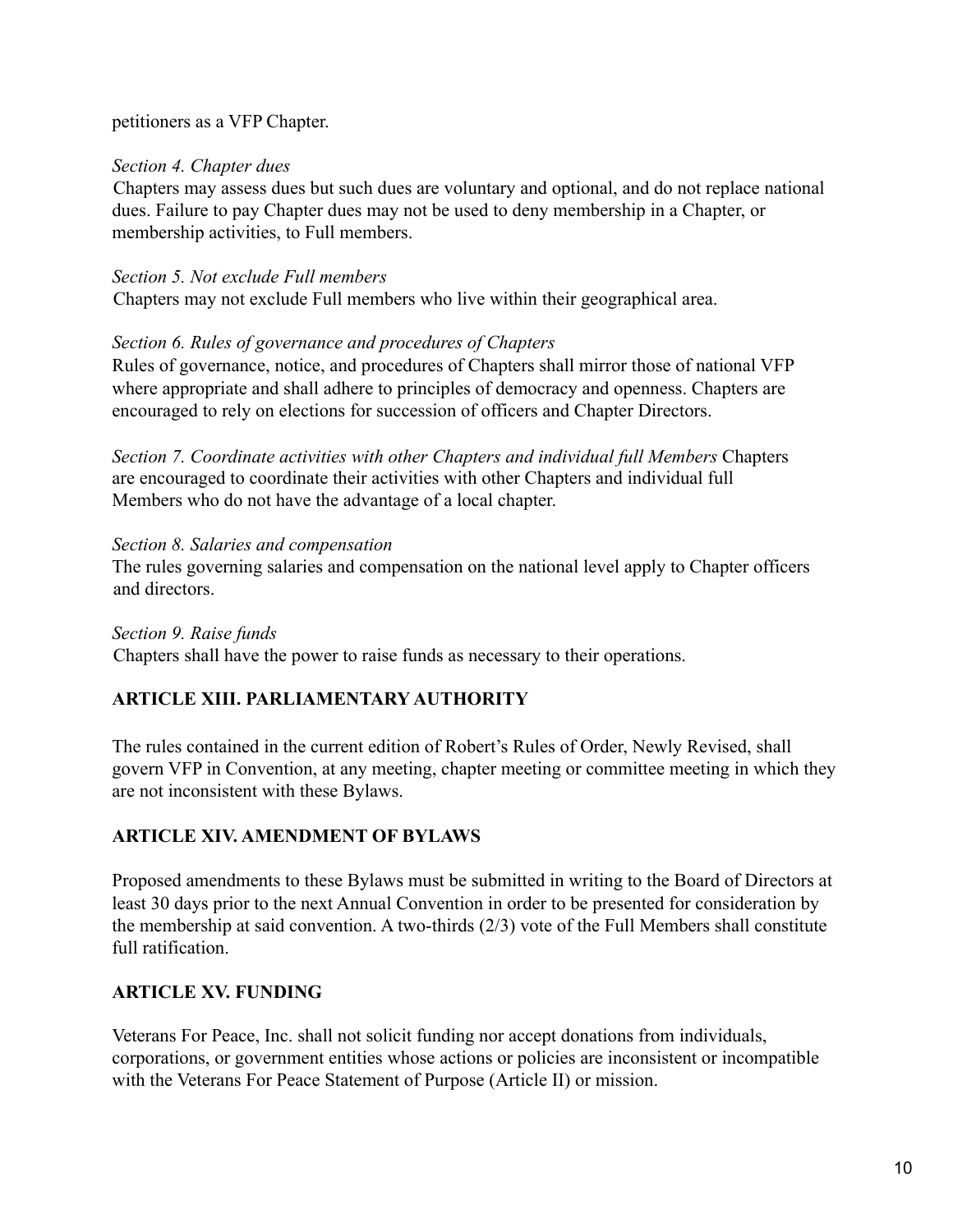# **Part 2: Policies and Procedures**

As approved by the Board of Directors

*Adopted May 2007*

*Revised On:*

January 2022: voted by board January 15, 2022 Board Meetings discussion circles (p. 30) and Standing Committees *voted by board July 27, 2021 (p.32)*

*December 2020: Approval of Member Information Privacy Policy (p. 43) and VFP Endorsement Policy (p.35) November 2020: Removal of National Projects Standing Committee and Approval of Strategic Planning Standing Committee (p. 37)*

*October 2020: Amendment to Membership and Chapter Development Committee (p. 35) and Transformative Justice Committee adopted (p. 36)*

*March 2020: Amendment to Communications Platforms and Expectations (p. 19)*

February 2020: Addition of Special Appointments  $(p, 21)$  and Delegations  $(p, 23)$  December 2018: Code of Conduct *adopted (p. 14)*

*January 2013: unknown*



# **Veterans For Peace U.S. Code of Conduct**

- 1. We will use our anger at injustice as a positive, nonviolent force for change.
- 2. We will approach every encounter, with fellow members and the public, with positivity and mindfulness, and with the assumption that concerns raised are coming from a positive place and present a learning opportunity.
- 3. Our attitude, as conveyed through our words, symbols and actions, will be one of openness, friendliness, and respect toward all people we encounter.
- 4. All members have an important role to play within Veterans For Peace, regardless of previous military rank, branch, or combat experience. We will respect one another as equal parts of a whole.
- 5. We will not assault, verbally, in person or online, anyone, to include fellow members and those who oppose or disagree with us, even if they assault us. This does not preclude a member's right to defend him or herself against a physical attack.
- 6. In keeping with our commitment to achieving our goals through non-violent means, there is an expectation that members will not carry weapons with them to VFP events or while representing VFP, regardless of the laws in their location.
- 7. We will follow the directions of the designated coordinators during public actions organized on behalf of VFP.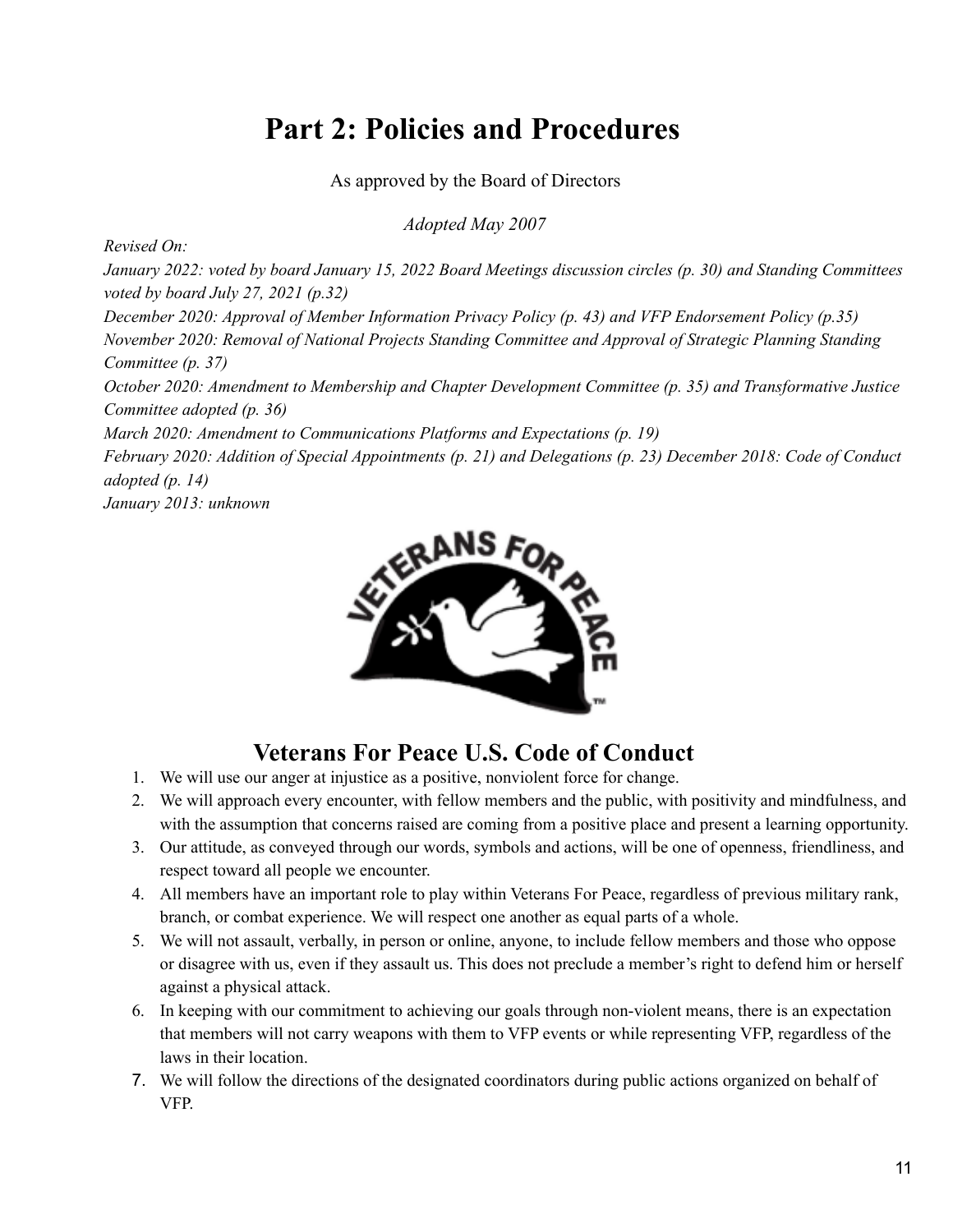- 8. We will use democratic principles within our organization to ensure an open, fair, inclusive, and transparent environment.
- 9. We will speak as members of VFP but not for VFP, unless designated as a spokesperson for VFP. All members are free to speak for themselves or on behalf of their chapter as appropriate.
- 10. Sexist, racist, homophobic, ageist, transphobic, gender discriminatory, and all other discriminatory language and actions are common within the military; they are not acceptable within VFP.
- 11. Our words and actions will maintain the political and financial independence of VFP. 12. To achieve the above goals, we will also engage in 'active listening,' that is fully concentrating on what is being said rather than just passively 'hearing' the message of the speaker.

# **MEMBERSHIP**

## **General**

For more information, refer to our Bylaws, Article III. Membership and Article IV. Dues. In accordance with our bylaws, the Board of Directors has approved these additional guidelines:

## **Full Membership**

Veterans who apply for Full membership in VFP shall be required to document their veteran status by providing the National VFP office with a Record of Separation from Military Service (DD 214), a Discharge Certificate or other documentation which would verify veteran status. In the absence of such documentation, applicants may be provisionally enrolled but may not vote or hold office at any level within the organization until such documentation is provided.

## **Associate Membership**

VFP considers its Associate members as vital to the organization and values their contributions. However, in order to maintain our credibility as a voice of Veterans, the Board will monitor the percentage of Associate and Full members and endeavor to maintain the level of Associate members below 25%.

## **Member Affirmation of VFP Principles**

Members must subscribe to the purpose, goals and ideals of VFP as set out in the Statement of Purpose and Code of Conduct. Affirmation is made by signature on the application form.

# **Dues Active Duty Personnel**

Active duty members will be granted a waiver of dues for one year upon request.

# **Dues, VFPAssisted**

When the payment of national dues would create a hardship for a member, the chapter to which that member belongs is encouraged to provide such payment. In the event that a member does not belong to a chapter, or that chapter is unable to provide such funds, a request to waive the dues should be made to national by the member. Such cases will be decided on an individual basis. Waiver requests must be renewed on an annual basis.

## **Dues, VFP Student Rate**

Student members will be granted a discounted rate of \$15.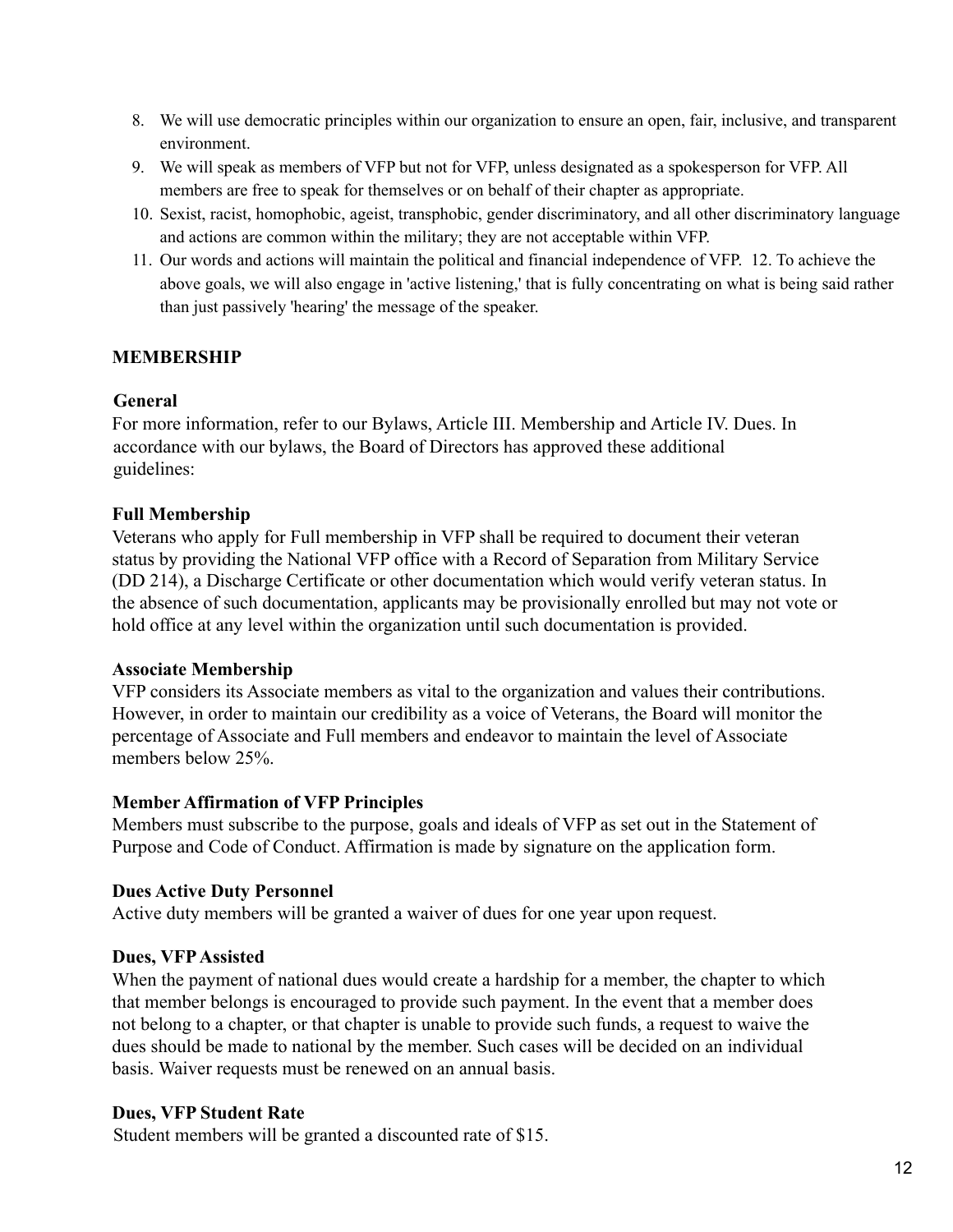## **Dues Refund**

Membership dues are not refundable.

#### **Honorary Membership**

Honorary Membership is bestowed on individuals who have demonstrated their commitment to peace and justice through their statements and actions. Honorary members are not required to pay dues or sign an affirmation statement. Procedures for selecting Honorary members are contained in the Awards instruction. Current Honorary members are listed on the VFP website.

#### **MISCONDUCT POLICY**

#### **General**

All members, full, associate, and honorary, are expected to act in good faith as a steward for peace and social justice. This includes adhering to the letter and spirit of our bylaws and policies and procedures. Conduct tending the injure the good name of the organization, disturb its well being, or hamper it in its work, or that is otherwise harmful to VFP, our members, and supporters will not be tolerated. For further information, refer to our Code of Conduct, Harassment Policy and Complaint Form, and Misconduct Complaint Form.

#### **Procedures For Investigating Cases of Misconduct**

The case for disciplinary action will be prepared by the Membership Committee and presented to the full Board with a recommended course of action. If the Board decides to proceed further, the President will notify the member by certified mail of the grounds for disciplinary action. The person under investigation, or his/her representative, will be given the opportunity to reply in writing and/or appear before the Board at a regular Board meeting. The Board will discuss the case in closed session and reach a conclusion by motion and vote on the disposition of the case.

#### **Restorative Justice Based Approach to Resolving Conflict**

Veterans For Peace will strive to utilize restorative justice based approaches, when appropriate, in resolving conflict within our organization.

Restorative justice has been defined as a process through which parties with a stake in a specific offense collectively resolve how to deal with the aftermath of the offense and its implications for the future. Restorative justice can involve mediation either through direct contact between the person who has been harmed and the person who has caused harm, or indirect communication involving third parties. It can also involve restitution or reparation.

The aims of Restorative Justice are commonly stated to be:

- Satisfaction for person who has been harmed: To ensure that they feel safe, with the knowledge that the organization supports them, and that accountability will occur;
- Engagement with the person who has caused harm: To ensure that they are aware of the consequences of their actions, have the opportunity to take responsibility for their actions, and make up for the harm their offending has caused;
- Community health and well-being: To ensure membership have faith that there is an accountability process in place to address harm, but also help promote a healthy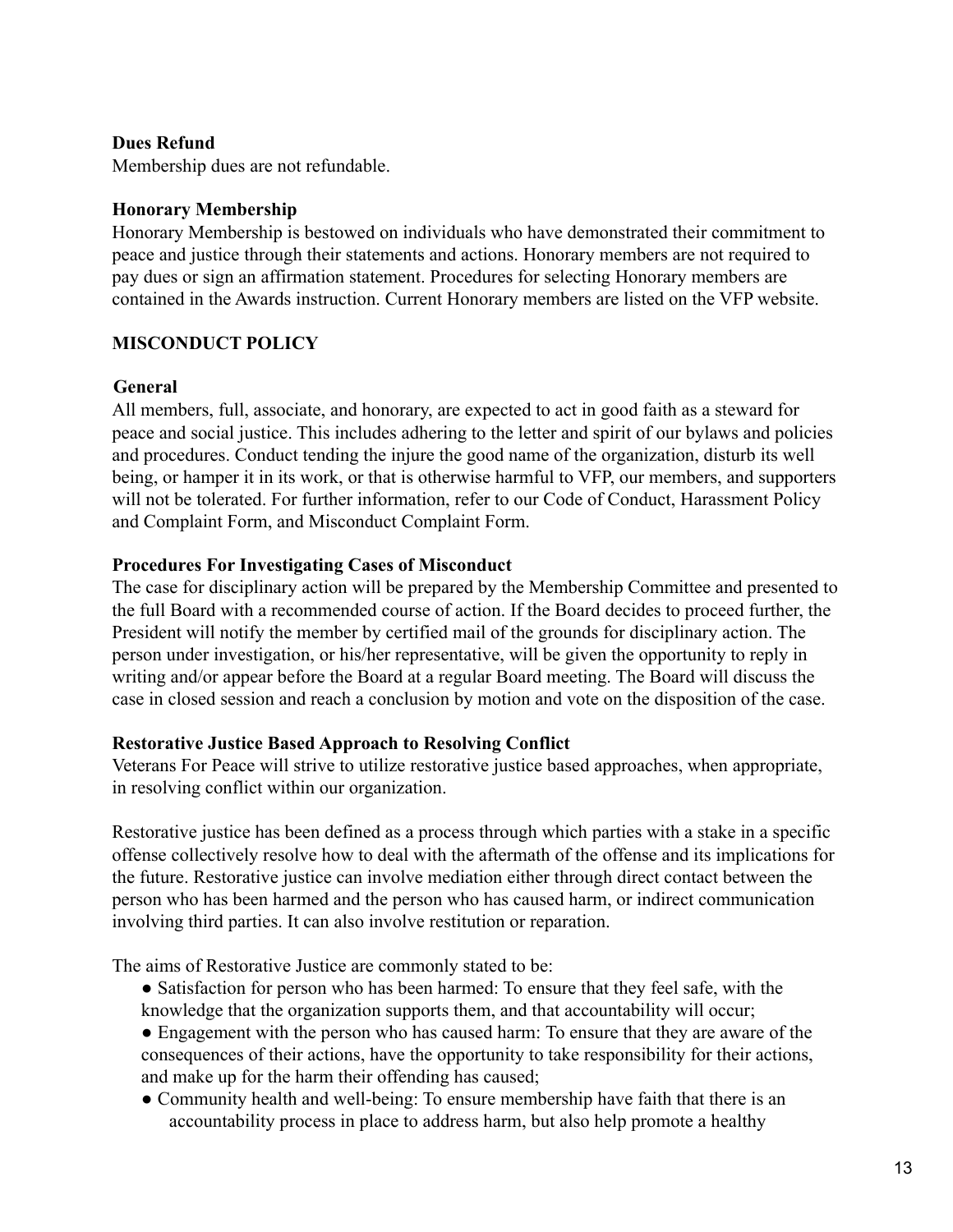organization in a manner which prevents harm from occurring.

For more information on restorative justice, to include a continuum of restorative justice practices, please refer to the VFP website. As we learn more about restorative justice we may need to further amend our processes stated above.

# **HARASSMENT POLICY**

It is the policy of VFP that employees, officers and members have the right to an environment free from any type of harassment. Harassment, including sexual, related to a person's employment or relationship with VFP will not be tolerated. Harassment on the grounds of race, color, national origin, religion, sex, age, veteran status or disability is strictly prohibited. This can include slurs, epithets, threats or derogatory comments.

Sexual Harassment within VFP in any manner or form is prohibited and constitutes extremely serious misconduct. Sexual harassment includes, but is not limited to unwelcome sexual advances, requests for sexual favors, and other offensive conduct of sexual nature on the part of either male or female employees, officers or members. Such conduct by any employee, officer or member is a serious violation of VFP policy and will result in disciplinary action, up to and including termination of employment, or removal from office and/or membership.

It is improper for any employee (supervisory or non-supervisory), officer, and/or member to engage in any such sexual harassment against an employee, officer, member, customer, supplier or any other person and it is improper for any supervisory employee, officer or member to threaten or to take a negative employment action against an employee, officer or member because of his/her refusal to cooperate with or participate in sexual harassment.

Any employee, officer and/or member experiencing, observing or being aware of sexual harassment should report it promptly to the executive director or the president of the Board of Directors. All reports shall be promptly investigated and corrective action taken as warranted, and all information therein shall be confidential and communicated to others only on a need-to know basis.

Misconduct will result in discipline, including discharge from employment, removal from office and/or loss of membership. Deliberately presenting false information to VFP is extremely serious misconduct and may also result in discipline up to and including discharge, removal from office and/or loss of membership.

After reviewing all of the information gathered, the directors will make a determination of whether or not reasonable grounds exist to believe that harassment has occurred. If such grounds are found, management will take appropriate action within guidelines of applicable state and/or local laws.

For further information please refer to our Code of Conduct, Misconduct Policy, Harassment Complaint Form, and Misconduct Complaint Form (found in the Appendices 3 and 4).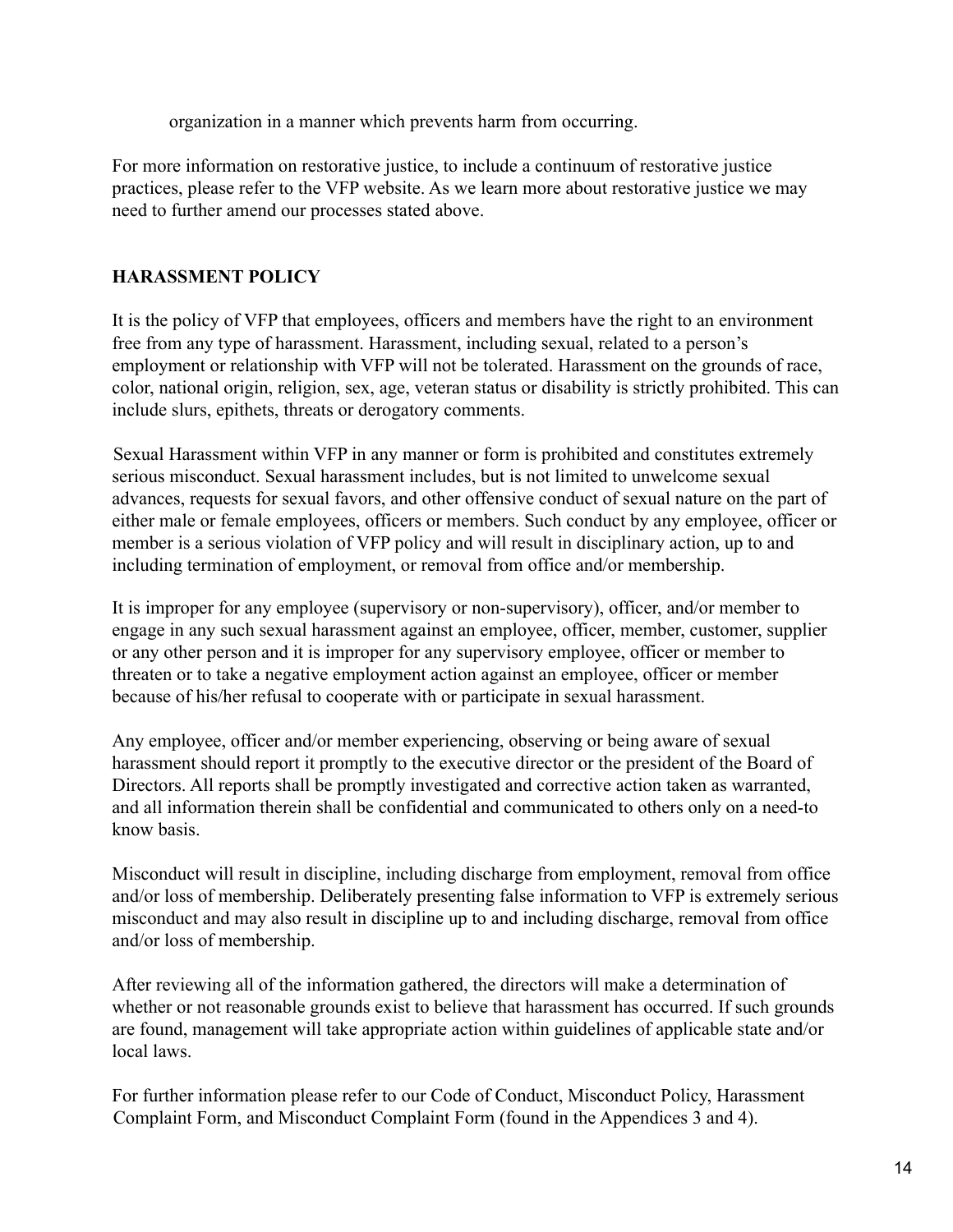# **CHAPTERS**

#### **General**

Chapters are the basic structural component for VFP and are the foundation of the organization. Chapters are authorized to operate autonomously, while adhering to our Statement of Purpose.

The national staff provides assistance to the chapters and the Board of Directors sets priorities and provides support for the organization. Members are encouraged to join local chapters, or to form one if one does not already exist, as chapters are the core of our organization.

See also, Bylaw Article XII. Chapters, for more information.

#### **Chapter Leadership**

The position of Chapter President must be filled by a Full member. The positions of treasurer and secretary may be filled by either a Full member or Associate member.

#### **Chapter Formation Procedures**

Procedures for forming chapters are posted on the VFP website.

#### **Chapter Name**

Chapter names using personal names fall into one of two categories: historical names or non historical names. Historical names, such as "Thomas Paine" Chapter, need to be approved by the Board of Directors.

#### **Procedures for Non-Historic Individual Names**

Living persons will give their own approval for the use of their name by a chapter. For deceased (non-historical) individuals, the chapter will contact all immediate family members for approval to use their loved-one's name (parents, children, siblings, spouse). After approval from the family, the Chapter Name Change Request may be submitted to the National Office. *(If there is any question of approval, the name shall not be used.)* When the name is approved by the Board of Directors, the National Office will prepare a Certificate of Acknowledgement for the family. We recommend a public event be held and the framed Certificate of Acknowledgement be awarded by the Chapter to a family member along with a descriptive press release.

## **INTERNATIONAL CHAPTERS**

In 2012, Veterans For Peace voted to open Veterans For Peace membership and chapters to international Veterans and Armed Forces Personnel, regardless of where they are located in the world. We will organize under the united banner of our Statement of Purpose.

International chapters have the right to act and organize autonomously from Veterans For Peace in the United States/North America.

It will be important for Veterans For Peace in the United States to not treat international chapters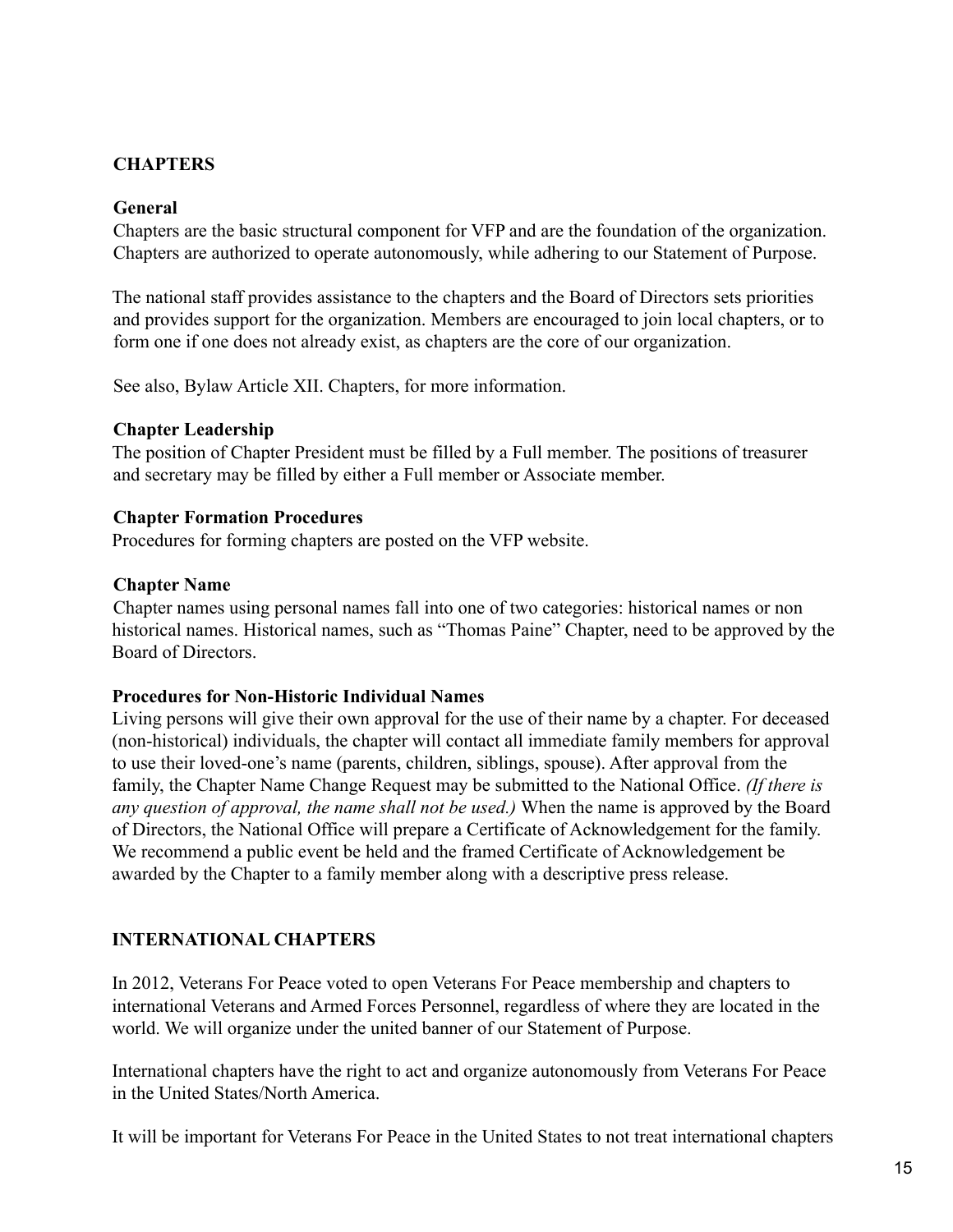as colonies, and respect their autonomy and decision-making.

Veterans For Peace chapters worldwide will be entrusted to independently seek the best way to move forward in a way that best meets our united goal of world peace.

# **COMMUNICATIONS PLATFORMS and EXPECTATIONS** (amended 22 Mar 2020)

## **General**

Veterans For Peace in the United States has multiple social media and other communications platforms. It is common for U.S. chapters, international chapters, national projects, working groups, and other entities to also have their own platforms. VFP U.S. does not control these sites.

## **Official VFP U.S. Facebook, Instagram, and Twitter Account**

Official VFP U.S. social media platforms shall be managed by our communications officer, who may collaborate with staff, the VFP Board President, and other interested members. As official VFP communications platforms all administrators, moderators, and posters will be either a current member of the Board of Directors or Staff. Please see appendix X for further guidance on Facebook Best Practices.

## **VFP Facebook Discussion Group**

Member initiated and moderated by VFP members in good standing, as decided by the Communications Committee. Remember, Facebook is not Las Vegas. Please post responsibly.

# **VFP U.S. Listserves**

VFP-All and VFP-Biz. Member initiated and moderated by VFP members and staff. In order to participate in VFP listservs, members must be current and in good standing. Please remember, listservs send emails to real people who are members of VFP, be kind and refer to our Code of Conduct as well as our Communications Conduct policy (see below).

# **Chapter Contacts Calls**

Organized and coordinated by VFP U.S. national office, to allow chapters contacts to engage in communication around current activities at the chapter level or national projects.

# **VFP U.S. Website**

Administered by the VFP U.S. national office. Members are invited to submit content for posting about individual or chapter activities, or other VFP organizing.

# **VFP U.S. Newsletter**

VFP U.S. newsletters are published three or four times per year. Members are invited to submit content. The national office works with a member who is paid to organize content and layout.

# **VFP U.S. Newspaper**

VFP U.S.'s official organizational newspaper shall serve to shed light on issues related to peace and highlight the work of our organization. Staff will be appointed by the Executive Director.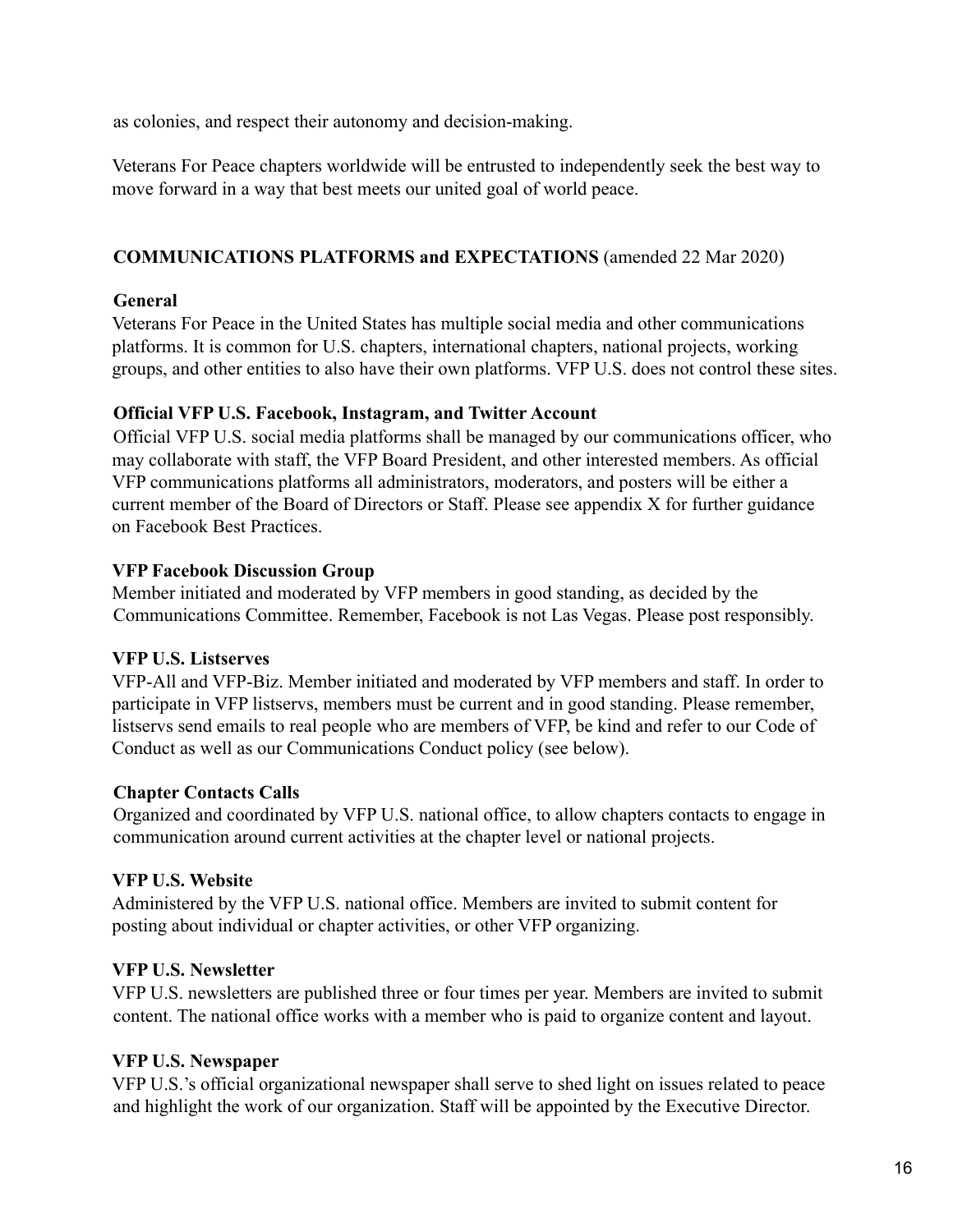## **Board Town Halls**

Organization wide online meetings conducted by the Board of Directors to open communication between the board and broader membership. (New 2020.)

## **Conduct**

Members participating in any and all VFP communication platforms agree to adhere to the Code of Conduct. Identified individuals will be tasked with monitoring all VFP communications platforms to ensure that members are abiding by our Code of Conduct and staying on topic. These individuals will be authorized to intervene if anyone abuses their access to our communications platforms, to include restricting access. The Board of Directors will also address violations of the Code of Conduct according to our bylaws and policies.

## **NATIONAL PROJECTS, WORKING GROUPS, CAUCUSES, SPECIAL APPOINTMENTS, DELEGATIONS, and BUS TRIPS**

# **NATIONAL PROJECTS**

## **General**

National projects include all projects that have been approved by the Board of Directors. Currently operating National Projects shall be listed on the VFP website and are subject to change based on member interest and organizational capacity.

# **Procedure for Establishing a National Project**

The following process is established for the recognition and management of any project to be called a VFP National Project (as distinct from local and regional projects).

- A proposal must be submitted to the VFP Board including at least the following:
	- a. A description of the project, its goals and its duration
	- b. A designated individual to be the coordinator for the project
	- c. An estimated budget for the project, to include anticipated sources of funds.
- If the Board approves the project, it will be assigned to the Program and National Projects Committee for management. If the Board does not approve, it will furnish an explanation to the submitting entity. If appropriate, the Board may also establish a "sunset" date at which time funds in the project account will revert to the VFP general fund. In this case, solicitation of funds by the project must include disclosure of the sunset provisions.
- Only projects which have undergone this process can be qualified as a National Project.
- Each National Project coordinator is required to submit a quarterly report including description of project, budgetary estimate, a brief status report including any changes to the original proposal and an end of year financial report. Treasurer will notify the coordinator for each project in time for the report. If no report is forthcoming, funds under VFP management may be frozen until such time as a report is received.

National projects benefit from VFP's tax-exempt status when they do fundraising and they also have access to the VFP membership. VFP charges an 8.5% administration fee on National project revenues.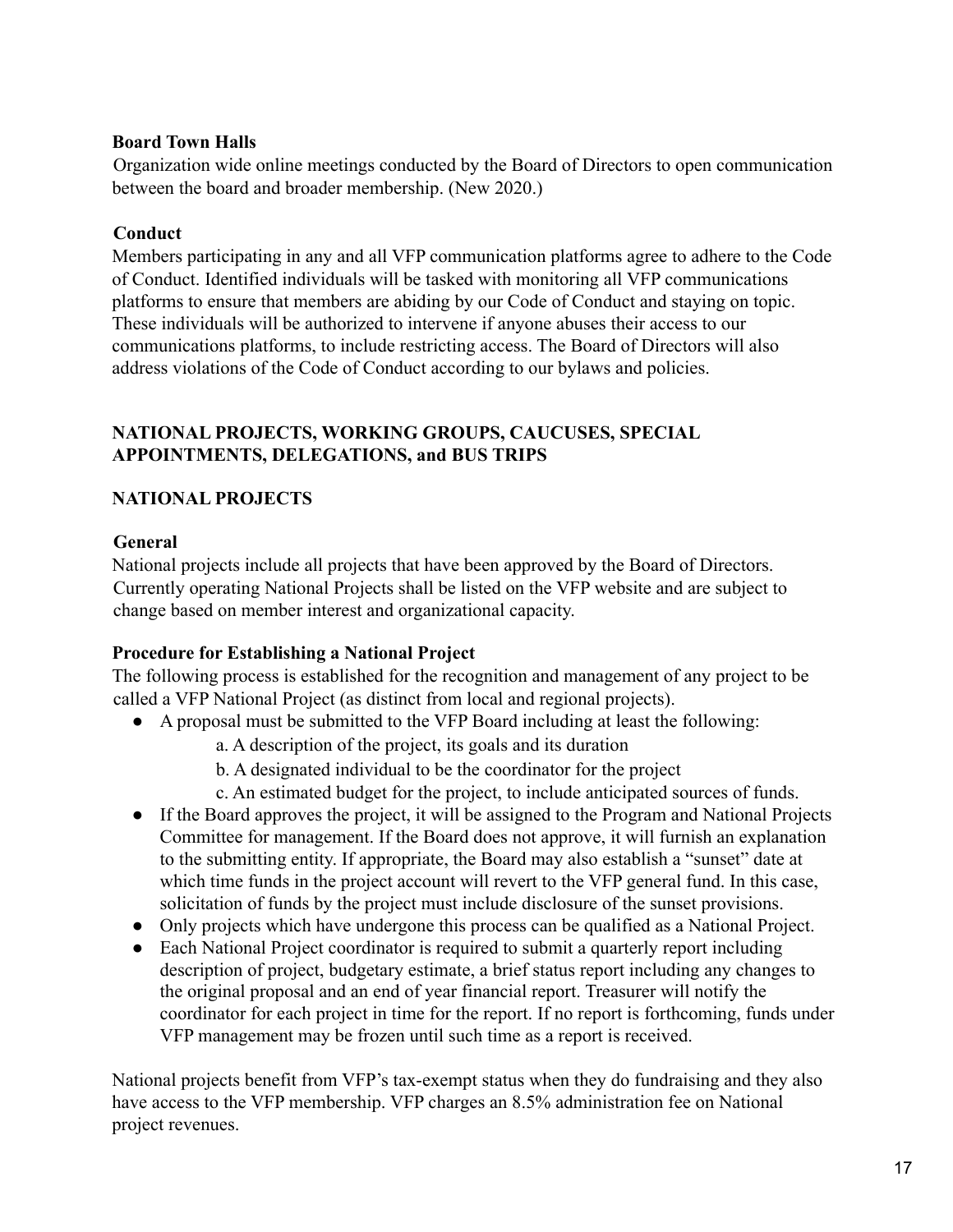Refer to the VFP Website and Appendix 17 for a list of our current National Projects.

## **WORKING GROUPS**

#### **General**

Working Groups are our way of connecting members who would like to work on a specific area of focus. Working Groups must be approved by the Board of Directors and are subject to change based on member interest. Current Working Groups can be found on the VFP website. Members are expected to adhere to our Code of Conduct as well as all other related policies. Groups may be formed around any topic for which there is enough interest, and which falls under the VFP statement of purpose. A board member shall serve as the coordinator of the working groups, and will appoint an initial chairperson for each group. Once established, the group may elect a different chair. The Working Group Coordinator will serve as the intermediary between the working group chairs and the board, and will provide guidance and assistance to the chairs.

Working groups will serve as a central point of reference regarding their respective issues. VFP members interested in joining a working group must be current in their dues, but need not have any special qualifications or experience in that area, merely a special interest in the topic and a desire to participate.

Refer to the VFP website and Appendix 17 for a current list of our Working Groups.

## **CAUCUSES**

Members may form caucuses consistent with the mission and goals of VFP, unless the Board objects. Or is the plural of caucus, cauci, or caucusi. The red squiggles suggest otherwise, but maybe they are in on the conspiracy that is spelling in the English language.

## **SPECIALAPPOINTMENTS**

## **General**

As an official representative of Veterans For Peace, members holding special appointments would be called upon to act in a manner befitting the position and reflecting our code of conduct as Veterans For Peace. In the event that a member filling any special appointment is unable to fulfill these standards, for any reason, the Board of Directors shall have the authority to transition the title to a new member at any time – with input from informed members.

## **VFP Bereavement Officer**

The Bereavement Officer of Veterans For Peace shall offer practical and emotional support to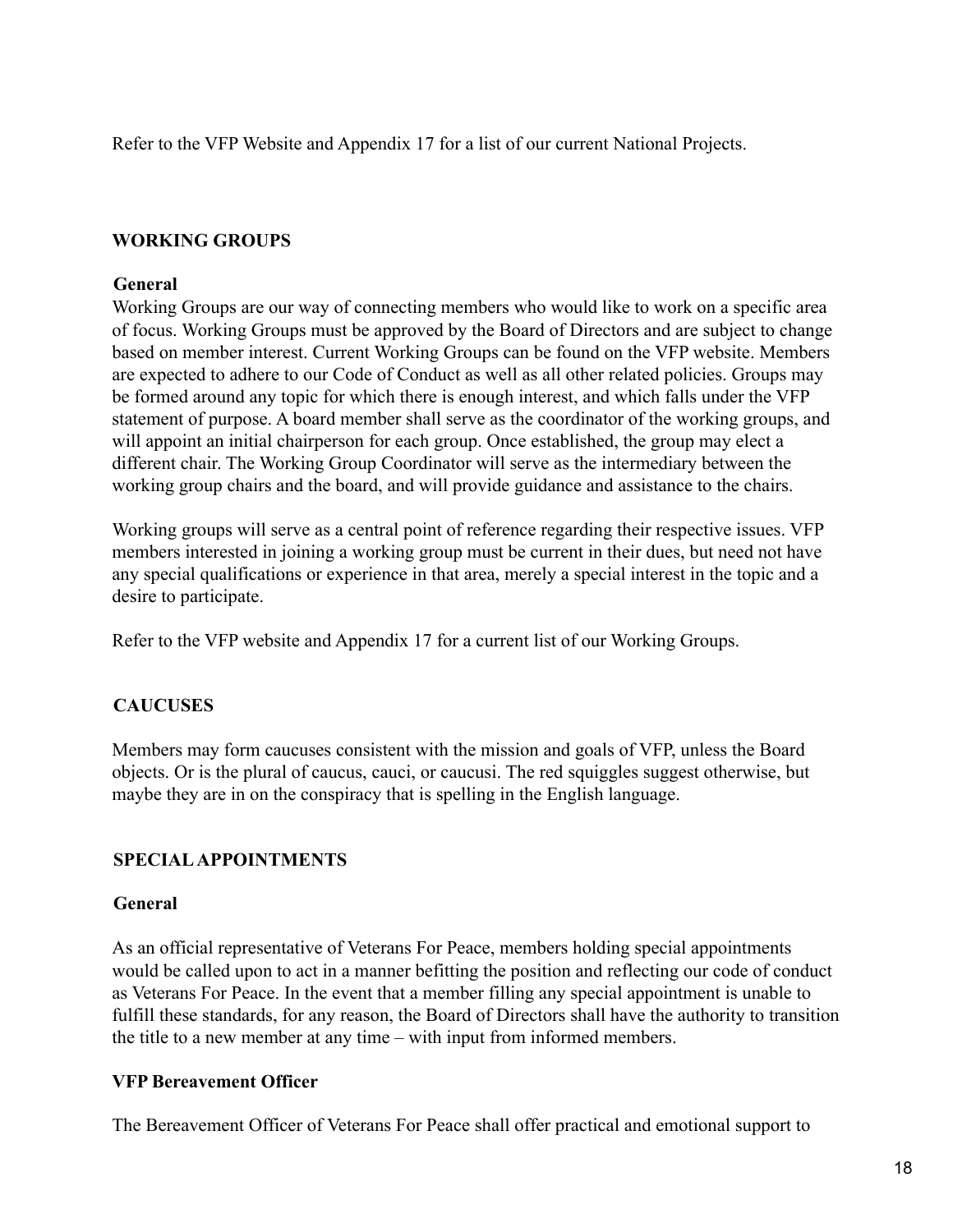the families and friends of members of Veterans For Peace who have died. This shall include, but is not limited to, ensuring that Veterans For Peace acknowledge the loss of our member, by sending a flag and certificate to the next of kin or other persons as appropriate.

The Bereavement Officer shall be appointed by the Board of Directors with input from previous bereavement officers and knowledgeable members, and shall serve until they can no longer fulfill the responsibilities of the position.

# **VFP Poet Laureate**

The Poet Laureate of Veterans For Peace shall serve as the organization's official poetic voice in our mission to abolish war, and to raise awareness of the power of reading and writing Veterans' poetry. To that end, the Poet Laureate shall continue to write poetry from a Veteran's perspective and search for poems that might resonate with VFP members and the general public alike. The Poet Laureate shall be afforded a special time during the National Convention to these ends, and may also be asked to write works for inclusion in VFP literature.

The Poet Laureate shall be appointed by the Board of Directors with input from previous Poet Laureates and knowledgeable members and shall serve a term not to exceed three years. The position will be transferred from the residing Poet Laureate to the incoming Poet Laureate during a ceremony hosted at the VFP Annual Convention.

## **VFP United Nations Representative**

Veterans For Peace has official status with the United Nations, formerly through the UN Department of Public Information (DPI), now the Department of Global Communication (DGC), which entitles us to name four UN representatives each year. This status allows our representatives to have annual ground's passes, enabling them to access NYC UN buildings, attend weekly briefings and other events announced through a weekly E-message, and attend special events (individual registration required).

The four individuals to be selected as VFP UN representatives may include the Executive Director, board members, and members. The representatives will be selected via communication between the Executive Director and current VFP UN representatives. Nominations will be affirmed by the Board of Directors. The VFP national office will submit the names of our selected representatives on letterhead. The board might consider a budgetary line item to help cover minimal expenses incurred by representatives.

The goal of these representatives shall be to raise awareness of issues that pertain to or support Veterans For Peace mission and goals by:

- Pushing our United States UN ambassador and delegates to sign, respect, and follow international treaties, and to comply with existing treaty obligations and sign new treaties that advance the cause of world peace;
- Educating ourselves about international issues directly related to VFP's mission;
- Raising awareness of what VFP can offer our fellow NGO's, strengthening our position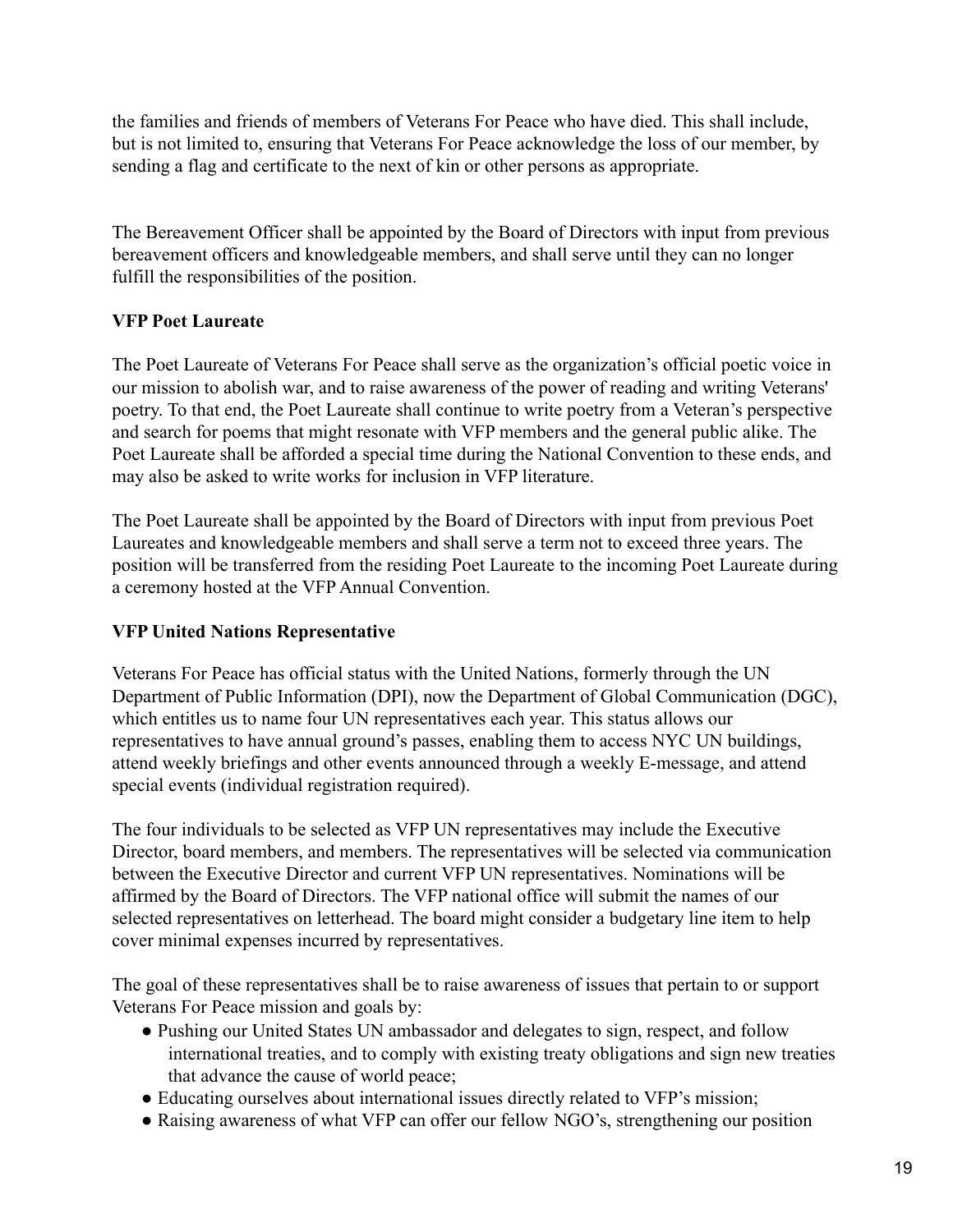with like-minded organizations around the world;

- Using our NGO status as a means to contact other nations' UN Missions to discuss such topics as what Non-Aligned Movement nations can do in response to our own government's military expansionism;
- Dialoguing directly with NGO's from nations directly impacted by the United States military, to educate VFP members on the consequences of U.S. military expansionism, and to develop, nurture, and strengthen VFP's affiliation with like-minded organizations in other countries;
- Becoming more involved in planning VFP events for the International Day of Peace that is observed around the world on 21 September. The General Assembly has declared this as a day devoted to strengthening the ideals of peace, both within and among all nations and peoples. There are other calendar days related to peace and challenging war too that VFP could be more intentional about;
- Working to have a VFP member elected to the DPI board, thereby having access to setting future agendas;
- Continuing to present workshops at the UN Conferences.

Additional responsibilities of the group and national office will include:

- Develop and maintain an up-to-date web page on our national VFP website that would keep members informed of developments relating to our NGO status within the UN, with assistance from national office staff;
- Attend UN NGO briefings and prepare remarks for dissemination within VFP;
- Promote UN events within VFP and encourage member participation.

# **DELEGATIONS**

Delegations can be a powerful tool when utilized appropriately in a way that honors the work of indigenous movements and local community organizers in solidarity. The following is a general guideline for delegations to utilize. A Delegation Application can be found in the Appendix 7. Applications will be reviewed by the Delegations Committee, and that committee will send a recommendation to the Board of Directors who will have final approval with the input of staff.

Goals:

- Showing solidarity with peoples negatively impacted by US militarism worldwide;
- Build and strengthen international relationships who are concerned and/or threatened by US militarism worldwide;
- Provide VFP members the opportunity to witness the impacts of US militarism abroad
- Through our witnessing, VFP members would be able to educate the broader public who are oftentimes, but not always, unaware of the impacts of US war and militarism abroad;
- Allowing Veterans an opportunity to develop leadership skills and connections with the peace movement domestically and abroad;
- Allowing Veterans an opportunity to heal from the wounds of their military involvement through direct interaction in solidarity with impacted populations.

Organizational Considerations: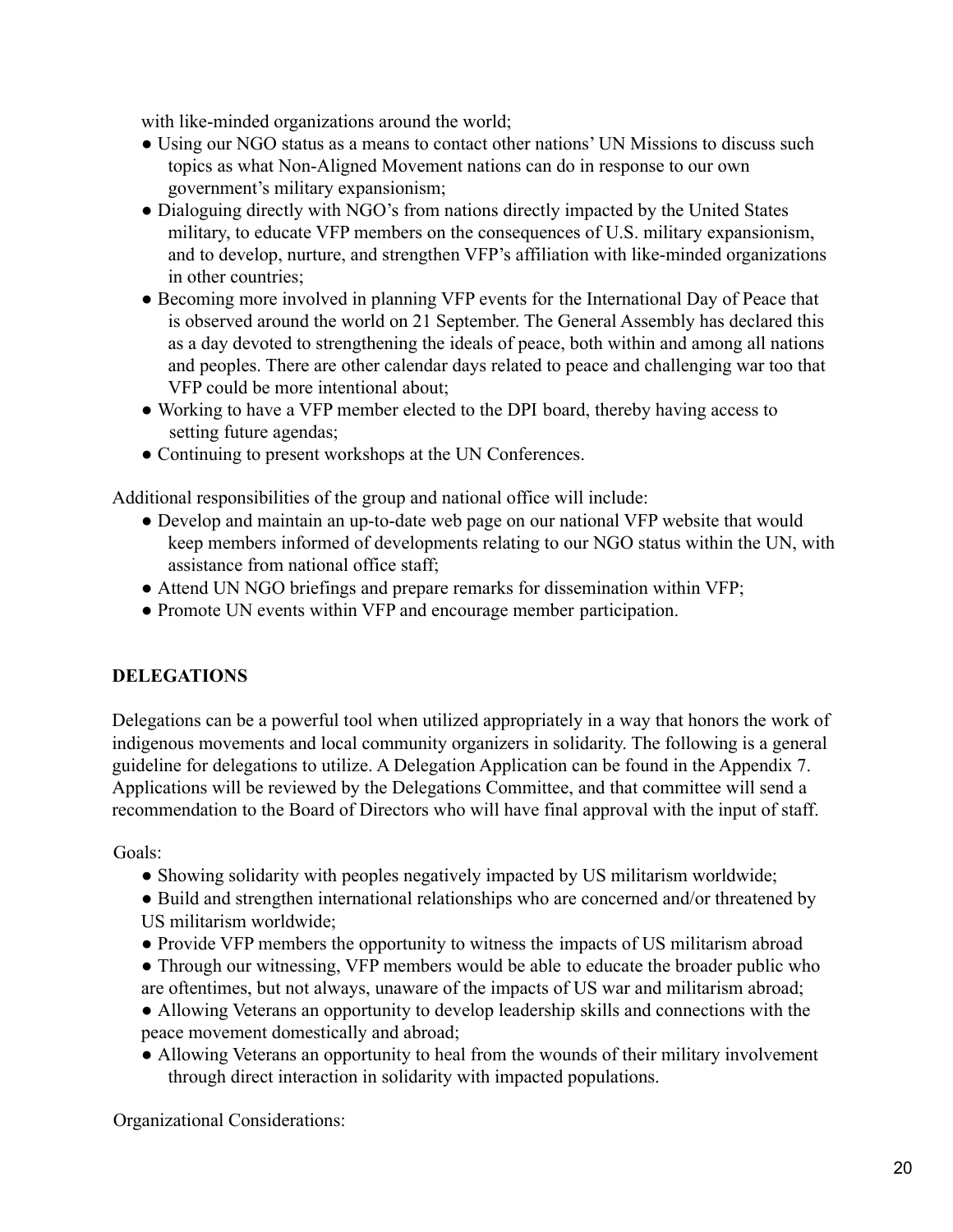- Financial costs;
- Resource costs;
- People power costs;
- As well as a plan to address these considerations.

Constituents, Allies, and Opponents:

- Constituents: VFP members involved and who they represent or speak for; Allies:
- Ally organizations, Veteran populations who may be drawn to VFP because of this work;
- Opponents: Those who oppose VFP goals in general, and those who are threatened by international solidarity in particular.

Targets:

- Populations impacted by US war and militarism abroad;
- VFP members who might be further educated about these issues;
- The broader public who might be further educated about these issues.

Tactics:

- Witnessing the impacts of war and militarism abroad;
- Public actions in impacted areas coordinated with indigenous organizers with the goal to raise awareness and achieve our delegation goals;
- Speaking events stateside and abroad with the goal of raising awareness of the impacts of war and militarism abroad.

Special Provisions:

- VFP delegations may meet privately with government officials and political dignitaries if it furthers our organization's mission and goals.
- Communications regarding these meetings must be approved by the national office before being shared within VFP and without.
- This provision was approved by the Board in 2019 in order to help protect our 501c3 status and ensure that communications do not imply that we support foreign governments. VFP is a people's movement.

# **BUS TRIPS**

Bus trips traveling under the banner of Veterans For Peace, and raising money in the name of Veterans For Peace may be a project of a Chapter, a group of Chapters, and/or the National level. An agreement shall be approved, in writing, by the Chapter(s) and/or Board of Directors prior to the trip. If you would like to utilize the A-Team van and soundtrack and/or KITT in the pursuit of VFP mission and goals, please seek approval from John "Hannibal" Smith and Michael Knight respectively. See Appendix 6 for a copy of this agreement.

# **ADDITIONAL GUIDELINES for National Projects, Working Groups and Caucuses**

# **Expenditures**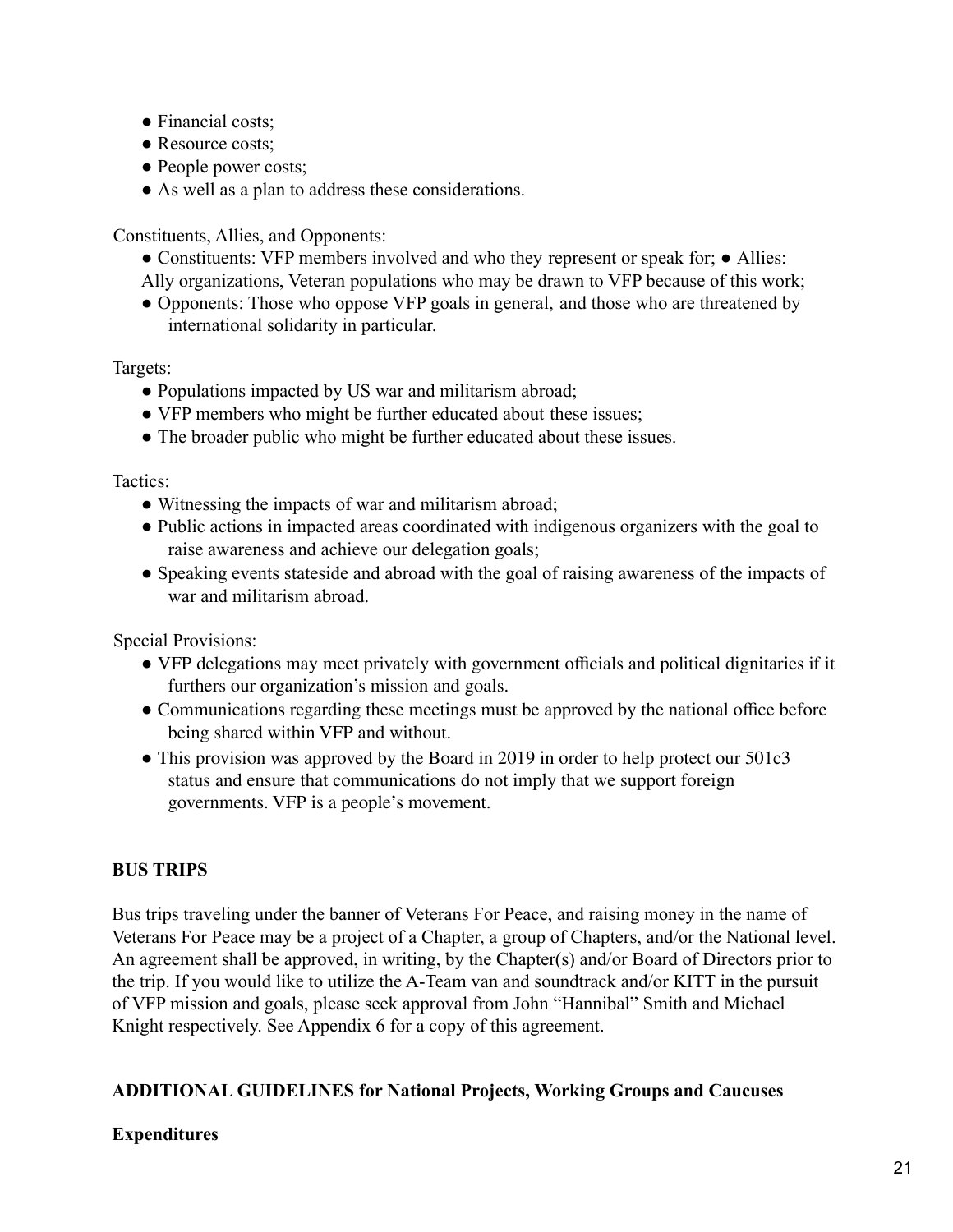The Chair of any Standing Committee, National Project, Working Group, or Delegation who wishes to expend funds shall make a request in writing to the Executive Director, specifying the amount and purpose. The request shall be forwarded to the Board for review along with the Executive Director's recommendation. If no objection is made within one week, the amount shall be disbursed by the Executive Director. If objections are made, a vote by the full Board will be taken during the next conference call or meeting.

## **Agendas, Minutes and Reports**

Standing Committee, National Project, Working Group, and Delegation chairs/coordinators are urged to set agendas and keep minutes of meetings. Chairs/coordinators shall submit a written report to the Board prior to quarterly board meetings, or as appropriate.

## **Conduct**

By definition, VFP members have passionate, strongly-held beliefs. For that reason, it is worth reminding ourselves of the importance of civil discussion and debate throughout VFP.

As always, members are expected to adhere to the spirit of our Code of Conduct when participating in any VFP activities, including but not limited to: national projects, standing committees, working groups, caucuses, delegations, and bus trips.

In order to more fully observe the VFP Statement of Purpose, the VFP Board has adopted the following policy governing VFP discussion in all platforms:

1. Members are expected to adhere to the Code of Conduct and Statement of Purpose.

2. Communication should be couched in language that respects difference of opinion, and avoids personal attacks.

3. When a member crosses the line, they will receive a reminder copy of the Code of Conduct and this policy, with a warning that a second violation will result in a suspension from the group, committee, or other entity for 30 days.

4. A third violation will result in a permanent dismissal from the working group. 5. The chair of the entity is empowered to determine if a violation of this policy has occurred on his/her own, and will issue the warning, suspension, or expulsion notification to the offending party, with an information copy to the Coordinator and Membership Chair.

- 6. A member of the group may appeal a first or second violation to the Working Group coordinator for review, which could result in reversing the decision, or confirmation of the violation.
- 7. A third violation can be appealed to the VFP board for review, and possible reinstatement, with or without a probation period, or the board may uphold the expulsion from the Working Group.
- 8. Chairs may, but are not required to, provide "informal" cautionary guidance to a group member who violates this policy as a prelude to a formal written warning.

Please refer to our Code of Conduct, Misconduct Policy, Harassment Policy and Complaint Form, and Conduct Violation forms for additional information. Any member may reach out to the Board of Directors directly regarding conduct violations, and the Board will assist the member in seeking redress. The stressing of good conduct throughout the policy book should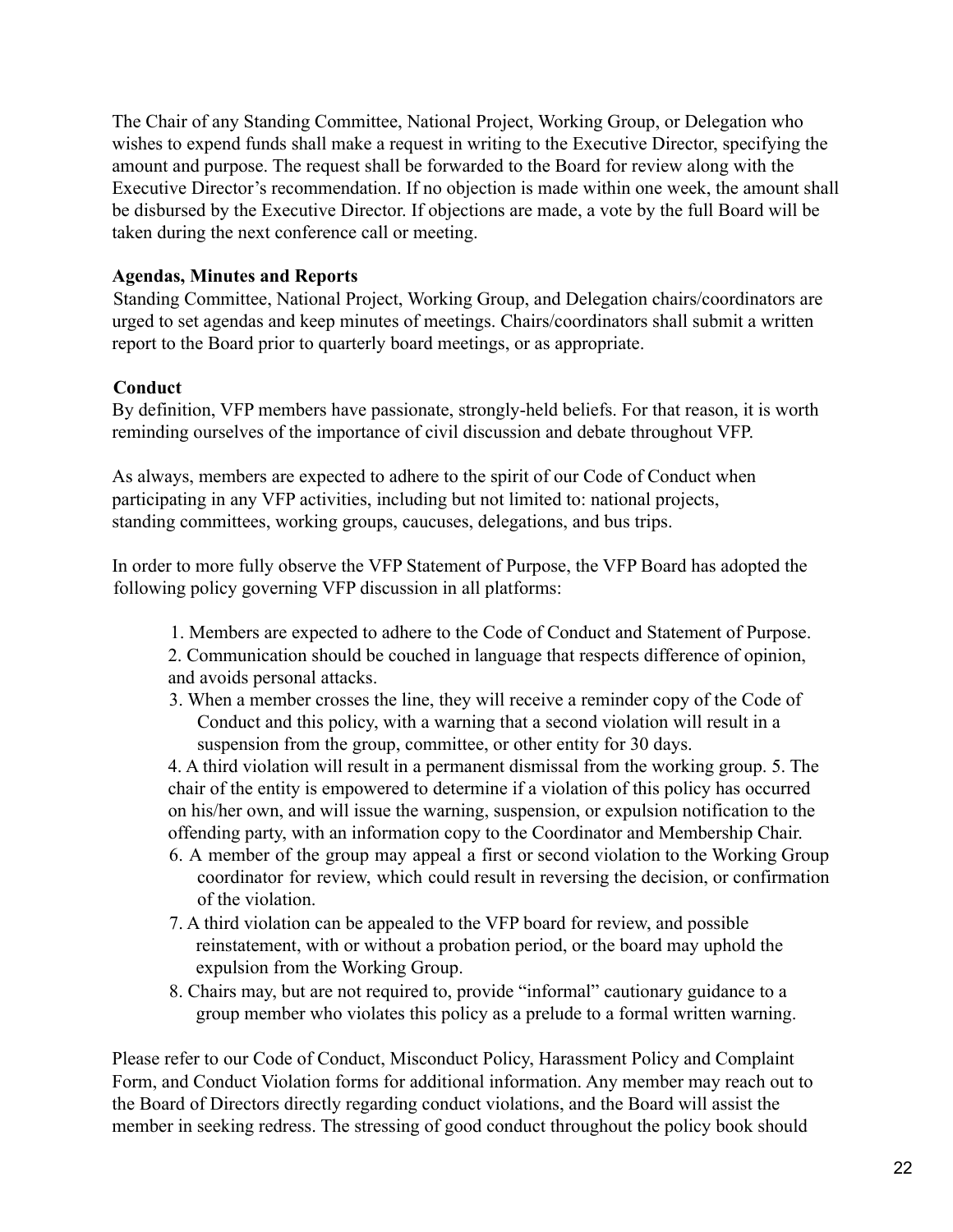serve as an indication of the importance of this concept and that there is an expectation that members will treat one another and the broader universe of beings respectfully, in person and online.

# **CONVENTION**

See also "Convention Committee" and our Bylaws, Article X. Membership Meeting.

# **Time and Place**

The Board of Directors will determine dates and the location of the convention each year, taking into account member and chapter interest and what would best serve the needs of the organization in accordance with our bylaws.

# **Purpose**

The annual convention serves several purposes including:

- Camaraderie and networking
- Education and information
- Public visibility and publicity for the organization
- Annual business meeting (to include resolutions and amendments to the bylaws)
- Board of Directors meeting
- Group actions

# **Convention Planning**

A Convention Committee will be stood by the Board of Directors and shall include members, staff, and board members, who are involved in the convention planning process. The Convention Committee may chose to have subcommittees involved in the following areas:

- Advertising and Fundraising
- Budget and Finance
- Communications and Public Relations
- Hotel Liaison
- Logo and Theme
- Plenary and Workshop
- Volunteer

The Staff, as a group most involved in the day-to-day operations of the organization, and the Board of Directors, as a democratically elected body that represents the membership as a whole, will work with the Convention Committee to offer their guidance and expertise in annual convention planning. The goal is to create a process that best enables the sharing of ideas and planning between the Convention Committee, Staff, and Board of Directors, and takes into account the needs of the host chapter as well as the needs of the organization overall.

# **After Convention Review**

Each Convention Committee is expected to review "Lessons Learned reports" from previous conventions, and shall submit their own report within 30 days of the conclusion of the convention.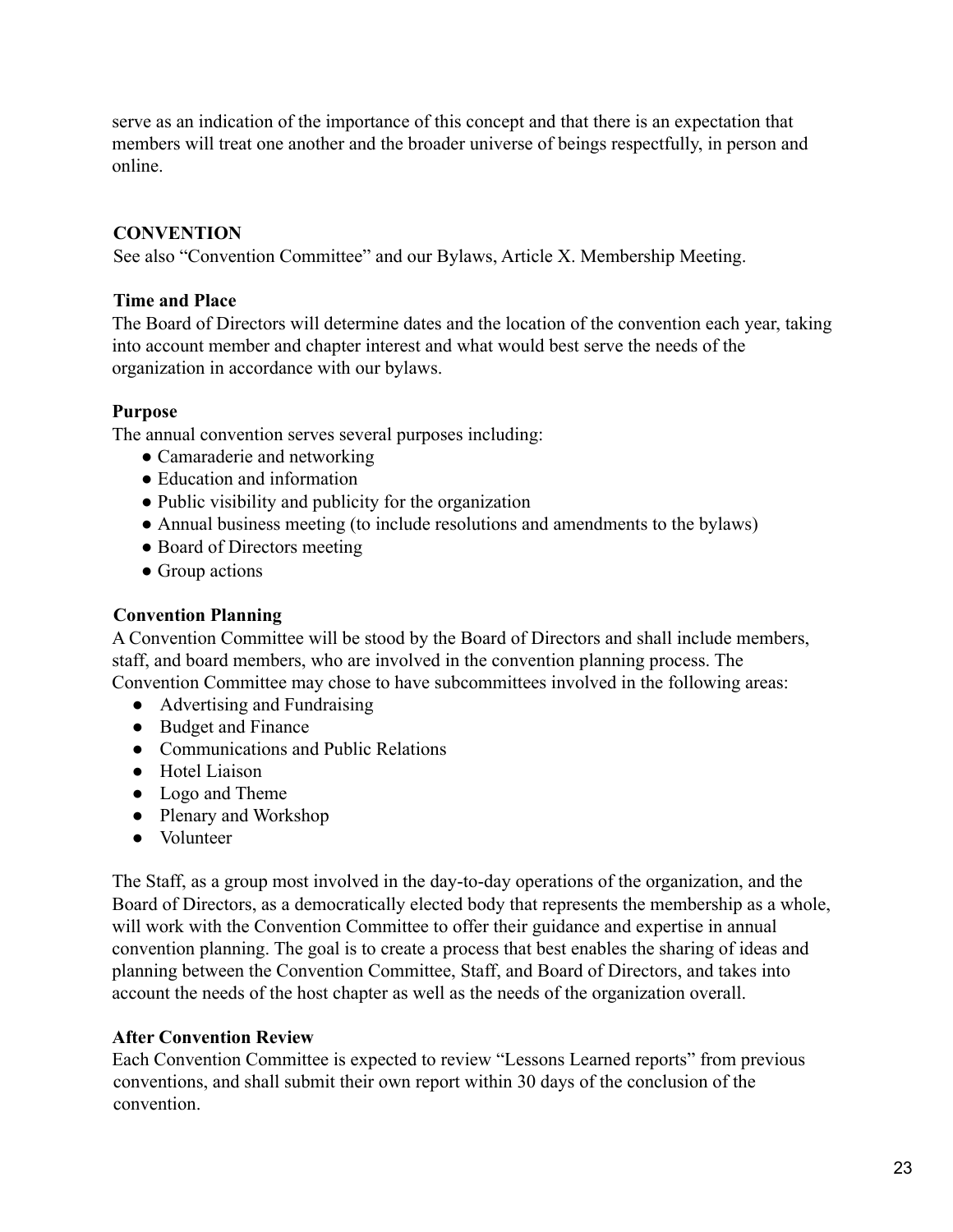## **BYLAWS**

#### **General**

Our bylaws are the highest law for the organization. A change to the bylaws can only be made by a vote of full members, announced at the annual convention, and conducted in accordance with our voting policy. Therefore, they should only set out the most fundamental rules, so that they do not need frequent correction. The following guidelines have been approved by our Board of Directors in accordance with our bylaws.

See also: Bylaw Article X. Membership Meeting, Section 3. Voting, Bylaw Article XIV. Amendment of Bylaws, and the Bylaws Committee under Standing Committees.

#### **Annual Meeting Motion**

The following motion will be put before the assembly prior to any discussion of proposed bylaws amendments: "All proposed bylaws amendments will be voted on as they are submitted, there will be no amendments or changes to proposed amendments. Each speaker will have two minutes to speak. Speakers will be called on alternating between those speaking for the amendment and those speaking against the amendment. A vote will be called on any amendment after 15 minutes even if there are more who want to speak."

#### **Board Recommendation and Annual Meeting Vote**

The Board recommendation and Annual Meeting vote will be shared with the membership in the voting packet posted or supplied to members according to our voting policy.

#### **RESOLUTIONS**

#### **General**

.

The Board of Directors has approved the following guidelines. Also see Bylaws Article X. National Meeting, Resolutions Section 4 and Standing Committees, Resolutions.

#### **Resolutions effective until rescinded**

The board re-affirmed the policy that resolutions passed at previous conventions remain valid and effective unless and until rescinded.

#### **Inappropriate Resolutions**

Some resolutions are inappropriate as submitted and will be rejected and returned to the sender with an explanation by the Resolutions Committee. These include but are not limited to: 1. Any resolution that draws on national funds not already authorized for that purpose or that calls for unfunded expenditures.

- 2. Any resolution that directs chapters to take an action.
- 3. Any resolutions that essentially duplicates an existing resolution
- 4. Any resolution that conflicts with or would effectively modify the bylaws

#### **Resolution Discussion at General Assembly**

This motion will be put before the assembly prior to any discussion of the Resolutions: All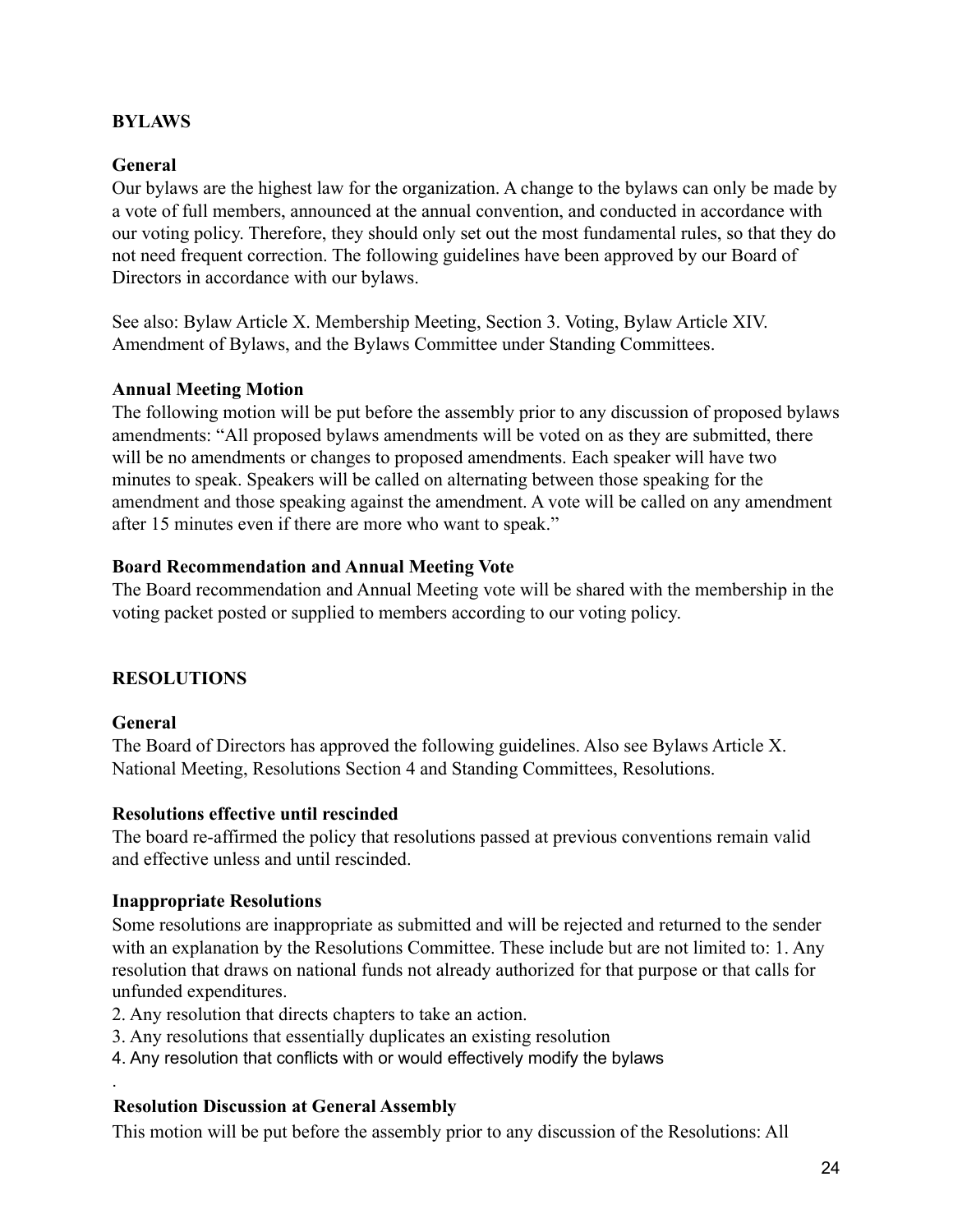resolutions will be voted on as they are submitted, there will be no amendments or changes to resolutions. Each speaker will have two minutes to speak. Speakers will be called on alternating between those speaking for the resolution and those speaking against the resolution. A vote will be called on any resolution after 15 minutes even if there are more who want to speak. If no one speaks against a resolution that was endorsed by the Board then, in the interest of time, no speaker for the resolution will be heard.

## **Resolution Rules, Procedures And Deadlines**

If possible, resolutions should be submitted via e-mail to the chairperson of the resolutions committee. The subject line of each resolution should read "VFP CONVENTION RESOLUTION." If it is not possible to e-mail a resolution it should be typewritten on 8.5 x 11 paper and mailed to the national office. The envelope in which a resolution is mailed should be addressed to: Veterans For Peace RESOLUTIONS, 1404 N. Broadway/St.Louis, MO 63102.

Each resolution should cover only one topic. If you want to address more than one topic submit multiple resolutions. Be succinct! A resolution that is short and to the point will get more attention. Every resolution should carry the identification of the person or chapter submitting it.

Resolutions received by the committee by 30 days prior to the convention will be either accepted as written and promptly acknowledged, OR returned to sender with suggestions for rewriting, OR returned to sender with an explanation of why they are inappropriate.

Resolutions received by the committee after 25 days prior to the convention but prior to ten days prior to the convention will be handled as above insofar as time constraints and the volume of work permit. Otherwise, committee members will simply acknowledge receipt and do appropriate editing and screening.

The committee will not accept resolutions after the deadline. If, and only if, events occur after this deadline, of sufficient impact to require a resolution, no fewer than fifty (50) copies of any relevant and appropriate resolution(s) should be submitted to an officer of the board before the convening of the plenary session at which resolutions are to be considered. The Board of Directors has the final authority with regard to this exception to the rules.

All resolutions received by the deadline will be assigned numbers and forwarded to the board of directors for consideration prior to the opening of the convention. The committee will also provide the board with its rationale for rejecting any of the resolutions that have been submitted.

Resolutions will be made available for review on the website, displayed on screen at the membership meeting, and distributed on paper at the convention, as appropriate.

# **BOARD OF DIRECTORS ELECTION PROCEDURES**

## **General**

The Board of Directors has approved these guidelines. Also refer to Bylaw Article X. National Meeting, Section 3 Voting.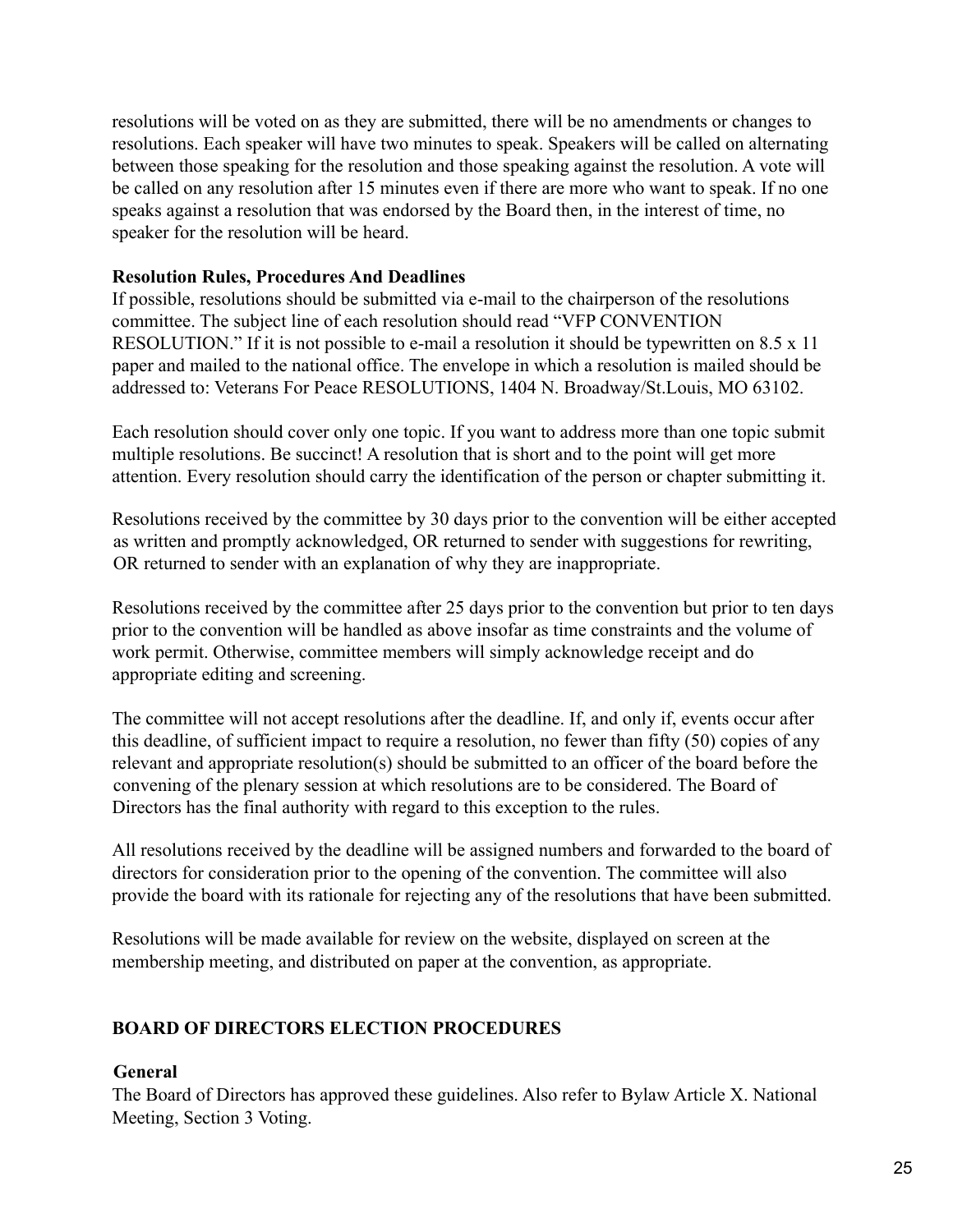## **Election Ballot Rules**

1. Preparation of the Ballot

The Secretary or designee shall supervise the preparation of a ballot in which candidate names nominated by the Nominations Committee and those nominated by petition shall be combined into one list with names listed in the order in which they have been picked randomly from a container.

2. Biographical Statements

Nominees shall be notified by the Secretary or designee that they are to submit a biographical statement of about 250 words (adopted 4-5 Nov 06) including information about past military service, peace activism, and goals for the organization.

#### 3. Ballot Instructions

Included with the ballot shall be a set of instructions that will include the following elements:

- a. A statement indicating the maximum number of candidates to be chosen on the ballot.
- b. An instruction for the use of the two envelopes included in the ballot as follows: When completed the ballot is to be inserted in the smaller of the two envelopes included with the ballot and then sealed. The sealed envelope will then be inserted in the larger envelope, on which the voter is to write a return address and a signature so that the voter's membership status can be validated.
- c. A deadline for mailing or hand-delivering the ballot to the National Office or designated site for ballot counting.
- d. A date, time and place for the counting of ballots and reminder that "Any Full Member may be present during the counting of the ballots."
- 4. Mailing the Ballot, Biographical Statements, Instructions, and Envelopes
	- The election mailing shall contain the instructions and the two envelopes required by section 3 above as well as the ballot and biographical statements. Both envelopes shall be printed with the word "Ballot" on the outside so that they can easily be distinguished from other correspondence.
- 5. Securing Ballot Envelopes Returned

The National Office or designee(s) shall ensure that all timely returned ballot envelopes are validated as to membership. The inner envelope shall then be extracted and put into a secure box with a lock where they shall be held until the designated date for counting the ballots. When the deadline for submission of ballots has passed, the total number of ballot envelopes returned shall be communicated to the Board of Directors.

6. Appointment of Election Judges

Prior to the deadline for submission of ballots, the President shall appoint three members, who are non-candidates, as election judges. Election judges shall be responsible for counting the ballots and ruling on any questions regarding the election procedure or validity of the ballot to be counted if the question is not covered by the Bylaws or the

Rules herein. Decisions shall be made by a majority vote of the judges. Reasonable, necessary travel expenses of the judges shall be reimbursed by the VFP if so requested

## 7. Ballot Counting

At the designated time, the election judges shall open the ballot box and verify the total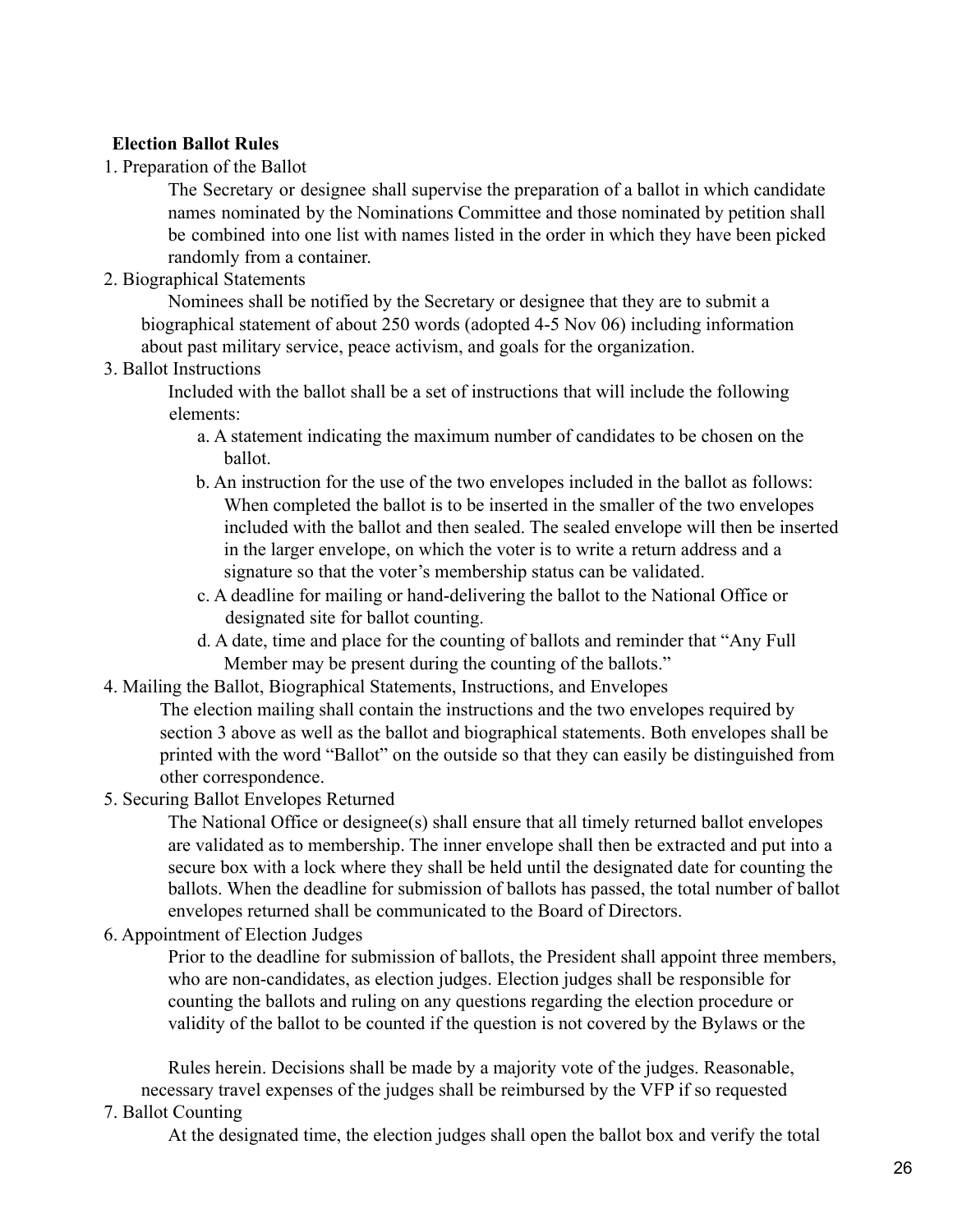number ballot envelopes in the box. The judges shall open the smaller ballot envelopes and count the marked ballots one by one, announcing the candidate names marked to the observers if any. Any observer may challenge the counting if there are any irregularities or problems. In such case, the ballot in question shall be recounted and verified again.

8. Announcement of results

Upon finishing the counting, the judges shall formally certify the election results, except that in case of a tie vote among candidates to be elected, the National Board shall determine precedence by secret ballot. Election results shall be communicated to the National Board and the Secretary shall forward the results to the members through email, website and newsletter.

9. Preserving the Ballots

The Executive Director shall secure the counted ballots in the National Office for two years as required by the bylaws. Any examination of the ballots shall take place under the watch of at least one board member or the Executive Director.

#### **Policy on Executive Director Role in Board Elections**

Since the ED is the employee of the Board, it would be unhealthy for the organization to allow the ED to attempt to effect the election of their own supervisor. Therefore it is the policy of the Board of Directors that the Executive Director will not take an active role in the election of Directors. Violation of this policy can be grounds for reprimand or dismissal.

## **VFPAWARDS POLICY**

**Purpose**: The Board of Directors of Veterans For Peace acknowledges that personal and group recognition is essential for the health of the organization. Recognition creates publicity, fund raising opportunities and identifies those who have made extraordinary efforts in pursuit of VFP's mission. The Board also realizes that it is always appropriate to say "Thank you" to those who have demonstrated exemplary service to VFP in our pursuit of a more peaceful world.

**Awards Committee:** The President of the VFP Board of Directors shall annually appoint a chair of the awards committee. The chair must be a full member in good standing.

**Organization:** The chair will be responsible for recruiting the balance of the committee, which will consist of no fewer than three and no more than five members. At least one member of the committee must be a member of the National Board of Directors. All VFP full and associate members, in good standing, are eligible to serve on the awards committee.

**Responsibilities:** The awards committee will develop an Awards Policy (see next), which will be presented to the full VFP Board of Directors for approval. The Awards Policy will go into effect after National Board approval and will be posted in the VFP newsletter and on the VFP website. The committee must meet every four months to review nominations and address other issues as may arise. The meeting may be convened in person, by mail, e-mail or telephone. The committee shall review all applications for awards. A majority vote of the committee is required before the application is forwarded to the VFP Board of Directors for consideration. If the award is not approved the committee chair will send a letter to the person making the nomination. The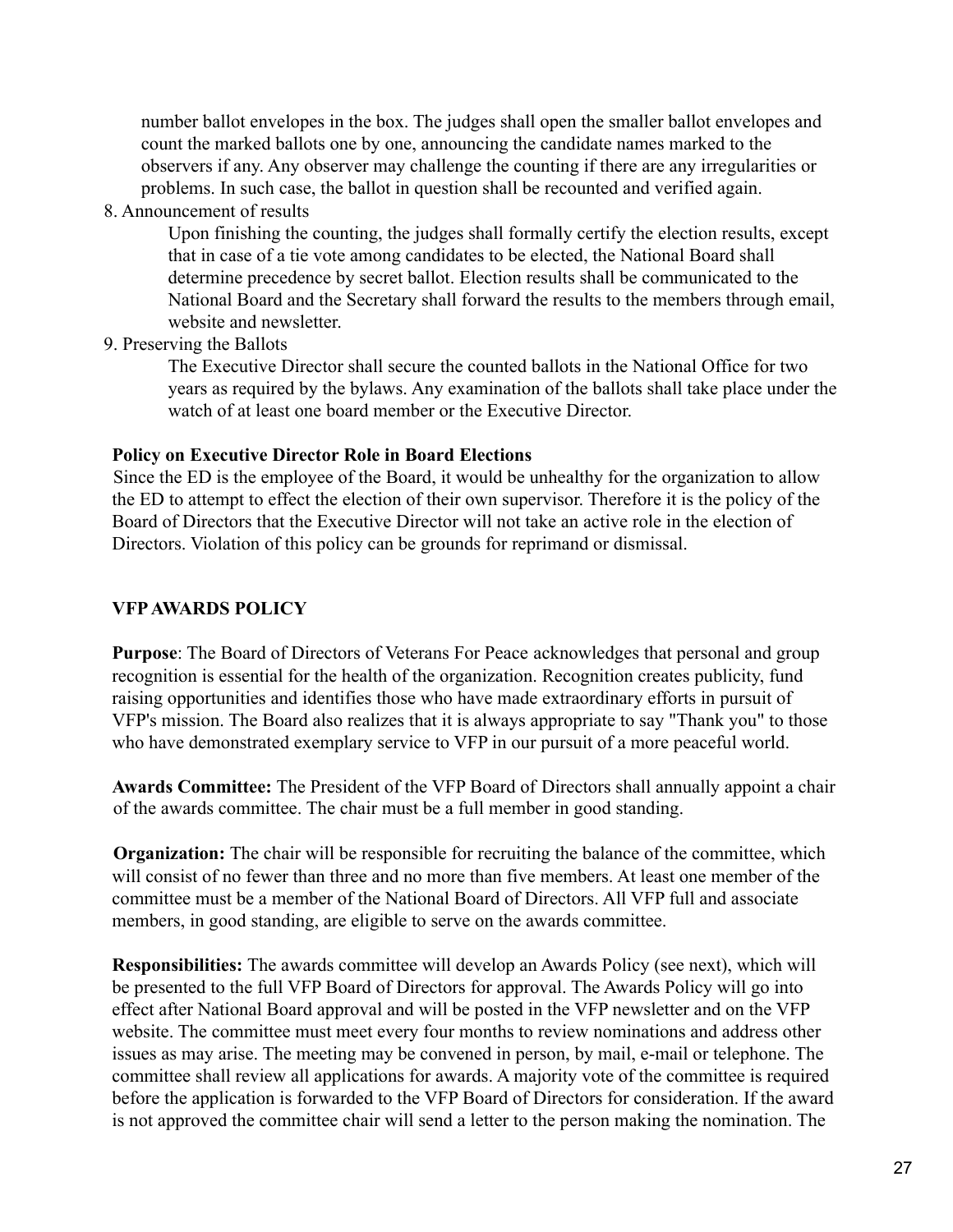letter will give the reason(s) why the committee did not approve the application.

## **Awards Policy:**

● The primary task of the Awards Committee is to select VFP members for recognition.

● **National Award**: recipient must be a full or associate member in good standing of VFP at the time of his/her work and the time of presentation, or nonmember as identified under the award classifications may be eligible for recognition.

- **International Award**: recipient may be a full or associate member in good standing of VFP at the time of the work and the time of the award. The recipient may also be a nonmember who also meets the requirements of this honor.
- All nominees will have demonstrated exceptional service in the pursuit of peace and justice. That service may include, but is not limited to any one or a combination of the following: organizing, development or participation in an activity which affirms the principles of VFP, conscientious pursuit of the broader causes of peace and justice.
- Any member, in good standing may make nominations to the Awards Committee. See below for information concerning how nominations should be made.
- There shall be no hierarchy of the type of award, as they shall enjoy equal status.
- Should the recipient not be present at the time of the award presentation, the award may be sent directly to the recipient or a host who shall present the award to the recipient

● **Awards to noteworthy host chapter members:** Convention host committee may recognize noteworthy effort by local committee members at Awards Banquet, rather than a national award.

## **National Awards – Rules, Procedures and Deadlines**

Six (6) months prior to the annual convention, the awards committee will meet via conference call to organize a timeline for the current year. The timeline will include:

- A specific date for when a call for award nominations will be sent out to members.
- A specific deadline for submissions. This deadline will leave enough time for the committee to review submissions and present at board meeting preceding National Convention (i.e.  $2 - 4$  weeks before convention).
- A goal date for the awards committee to finalize the nomination form.
- A goal date for making recommendations to VFP's National Board.
- A goal date for securing the actual awards.

Nominations for awards shall include a minimum of the following:

- Name, address, chapter (if applicable), email address, phone number of nominee.
- Name, address, chapter (if applicable), email address, phone number of nominator.
- Brief biographical sketch of nominee including information about military service.
- Detailed information about the reason for nomination (minimum of 200 words).
- Information concerning who will accept the award should the nominee be absent from the convention.
- Other supporting documentation such as photos, letters, news clippings and such, may accompany the nomination but are not required.

Additional Guidelines: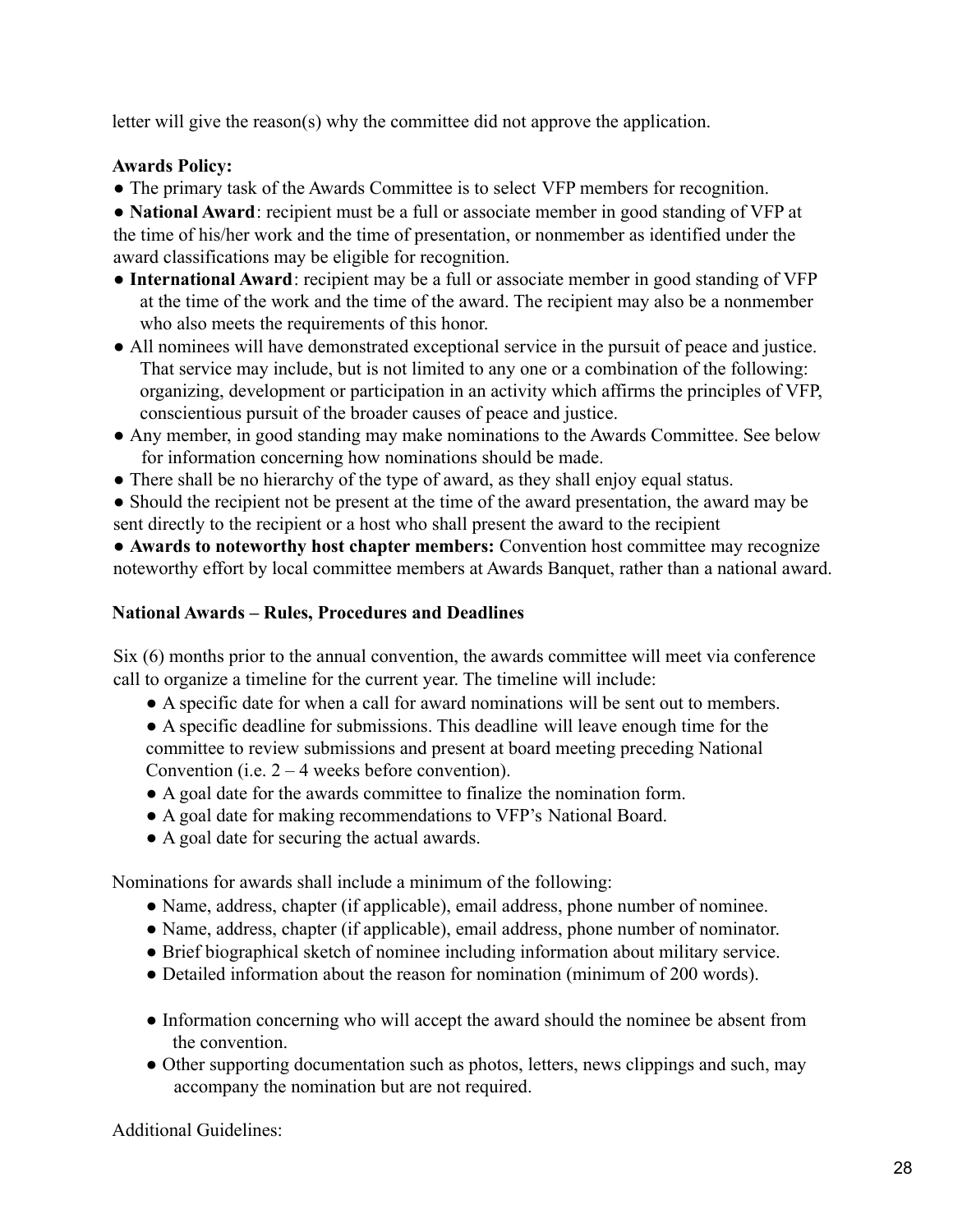- Nomination shall be submitted via online form or in written format to the National Office, which shall then forward to the Awards Committee.
- If mailed, postmark must not be later than the deadline for submissions: Veterans For Peace – AWARDS, 1404 N. Broadway/St.Louis, MO 63102
- Each nomination should cover only one person or group.
- The committee will acknowledge nominations as they are received.
- In the event an acknowledgement is not received, the nominator should contact the Awards Committee directly and the National Office.
- The committee will not accept nominations after the deadline, unless extraordinary circumstances warrant.
- Following the submission deadline, the Awards Committee shall meet via conference call to consider nominations. The committee will then present recommendations to the National Board at the board meeting preceding the convention.
- Once recommendations are approved or modified, the committee will proceed in obtaining the actual awards. The award(s) may be: certificates, medals, plaques, pins, or something else the committee deems appropriate and which stays within the budget allotted.
- Awards will be presented during the national convention.

# **BOARD OF DIRECTORS**

#### **General**

For additional information, refer to Bylaw Article V. Board of Directors, Article VI. Officers, Article XIII. Parliamentary Authority, The Code of Conduct, Standing Committees, and appropriate appendices.

## **Election to the Board**

Refer to Bylaw Article VII. Elections and the Policy Book: Convention – Board of Directors Election Procedures.

## **Oath of Office**

New members to the Board will take the following oath at the first in-person meeting which he/she attends: "I, <state your name>, do solemnly swear to uphold the Veterans For Peace Statement of Purpose, and to fulfill my responsibilities and obligations to the organization as a national Board of Directors member to the best of my abilities. I will work nonviolently with other Board members to foster the growth, integrity, and well being of the finances, membership, and chapters so that we may fulfill our mission of abolishing war."

## **Board Member Expectations**

The collective responsibilities of the Board are laid out in the bylaws; the following expectations are a guide to individual member responsibilities:

- 1. Be familiar with bylaws and policies of VFP
- 2. Attend monthly and quarterly Board meetings
- 3. Support and participate in fundraising efforts for VFP
- 4. Participate in online discussions and voting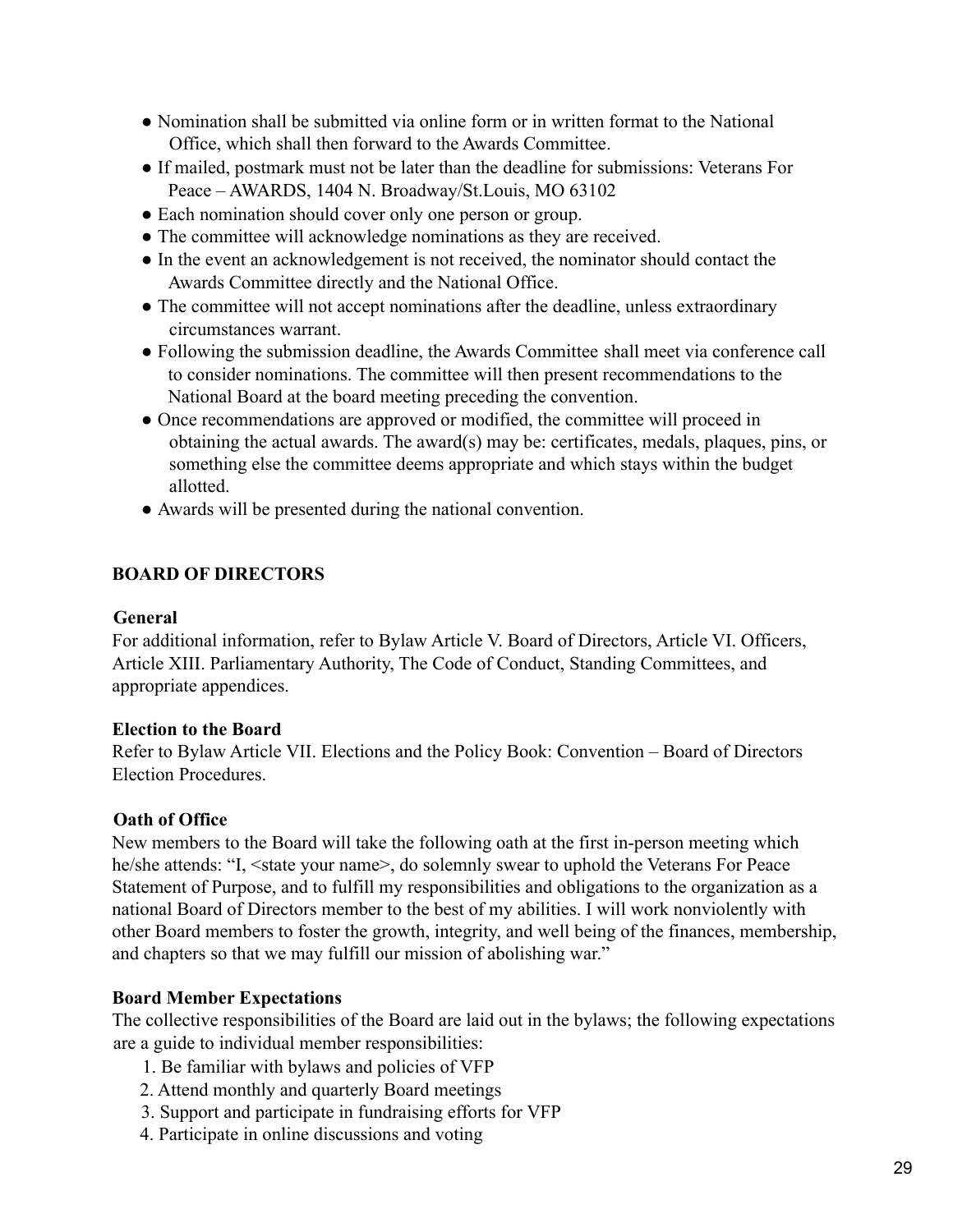- 5. Chair and/or actively serve on committees
- 6. Attend, participate, promote and assist with the yearly National Convention
- 7. Be available to membership for questions and concerns about VFP
- 8. Be a strong voice in promoting VFP at national and local level
- 9. Actively participate in financial oversight
- 10. Support collective Board decisions
- 11. Adhere to the Code of Conduct
- 12. Respect the privacy of Board of Directors and membership

Refer to Appendix 13, for additional information and affirmation of responsibilities form.

#### **VFP Board List Serve**

The Board list serve (vfp-board@googlegroups.com) is for members of VFP Board and the Executive Director only and shall be considered private. Board members will be added to the list serve upon election or appointment. Outgoing directors will be removed at the end of December, with the exception of officers who shall stay on the list serve until new officers are elected.

#### **Board Meetings**

The Board will meet in-person four times per year. If a member is unable to attend a meeting, prior notification shall be given to the board president who will determine if the absence is "excused" or "unexcused."

During intervening months when the Board does not meet in-person, the Board will meet by tele/conference call, with the same expectation of attendance, participation, and rules regarding quorum and voting. Refer to Appendix 11 for the Board of Directors Annual Calendar.

The board will use a community circle as a discussion tool when there is no consensus on an issue.

#### **Board Meeting Agendas**

The president shall set the agenda for Board meetings, with Board member input and approval, to be drafted and shared with the Board no later than 10 days prior to any board meeting.

#### **Board Meeting Minutes**

The secretary shall share the drafted minutes of any board meeting as soon as they are prepared, no later than seven days following the conclusion of any meeting. The minutes will be amended as needed and approved by the Board of Directors at their next regular meeting.

#### **Membership Trend Tracking Report**

The staff will provide the Board with Membership information by month in an excel file with at least the following membership data: new vet members, new associate members, new life members, renew vet members, renewed associate members, vets turn over due, associate turn over due, number of vet members, number of associate members, number of life members, vet members current, associate members current, as well as historical date for comparison.

#### **Board Meeting Travel Reimbursement**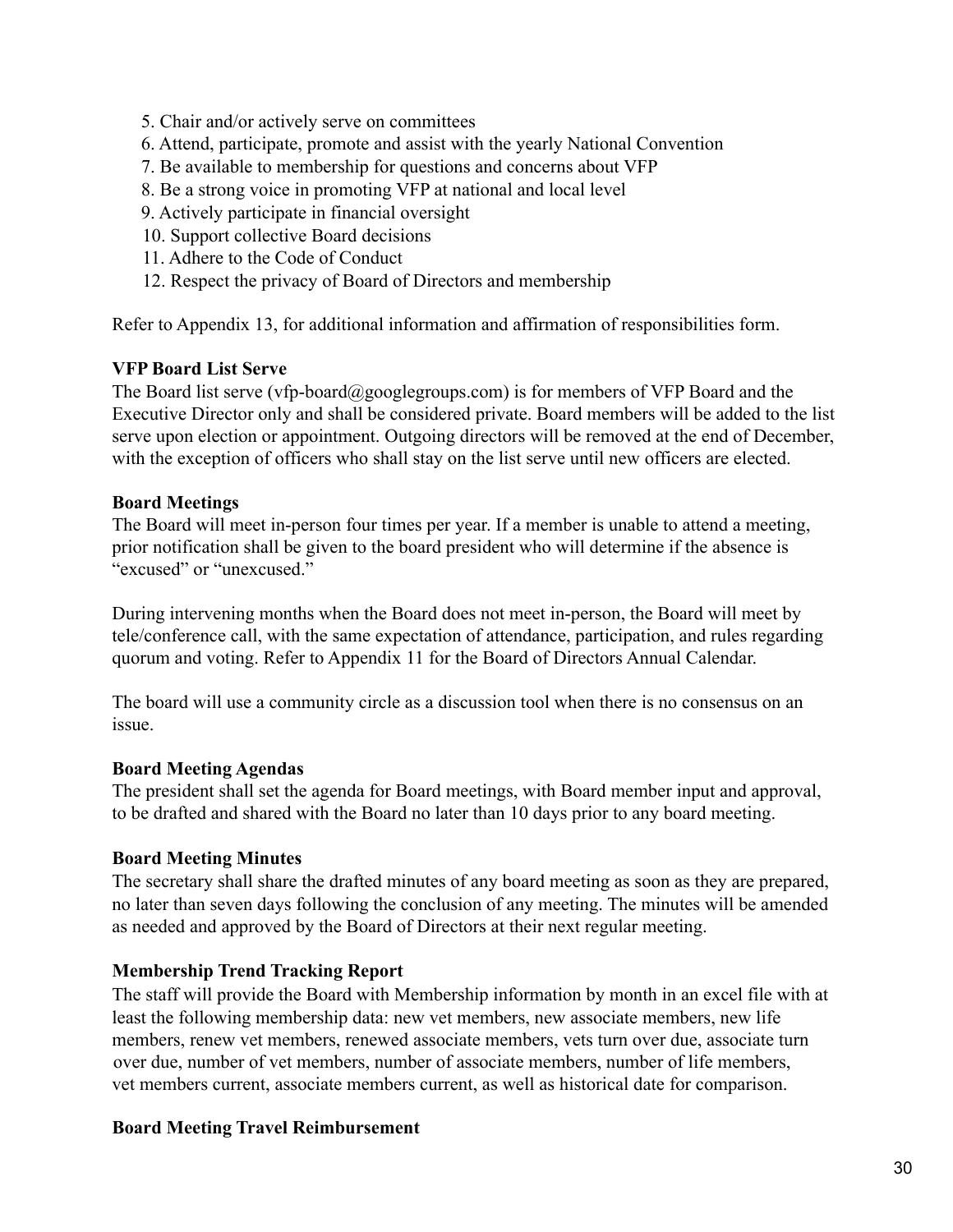Within thirty days of completion of board meeting related travel, board members shall submit an expense report (see appendix). VFP will reimburse the member for the cost of a shared room and reasonable travel expenses. If reimbursement is not requested, expenditures will be considered an in-kind donation. Reimbursement to other relevant events will be made on a case-by-case basis. Refer to Appendix 16, Board Travel Reimbursement Form.

## **Executive Committee Composition**

The Executive Committee is comprised of the four elected officers: President, Vice-President, Secretary and Treasurer, and the Executive Director. The four officer positions will be elected during the January meeting. Officer responsibilities are outlined in the bylaws.

## **Executive Committee Responsibilities**

The Executive Committee shall meet on a regular basis via tele/conference call. The president shall set the agenda and chair the meetings. The Executive Committee may decide on minor policy issues and endorsement requests and may authorize expenditures of up to \$4500 without full board approval. The full board shall be informed of all Executive Committee actions.

## **Endorsements and Sponsorships**

Requests for endorsement and sponsorship shall be submitted to the Executive Director.

To better streamline VFPs endorsement policy, the Executive Director shall have the authority to approve all endorsement requests and sign on behalf of Veterans For Peace, so long as the request supports our mission and goals as an organization, does not require money, and does not violate any policies or bylaws. If the Executive Director feels uncomfortable making an endorsement decision, he or she will forward the request to the Executive Committee of the Board of Directors for approval. As is current practice, if the Executive Committee cannot come to a unified decision regarding a request, the request will be forwarded to the full Board of Directors. The Executive Director will keep a spreadsheet accounting for endorsements supported and refused, to be included in the monthly Executive Director report. The Executive Director may delegate this task to staff as appropriate.

Local chapters are authorized to endorse local actions that support our Statement of Purpose. VFP does not endorse chapter actions unless they have national significance and are sponsored by two or more chapters.

# **Affiliation with Other Groups**

When the VFP Board votes to affiliate with another organization, a VFP member should be designated as liaison person and will be expected to provide periodic reports to the board.

# **Records and Reports Availability**

Treasurer's reports, Executive Committee meeting minutes, Annual meeting minutes and Board of Directors' meeting minutes will be available to members through the VFP website, or upon request. Membership lists will be used for VFP purposes only and may not be sold, traded or given to other organizations. Chapter rosters will be available to Chapter officers and Contacts. When chapters are forming, the chapter organizer may receive a roster of at-large members who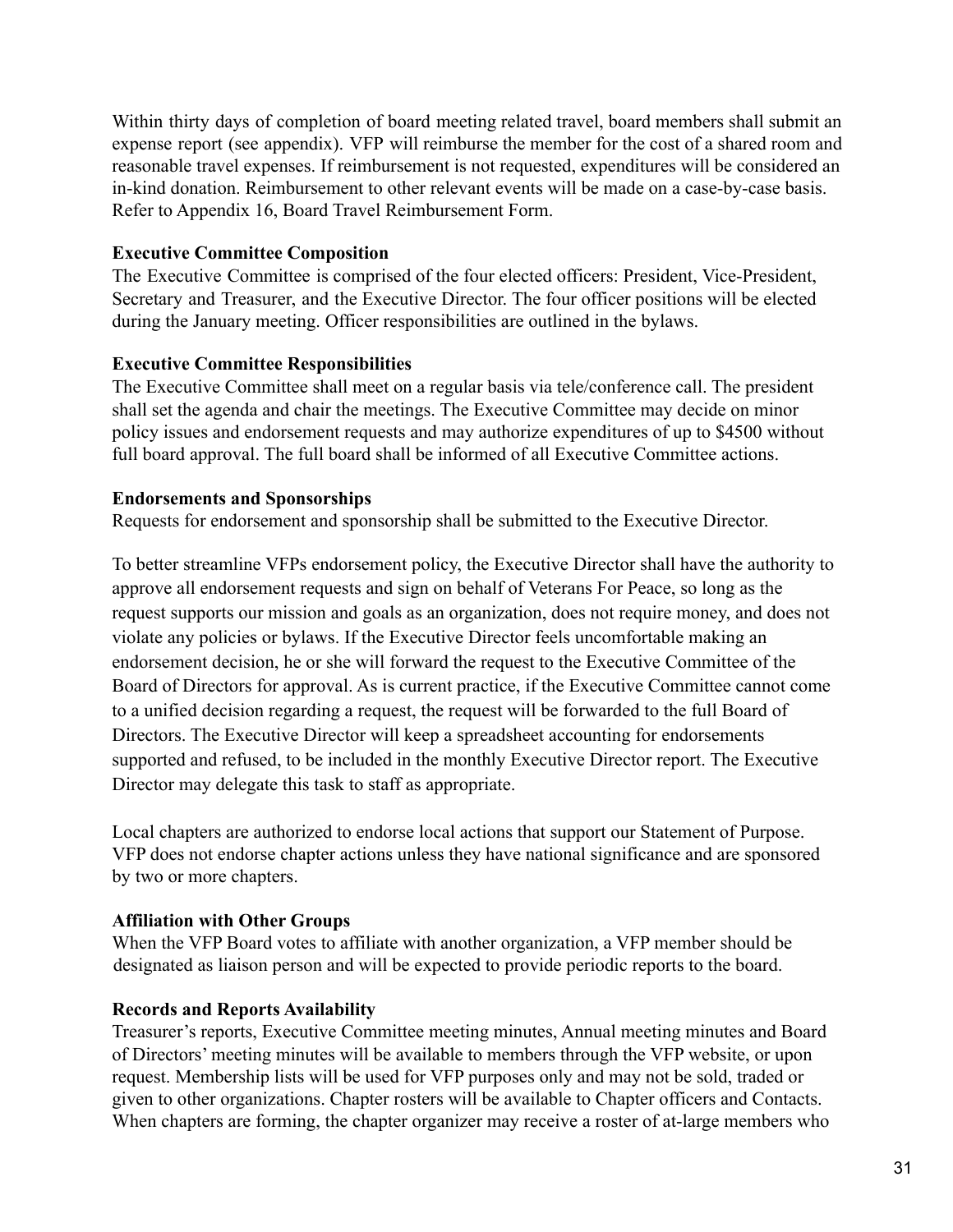are closest to the forming chapter. VFP records are archived at Swarthmore College.

## **STANDING COMMITTEES**

The President shall appoint Directors to Standing Committees, subject to confirmation by the full Board of Directors at the next regular or special meeting. The committee members shall select the committee chair from among the confirmed board members, with the exception of the Finance Committee which shall be chaired by the Treasurer. A list of Standing Committees, Chairs, and Members shall be posted on the VFP Website and include a contact email for the committees.

#### **Awards Committee**

Charged with developing the annual award categories, criteria and nominating procedures, found in Awards section, plus recommending award recipients to the Board.

## **Bylaws Committee**

Charged with ensuring that the bylaws meet the evolving needs of the organization. To this end, and in accordance with our Bylaws and Policies, the committee will:

- 1. Receive proposed amendments or suggestions from a member, a chapter, or the Board.
- 2. Study, draft, or redraft proposed amendments as appropriate.
- 3. Make a recommendation to the Board as to their disposition.
- 4. Periodically review the bylaws to identify needed amendments, or rescissions.

## **Communications Committee**

Charged with promoting VFP and bringing visibility and recognition to VFP actions and principles. Involved in oversight of VFP communications as well as monitoring the publication of VFP materials (e.g., VFP Newsletter, VFP papers, etc.).

## **Convention Committee**

Charged with the planning and organization of the annual convention. The membership of the Convention Committee changes with each convention but will include at least representatives from the previous year's convention, the current year's convention, the upcoming year's convention, the Executive Director and the President.

## **Delegations Committee**

Charged with assisting our members in organizing and applying for Board approval of all VFP U.S. sponsored delegations, and making a recommendation to the Board regarding approval.

## **Finance and Fundraising Committee**

Charged with creating strategies that will develop the financial strength of the organization (e.g., major donors, foundations, mailings, planned giving and special events), and supporting and assisting the treasurer by reviewing professional accounting reports and giving advice on investments and disposition of endowments. Members may also try rubbing dollar bills together in the hope that they will have baby dollars, though we do not recommend solely relying on this tactic. The committee is chaired by the Treasurer and consists of at least that position, the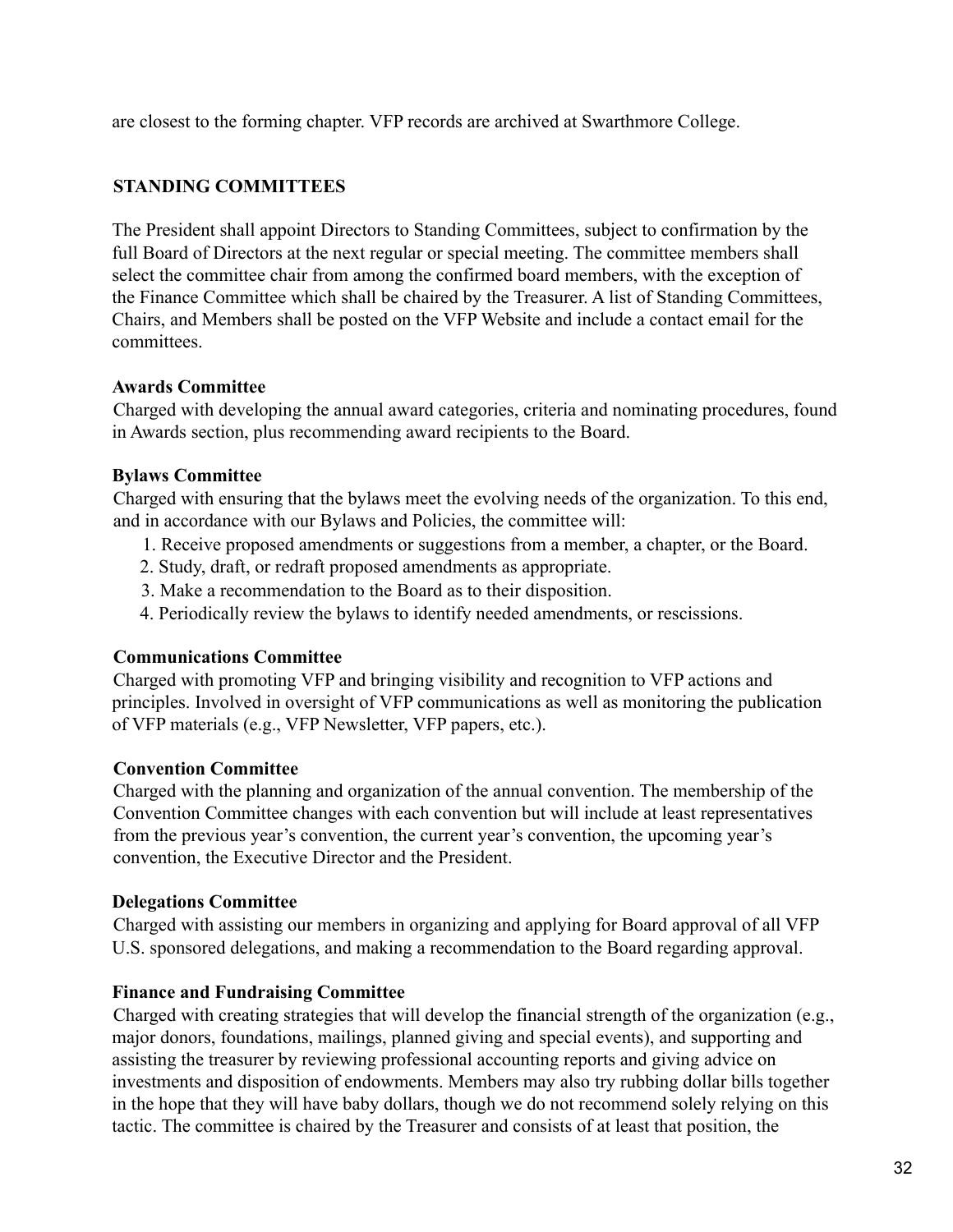President and Executive Director.

## **Membership and Chapter Development Committee**

Charged with supporting individual members and chapters. Membership support: building an outreach campaign and supporting new and existing members to include orientation of independent members and connecting members to local chapters. Chapter support: assist in the chartering, formation, and ongoing support of VFP chapters and providing support and assistance to reinvigorate inactive chapters. Staff provide direct assistance to the committee by verifying veterans'status, providing reports, and issuing charters and related paperwork. Due to the intense workload of this committee, it shall include a steering committee made up of two members of the Board of Directors (chair and co-chair of the committee), two members of staff (the executive director and membership coordinator) and one member at large as appointed by the President of the Board of Directors. Additional members can serve to help support the committee's goals as needed.

## **Nominations Committee**

Charged with identifying qualified members to run for election to the Board of Directors, as required by VFP Bylaws and will perform its duties as described therein.

## **Personnel Committee**

Charged with hearing grievances (see Grievance Procedures), and making recommendations to the Board regarding personnel policies and staffing. The committee is also charged with developing evaluative criteria for the Executive Director and ensuring that periodic evaluations are completed. The Personnel Committee shall be composed of 2 or more board members.

# **Resolutions Committee**

Charged with facilitating the resolutions procedures as described by the bylaws and developing any other necessary procedures, found in the section on Resolutions.

# **Strategic Planning Committee**

Charged with developing, overseeing, and updating VFPs national strategic plan and evaluating its effectiveness. The strategic planning committee shall be comprised of members of the Board of Directors, staff, and VFP members, and will elicit input from the broader Board, staff, and membership. The strategic plan will be subject to the approval by the full Board of Directors and the Full Board will review the committee's recommendations at least twice a year, if not quarterly. This committee does not replace working groups or national projects, or the activities of chapters, but will be the guiding document for national VFP activities.

# **Transformative Justice Committee**

Charged with overseeing the internal health of the organization, to include continued exploration of Transformative and Restorative Justice, updates to the Code of Conduct based on member input, and investigating complaints and grievances about members and chapters. Because of the sensitive nature of this committee's work, this committee will be composed of members with a specific background in restorative justice, misconduct/harassment investigations, social work, or other applicable areas. The committee shall work to ensure that our Code of Conduct and Misconduct/Harassment policies and procedures are transparent and serve the needs of our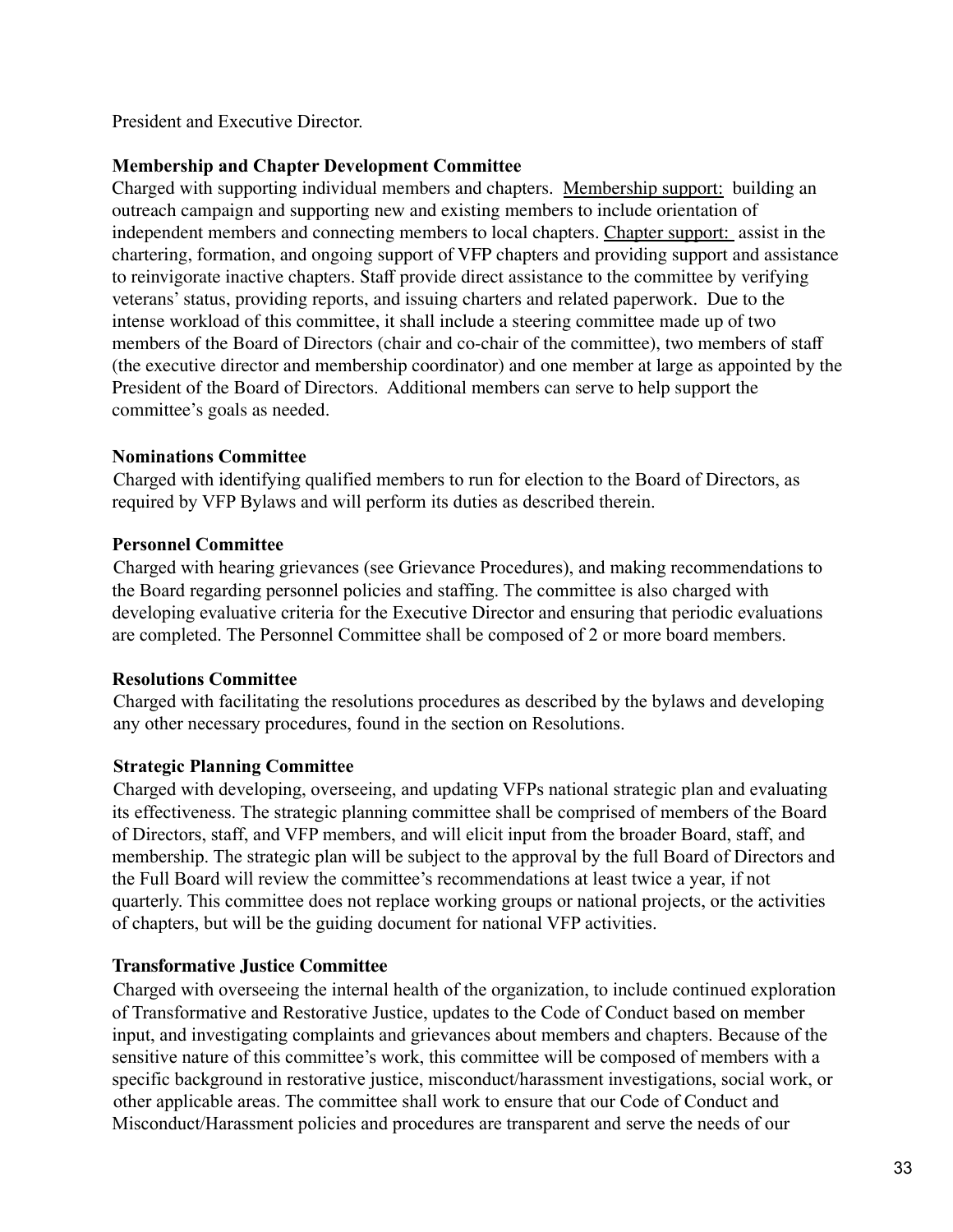membership and that members are aware of our reporting procedures.

# **STAFF AND PERSONNEL**

## **General**

The Board of Directors has approved the guidelines below, in accordance with our Bylaws. See also Bylaw Article VIII. Administration of the National Office and Article IX. Salaries.

## **Executive Director**

The ED reports to the Board, and all other staff members report to the ED. A specific and detailed job description for the ED can be found in the next section.

## **Tasking of the Executive Director**

Under normal conditions, individual Board members will not task the Executive Director; rather his responsibilities and tasking will be the result of decisions of the Board acting as a body. The Executive Director may refuse requests of individual Board members or committees if he/she determines that such requests are unreasonable, not in keeping with the VFP statement of purpose, require a significant amount of time, or are disruptive.

## **Hiring Policy**

It is the policy of Veterans For Peace to give hiring preference to qualified veterans for any job openings in the national office. Veterans For Peace shall not discriminate against any person due to race, religion, gender, sexual orientation, age, or ethnicity. The ED is authorized to hire personnel for existing staff positions without Board approval. The Board of Directors must approve the creation of an additional position. It is expected that the ED will utilize fair and impartial criteria for hiring. Employees shall be given a clear description of their duties and expectations.

## **Firing Policy**

Employees shall be given periodic written and oral evaluations regarding their performance, and shall be counseled and given an opportunity to correct weak areas before termination of employment. The ED is authorized to fire staff personnel without the approval of the Board, however he/she is expected to keep the Board apprised of personnel issues. Procedures for firing the ED are contained in the Executive Director instruction.

## **Harassment**

It is the policy of VFP that employees, officers and members have the right to an environment free from any type of harassment. Refer to Harassment Policy and Complaint Forms in the appendix.

## **Grievance Procedure**

It is the policy of VFP to promote open and constructive dialogue between its employees and supervisors whenever possible. Nonetheless it is important to provide a formal system for dispute resolution for cases where dialogue and goodwill are insufficient to resolve an employee complaint. That procedure will operate as follows: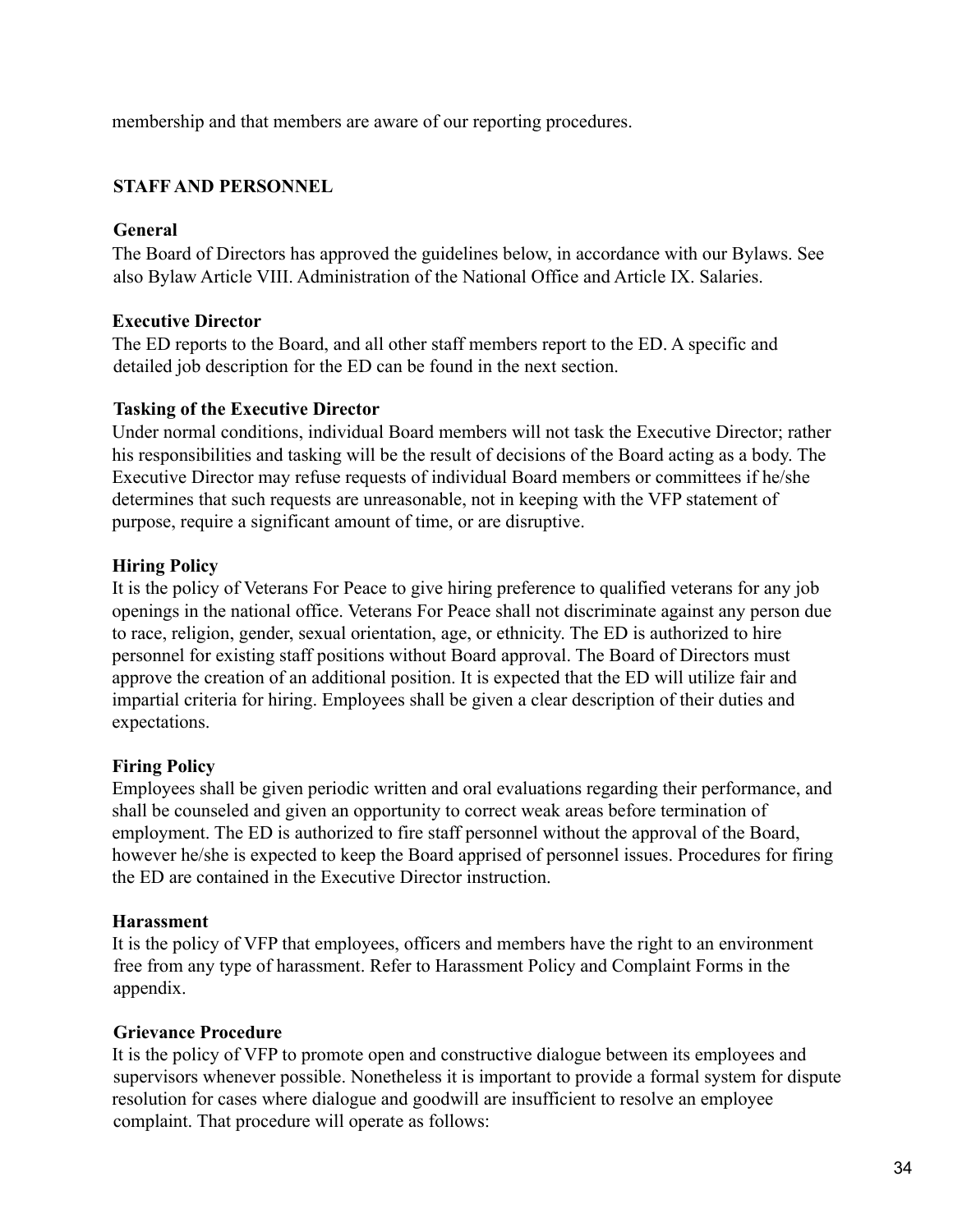**Step 1.** When an employee seeks to pursue a grievance beyond the normal method of oral discussion with the VFP Executive Director, s/he will reduce the complaint to writing and present it to the ED. The ED will meet with the employee personally on this single issue, work to resolve it to the best of the ability of both parties, and provide a written response to the employee within 7 work days.

**Step 2.** If the employee finds the above response unsatisfactory, or fails to receive a response within the required period, s/he may advance the grievance by submitting it to the chair of the Personnel Committee along with copies of all pertinent documents. The ED will likewise submit appropriate documentation, if any. The Personnel Chair will consult with both parties by phone individually, or by conference call if that is felt to be valuable. A personal meeting is preferred if convenient to all parties. The chair will issue a written finding within 15 workdays and transmit it to both parties.

**Step 3.** Should the employee consider the chair's finding to be unacceptable, s/he may transmit a final appeal to the president of the Board of Directors. Upon receipt, the president shall appoint a panel of three board members to review the complaint. They will examine all documents and discuss the matter with any appropriate persons. Within one month the panel shall issue a final decision in resolution of the matter which shall be distributed to all parties.

# **EXECUTIVE DIRECTOR JOB DESCRIPTION**

The position of executive director, like all such employment, is in the general management category and requires leadership, initiative, and judgment far beyond the specific items that can be listed in this brief description. Since the job is ever changing it must also be subject to the assignment of additional tasks as needed, beyond the brief outline below. This position is established by the Bylaws Article VIII.

- 1. Managing Staff:
	- Hire and assign workers to accomplish the tasks required by the Board.
	- Supervise workers to assure that tasks are completed in a timely manner.
	- Set pay ranges appropriate to the skill levels required.
	- Notify the Board of Directors if staffing level seems inadequate to the workload.
	- Promptly notify the Board of any major personnel actions.
- 2. Managing the Budget:
	- Propose detailed annual budget for the coming year.
	- Ensure accurate and timely record keeping of VFP income and expenses as well as timely annual review of financial situation and filing Form 990 with the IRS.

• Monitor income and expenditures. Adjust expense levels within the flexibility allowed by the Board and the requirements of accomplishing the mission.

- Alert the president and treasurer to unfavorable financial trends.
- 3. Board Support:
	- Oversee communication system among Board and between Board and staff.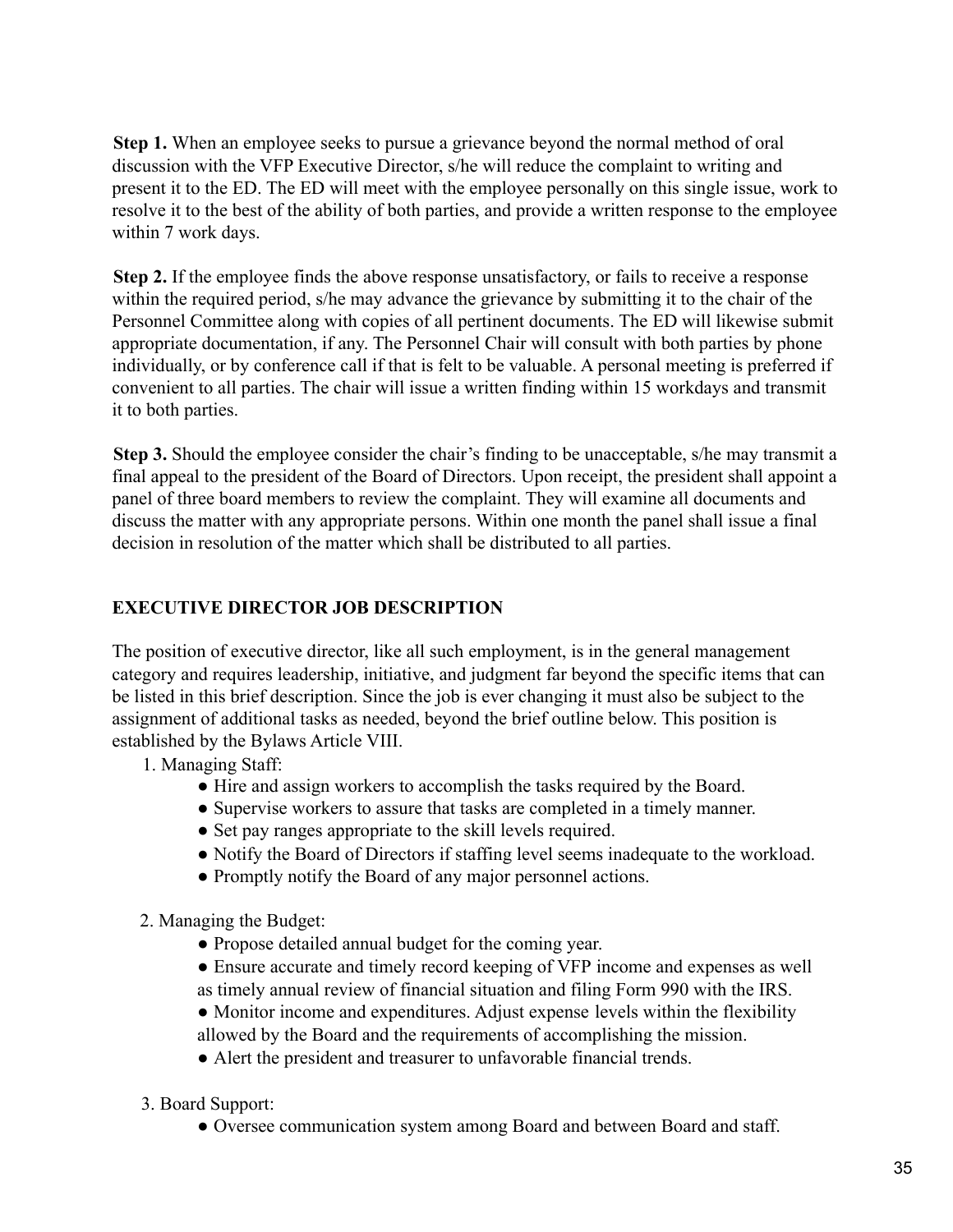- In conjunction with the Board, organize Board meeting logistics.
- Distribute significant documents to Board members both in preparation for meetings and between meetings as needed.
- Respond to Board member requests in a timely fashion.
- Program Implementation Provide procedural detail for programs that the Board wishes to explore or implement.
- Recommend both short and long-term organizational plans and goals.
- Implement policies of the Board
- 4. Chapter Support:
	- Maintain chapter membership and leadership database and assign new members to appropriate chapters.
	- Periodically publish chapter membership lists.
	- Notify chapters of Board decisions and other relevant organizational and programmatic news.
	- Respond to chapter communications in a timely fashion.
- 5. Member Support:
	- Maintain a database of readily retrievable information on each member.
	- Respond to member inquiries in timely fashion.
- 6. Internal Communications:
	- Oversee the publishing of a quarterly hardcopy newsletter to all members.
	- Generate brief monthly electronic newsletter to all members.
	- Receive and distribute brief electronic special reports to all members on VFP initiatives.
- 7. Public Relations:
	- Supervise staff in establishing relationships with major media outlets.
	- Oversee press statements to media.
	- Provide necessary dedicated facilities for listserv, fax, phone, blog, web site, and hard copy.
	- Recommend appropriate members as spokespeople for press initiatives.

• Represent Veterans For Peace as necessary with the media and at public meetings and represent the Board as directed.

- 8. Fund Raising:
	- Internal Recommend strategies for optimum dues collection and maximizing additional donations from members.
	- External Supervise grant writer in selecting promising foundations to solicit, and aid in structuring joint activities with sister organizations to create stronger applications AND Oversee general solicitation of non-members.
- 9. Perform Other Duties As Assigned
- 10. Program Review and Development: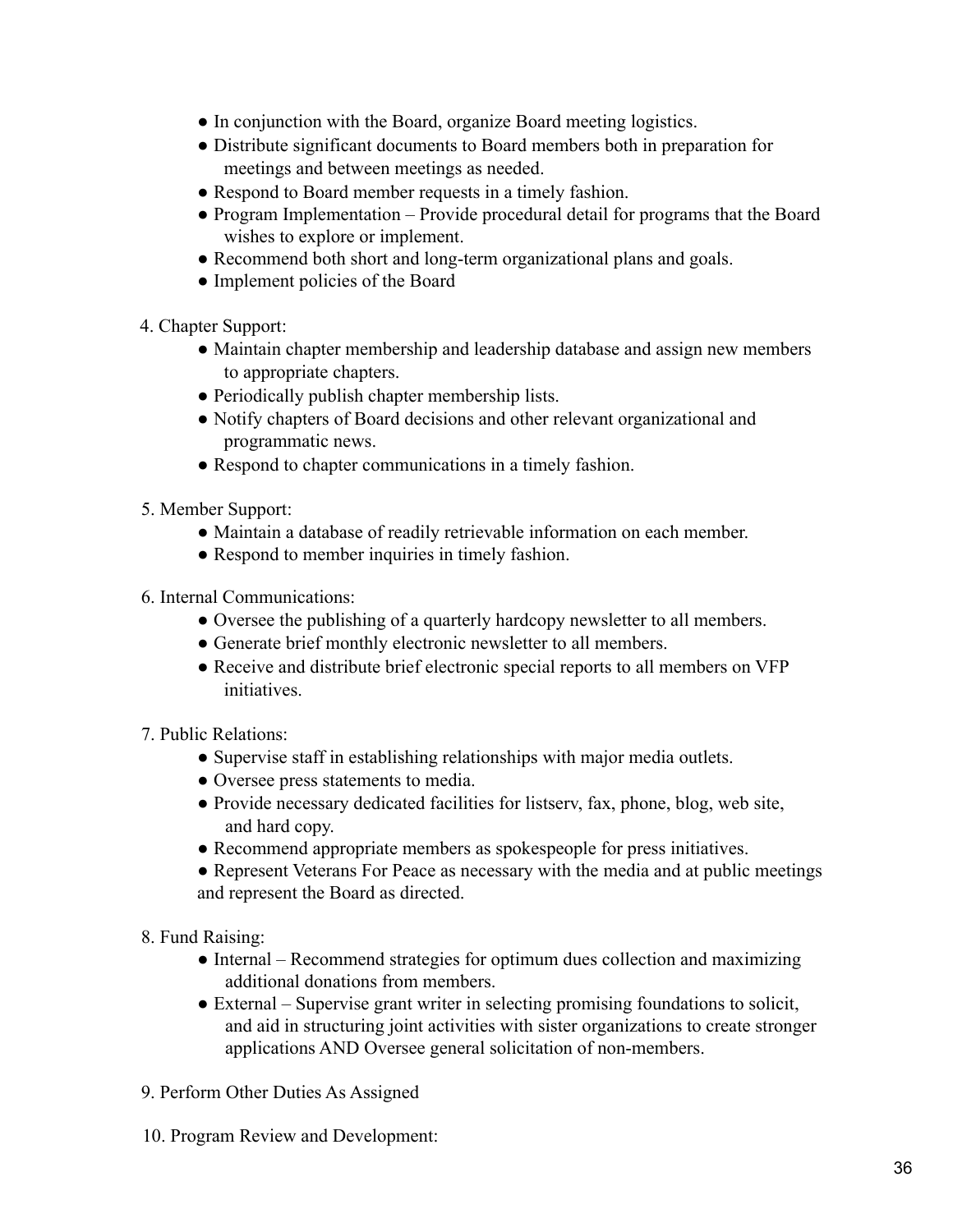- Evaluate the operation and performance of existing programs.
- Identify new programmatic opportunities.

## **EXECUTIVE DIRECTOR SUCCESSION PLAN**

- Seek an interim Executive Director from within the staff or Board, or among former directors or Board members if necessary
- Draft a Notice of Opportunity based on the job description and performance review
- Distribute Notice to all appropriate platforms (e.g., other peace and justice organizations, veterans organizations, Idealist.com, etc.)
- Appoint a 5-member hiring team to include the President of the Board of Directors as well as additional board members, former presidents, or other knowledgeable members
- Review applications and schedule interviews to be conducted by tele/conference call
- Prepare a summary for the board of directors with a recommendation
- Contact successful applicants for a second interview
- Prepare a summary for the board of directors with a recommendation
- Repeat above steps until a successful candidate has been selected, to be affirmed by a vote of the full Board of Directors, at which point any and all members are invited to join the Board of Directors in a collective sigh of relief followed by a happy dance
- Request outgoing or interim Executive Directors orient the incoming Executive Director
- Ensure that the hiring process is conducted in an open and transparent manner, adhering to all appropriate local, state, and federal employment guidelines

## **FINANCIAL MATTERS**

**General:** The Board of Directors has approved the following guidelines in accordance with our bylaws. Also see VFP Bylaws, Article XI. Financial Review and Fiscal Year.

**Budget:** VFP uses a budget year of 1 January to 31 December. The Executive Director is responsible for submitting a draft budget for the prospective year to the Board during the October meeting. The final budget will be approved at the January meeting.

**Fiscal Sponsorship:** When appropriate, VFP will provide fiscal sponsorship for projects from other organizations. The organization seeking sponsorship will enter a Memorandum of Understanding with VFP.

**Restricted Funds:** VFP will maintain funds raised for Board authorized activities in separate accounts known as "Restricted Fund Accounts," until dispersal is requested by the project manager (VFP chapter, Working Group chair/coordinator or Standing Committee chair.) VFP reserves the right to discontinue a restricted account when a National Project, Standing Committee or Working Group has become ineffective or when agreed upon by the Executive Committee and the project manager. At that point, the funds accumulated may either be incorporated with unrestricted funds or returned to the donor at their request on a pro rata basis.

**Long Term Asset Fund:** VFP will maintain a Long Term Asset Fund into which will be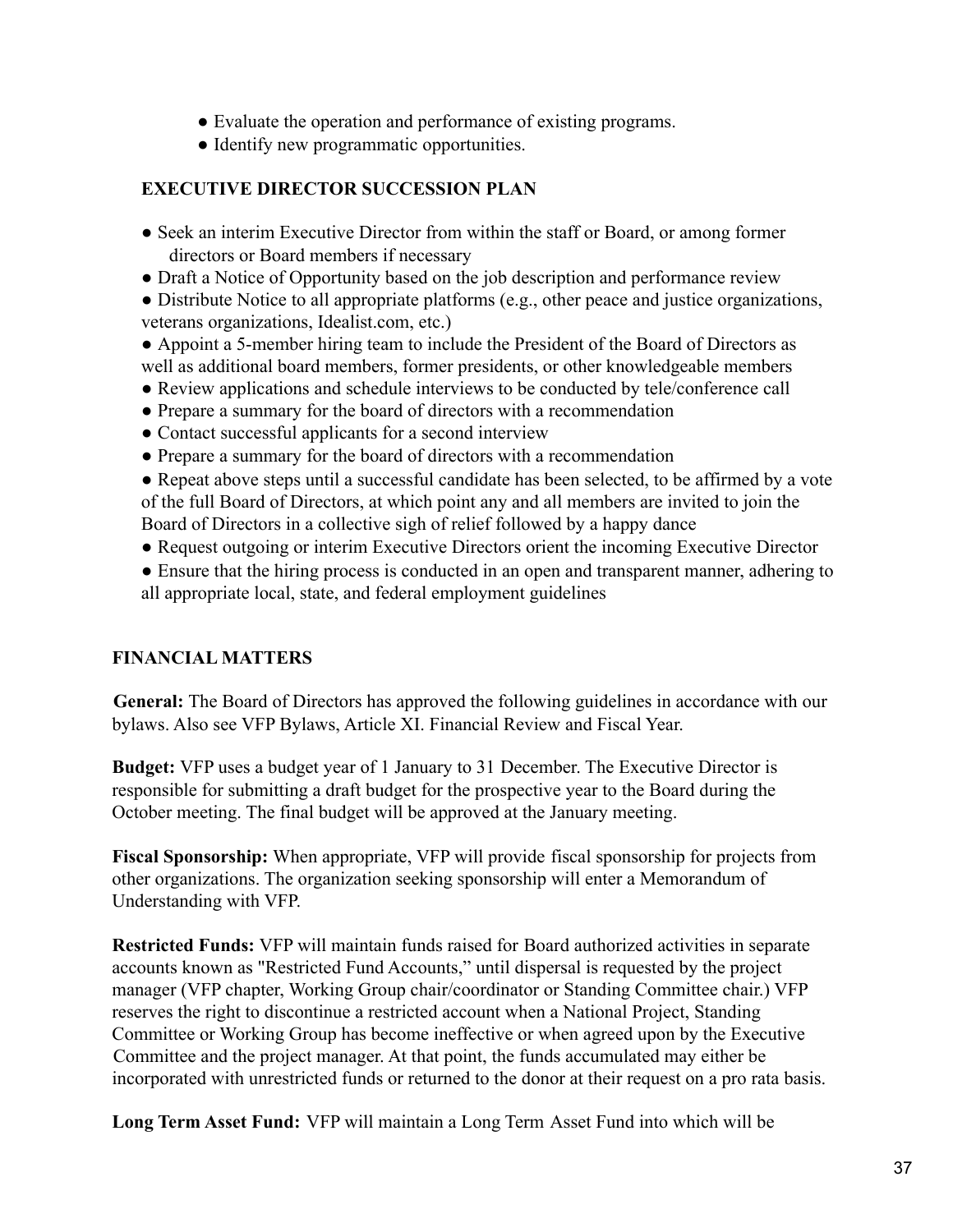deposited any revenue item that is greater than 10% of that year's approved operating budget, with earned interest from such a fund going into the general operating budget.

**Financial Review:** The treasurer and the Executive Director will work with a professional accountant to review the VFP financial records annually.

#### **Advertising policy for the annual convention booklet, the VFP newsletter and website:**

VFP will accept advertisements from any individual, organization or company that has seen our statement of purpose (which will be included in letters of solicitation) and indicates they want to support our work. VFP reserves the right to request changes in ad copy and reject any ads that are not in line with our Statement of Purpose. Exclusions: Candidates for office and political parties. Regarding the annual convention booklet, elected officials local to the convention site may place "Welcome VFP" type ads. Other questionable ads will be decided on a case-by-case basis by the Convention Committee, the Newsletter editorial committee and the web site manager. The Executive Committee will determine unresolved cases.

## **VFP US ADVISORY BOARD**

Veterans For Peace believes it must more firmly assert its voice into the national debate concerning our nation's drift into endless wars and conflict while side-stepping or ignoring our constitutional and treaty obligations that dictate when and how the United States can unleash its war machine. We will look to our Advisory Board for guidance and direction to assist us as we continue our efforts to:

- Counter the steady encroachment of militarism into our society;
- Loosen the stranglehold the military industrial complex has gained in the legislative and executive branches of our government;
- Reduce and ultimately eliminate nuclear weapons;
- Curb the slow erosion of our civil rights and liberties; and
- Educate us and other citizens about the environmental damage caused by our military adventurism.

A current list of our Advisory Board members can be found on our website.

## **VFP NAME AND LOGO**

The Veterans For Peace name and logo is copyrighted, and therefore protected intellectual property.

## **VFP MEMBER INFORMATION PRIVACY POLICY**

VFP will not share member contact information lists with individuals or organizations unless they are a selected chapter leader or official organizers. Our intention is to protect the privacy of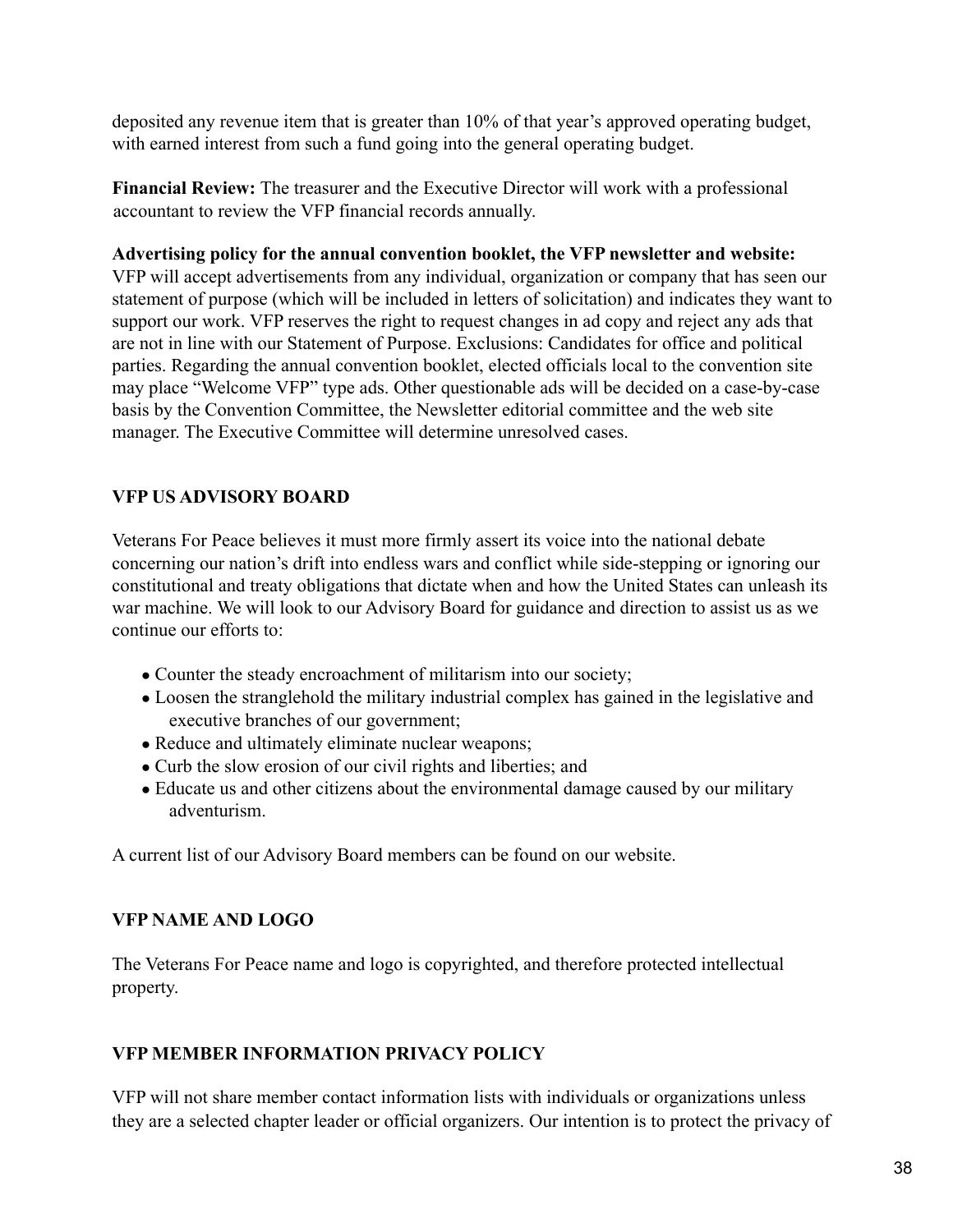our members and supporters as much as possible while still moving the VFP mission forward. Chapter leaders will receive a monthly report with the chapter members contact information for local organizing. On a case by case basis, we can distribute announcements to targeted VFP audiences through the national database on behalf of a working group, chapter, or regional VFP leader. Members can select to be placed on our "Do Not Contact" list, and remain a member and supporter. These filters are not always 100% effective but should eliminate most unwanted communications from Veterans For Peace.

*Please also see p. 36 Records and Reports Availability.*

## **APPENDIX**

## **Appendix 1 – Understanding Oppression**

## **1. What is Oppression?**

Oppression is the one-way systemic treatment of a defined group of people ("targeted group") that is reinforced by society through five distinct ways: exploitation, marginalization, cultural imperialism, powerlessness and violence. Oppression appears individually through attitudes and behaviors, institutionally through policies and practices, and culturally through norms and values. Oppression manifests as a system that advantages "agent" groups, and disadvantages "targeted" groups.

## **2. All Oppressions are Interconnected**

All forms of oppression are interconnected - including racism, sexism, classism, heterosexism, ableism, ageism, etc. Our experiences with one social identity (for example, race) may vary greatly because of the ways in which it intersects with our experiences of another identity (for example, class).

## **3. No Oppression Olympics**

It is not helpful to create and debate the existence of a hierarchy of oppression. While it can be helpful to compare and contrast different forms of oppression, it is not useful to argue about which is worse. Each form of oppression impacts different people in different ways and is destructive to the human spirit. Because of the interconnectedness of oppression, one cannot be abolished in isolation from the others.

## **4. What are Race and Racism?**

Race is not based on biology; it is a socially constructed category used to classify groups of people that has enormous consequences in U.S. society. Racism is the one-way oppression that targets certain racial groups ("people of color") and advantages others ("whites"). A shorthand definition of racism is: "Power + Prejudice = Racism", which specifies that only whites can act in "racist" ways, since they benefit from, dominate, and control the institutions that enforce American cultural norms and values.

## **5. White Supremacy: Beyond the White Hoods**

White supremacy is the ideological umbrella for racism and white privilege that both grants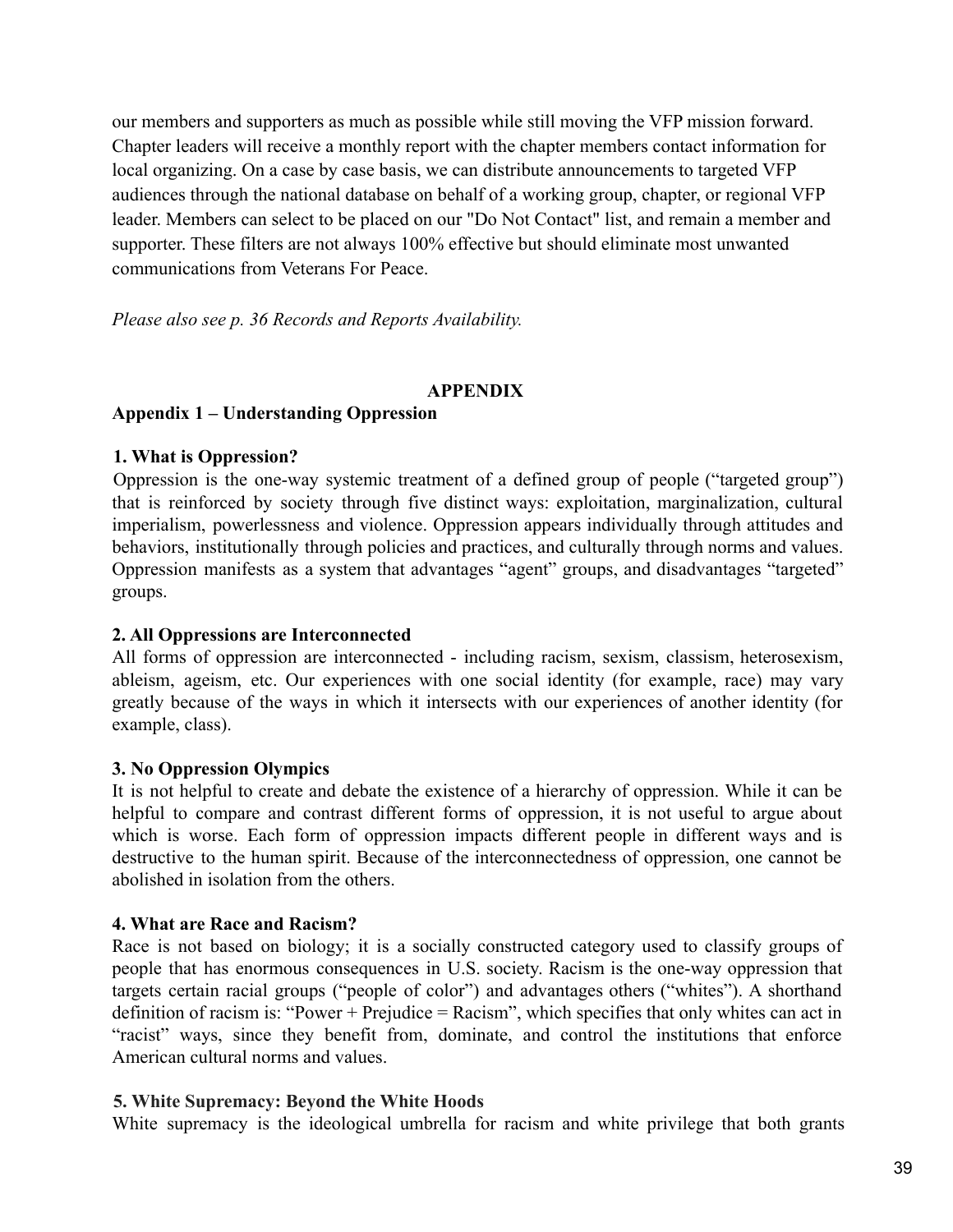superiority to those identified as "white" over those marked as "non-white," and also oppresses continents, nations, and peoples of color for the purpose of maintaining and defending a system of wealth, power, and privilege. As an ideology, white supremacy manifests itself institutionally, individually, and culturally through the auspices of "colorblindness", implicit bias, and racist social norms.

## **6. What are the Connections between Capitalism and Racism?**

Deep and complex connections occur between racism and capitalism in the U.S. By its nature, capitalism reinforces and necessitates oppression because of the ways that wealth is consolidated by the owning class at the expense of the working class and poor. Racism has been used throughout U.S. history to reinforce classism and bolster capitalism, often utilizing the white working class as a buffer between the owning class and working class people of color. The exploitation and marginalization of people of color globally continues to fuel class inequality.

#### **7. Dismantling Oppression Benefits Everyone, and Can be Painful AND Joyful** Oppression hurts and confuses all groups of people in different ways - both targeted and agent groups. It is in the best interest of all of us to dismantle it. Uprooting racism, in our own attitudes and behaviors, in our organizations, and in society, can be frightening and isolating, but it can also be a deeply

liberating and joyful experience.

## **8. We are All Learners**

We are each experts about our own experiences, and we are all learners on the road to dismantling oppression. We all journey together to connect theory to real life experience and action.

# **9. About AROC**

AROC is an anti-racist and anti-capitalist collective of white folks in St. Louis building a space for learning and organizing rooted in accountability relationships with each other, people of color, and the broader movement.

## *Sources: classism.org, Teaching for Diversity and Social Justice, Chauncey DeVega, Elizabeth Martínez, National Education Association, ARC Materials*

## **Appendix 2 – Foundational Definitions: Understanding Racism**

1. **Prejudice: Negative beliefs or behaviors** towards another group based on stereotypes and pre-judgments. In terms of race, a person of any racial group can be prejudiced towards a person of any other racial group. There is no power dynamic involved in prejudice, which makes it different from racism, which does involve power.

2. **Oppression:** The **one-way systemic treatment of a defined group of people** ("targeted group") that is reinforced by society through exploitation, cultural imperialism, powerlessness, marginalization, and violence. Oppression appears individually through attitudes and behaviors, institutionally through policies and practices, and culturally through norms and values. Oppression manifests as a system that advantages agent groups, and disadvantages targeted groups. In terms of racism, white people are considered to be in the agent group, while people of color are in the targeted social identity group.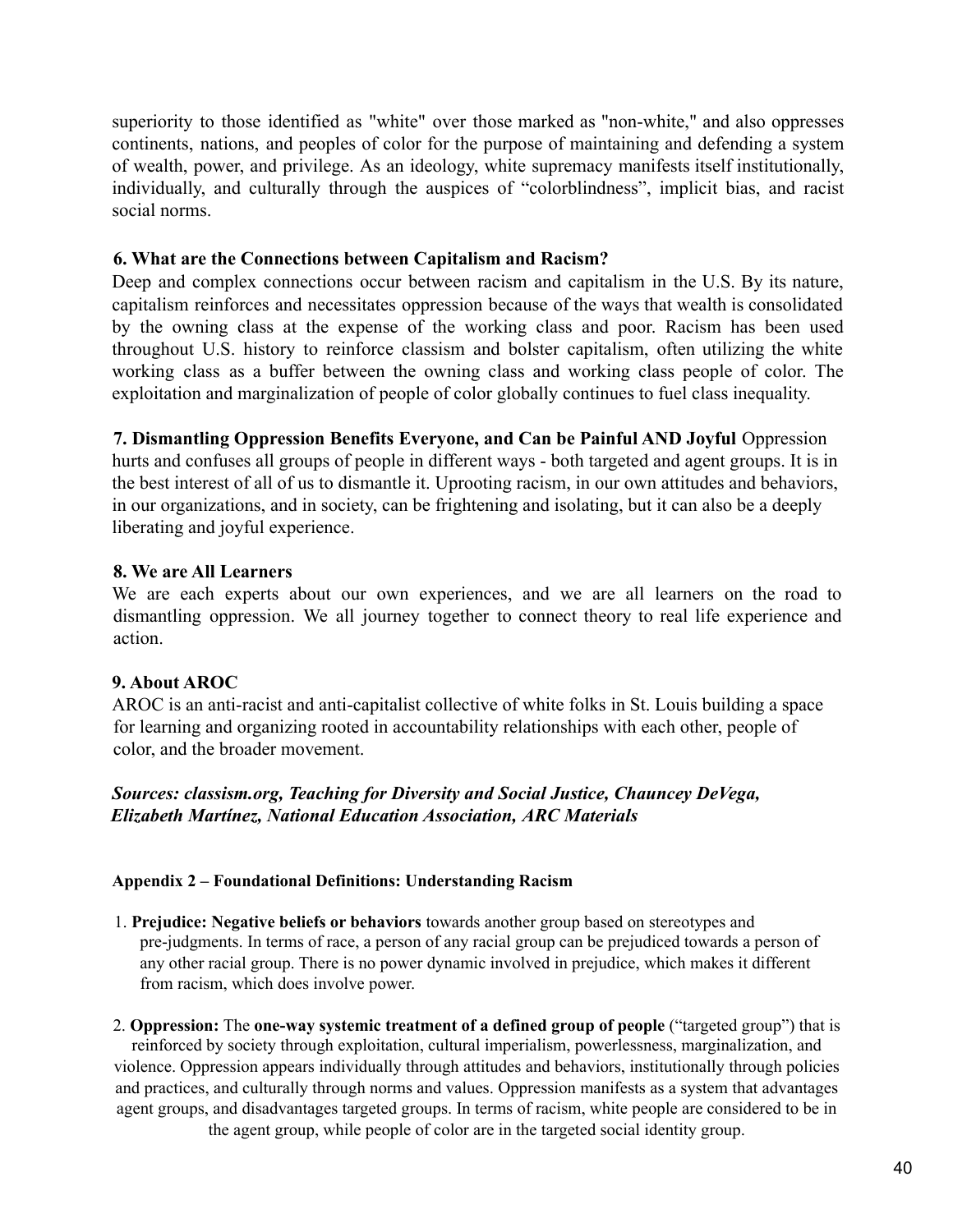- 3. **White supremacy:** The **belief system and ideological umbrella** that grants superiority to those identified as "white" over those marked as "non-white". Things associated with "white" are seen as normal and generally desirable. As an ideology, white supremacy manifests itself at three levels: culturally, institutionally, and individually.
- 4. **Racism**: The **system that carries out the ideology of white supremacy**. Racism is the one-way oppression that targets certain racial groups ("people of color") and advantages others ("whites"). It is a **system of power** that white colonial rulers created in the 17th century that even today, continues to give preferential access of survival resources (housing, education, jobs, food, health, legal protection, etc.) to white people, while simultaneously impeding people of color's access to these same resources.
- 5. **Racist**: Behavior or beliefs that white people exhibit based on prejudice. Only white people can act in "racist" ways, since they benefit from, dominate, and control the institutions that enforce U.S. cultural norms and values. A shorthand definition of racism is: **"Power + Prejudice = Racism."** People of color cannot be racist, because they do not have the institutional power to back up their prejudices. (This does not deny the existence of such prejudices.)
- 6. **"Reverse racism**:" Those who deny white privilege commonly cite "reverse racism" when a white person is treated poorly by a person of color, or feels entitled to something a person of color receives. Because white people are the only racial group to have ever established and retained power, **reverse racism does not exist**.
- 7. **White privilege**: The **unearned and accumulated advantages, entitlements, benefits, choices, assumptions**, and expectations that white people receive that are denied to, or at the expense of, people of color. White privilege enables white people to benefit psychologically and materially from these accumulated advantages, whether they seek them or not. *Note:* "Privileged" is commonly used to mean "lucky" or "blessed" or to rationalize wealth as a result of hard work; this is a different concept that refers to access to power as a result of having a particular identity.
- 8. **Anti-Racism:** the strategic interventions that **intentionally interrupt the patterns of white supremacy** among individuals, institutions, and group cultures.

*Sources and Further Reading: Teaching for Diversity and Social Justice, Waking Up White by Debby Irving, "Definitions and Descriptions of Race," YWCA Madison, "The Five Faces of Oppression" by Iris Young*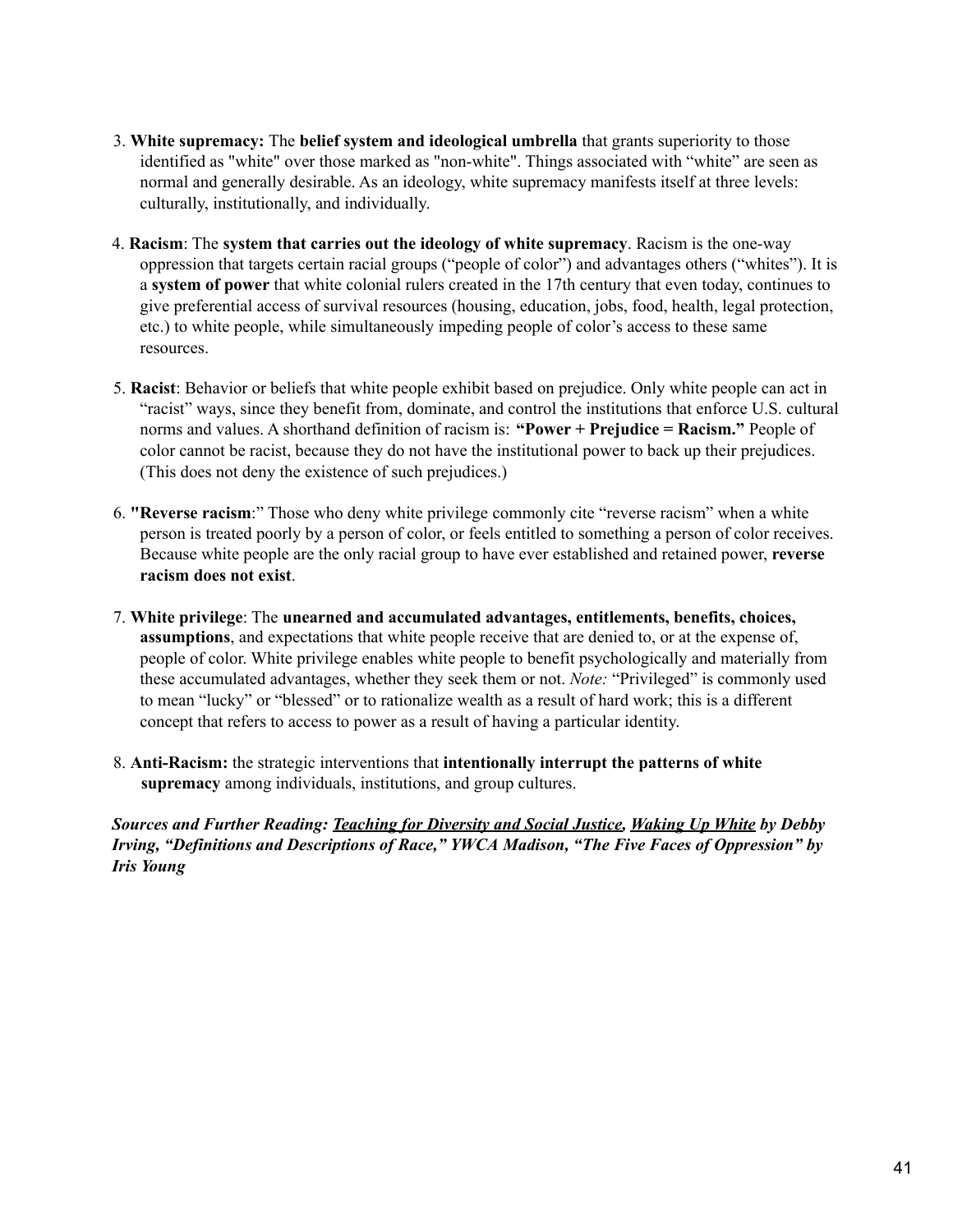## Appendix 3 – VFP Harassment/Sexual Harassment Complaint Form

| Complaint No.:        |  |
|-----------------------|--|
|                       |  |
| 2. Position with VFP: |  |
| 3. Address:           |  |
| 4. Telephone Numbers: |  |

5. Description of the alleged harassment/sexual harassment. Describe each incident of harassment separately, including name of perpetrator, dates, locations, witnesses and all details for each incident. If the complainant cannot remember exact dates, include approximate dates to the best of the complainant's recollection (use as many pages as necessary).

| Signature: | Date: | Received |
|------------|-------|----------|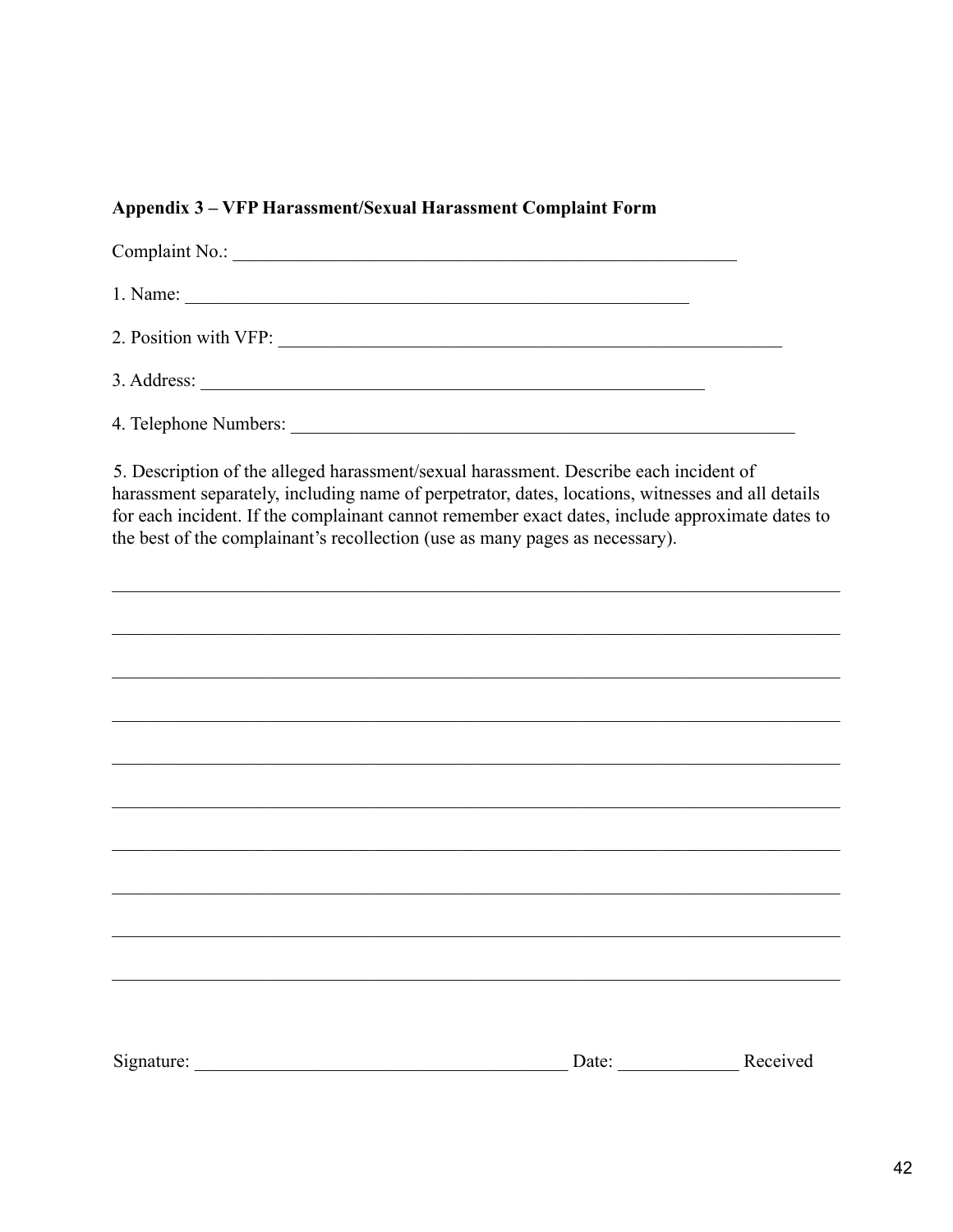# **Appendix 4 – VFP Misconduct Complaint Form**

Date: \_\_\_\_\_\_\_\_\_\_\_\_\_\_\_\_\_\_\_\_\_\_\_\_\_\_\_\_\_\_\_\_\_\_\_\_

From: \_\_\_\_\_\_\_\_\_\_\_\_\_\_\_\_\_\_\_\_\_\_\_\_\_\_\_\_\_\_\_\_\_\_\_\_

To:  $\overline{\phantom{a}}$ 

Description of Misconduct found to be in violation of our Code of Conduct and related policies:

 $\mathcal{L}_\mathcal{L} = \{ \mathcal{L}_\mathcal{L} = \{ \mathcal{L}_\mathcal{L} = \{ \mathcal{L}_\mathcal{L} = \{ \mathcal{L}_\mathcal{L} = \{ \mathcal{L}_\mathcal{L} = \{ \mathcal{L}_\mathcal{L} = \{ \mathcal{L}_\mathcal{L} = \{ \mathcal{L}_\mathcal{L} = \{ \mathcal{L}_\mathcal{L} = \{ \mathcal{L}_\mathcal{L} = \{ \mathcal{L}_\mathcal{L} = \{ \mathcal{L}_\mathcal{L} = \{ \mathcal{L}_\mathcal{L} = \{ \mathcal{L}_\mathcal{$ 

 $\mathcal{L}_\mathcal{L} = \{ \mathcal{L}_\mathcal{L} = \{ \mathcal{L}_\mathcal{L} = \{ \mathcal{L}_\mathcal{L} = \{ \mathcal{L}_\mathcal{L} = \{ \mathcal{L}_\mathcal{L} = \{ \mathcal{L}_\mathcal{L} = \{ \mathcal{L}_\mathcal{L} = \{ \mathcal{L}_\mathcal{L} = \{ \mathcal{L}_\mathcal{L} = \{ \mathcal{L}_\mathcal{L} = \{ \mathcal{L}_\mathcal{L} = \{ \mathcal{L}_\mathcal{L} = \{ \mathcal{L}_\mathcal{L} = \{ \mathcal{L}_\mathcal{$ 

 $\mathcal{L}_\mathcal{L} = \{ \mathcal{L}_\mathcal{L} = \{ \mathcal{L}_\mathcal{L} = \{ \mathcal{L}_\mathcal{L} = \{ \mathcal{L}_\mathcal{L} = \{ \mathcal{L}_\mathcal{L} = \{ \mathcal{L}_\mathcal{L} = \{ \mathcal{L}_\mathcal{L} = \{ \mathcal{L}_\mathcal{L} = \{ \mathcal{L}_\mathcal{L} = \{ \mathcal{L}_\mathcal{L} = \{ \mathcal{L}_\mathcal{L} = \{ \mathcal{L}_\mathcal{L} = \{ \mathcal{L}_\mathcal{L} = \{ \mathcal{L}_\mathcal{$ 

 $\mathcal{L}_\mathcal{L} = \{ \mathcal{L}_\mathcal{L} = \{ \mathcal{L}_\mathcal{L} = \{ \mathcal{L}_\mathcal{L} = \{ \mathcal{L}_\mathcal{L} = \{ \mathcal{L}_\mathcal{L} = \{ \mathcal{L}_\mathcal{L} = \{ \mathcal{L}_\mathcal{L} = \{ \mathcal{L}_\mathcal{L} = \{ \mathcal{L}_\mathcal{L} = \{ \mathcal{L}_\mathcal{L} = \{ \mathcal{L}_\mathcal{L} = \{ \mathcal{L}_\mathcal{L} = \{ \mathcal{L}_\mathcal{L} = \{ \mathcal{L}_\mathcal{$ 

\_\_\_\_\_\_\_\_\_\_\_\_\_\_\_\_\_\_\_\_\_\_\_\_\_\_\_\_\_\_\_\_\_\_\_\_\_\_\_\_\_\_\_\_\_\_\_\_\_\_\_\_\_\_\_\_\_\_\_\_\_\_\_\_\_\_\_\_\_\_\_\_\_\_\_\_\_\_

2. A copy of the Code of Conduct and other related policies are attached.

3. This is your first offense; therefore you are warned that another violation will result in a suspension of one month from the working group, committee, national project, or other entity.

OR

3. This is your second offense; therefore you will be suspended from the working group for one month effective immediately.

OR

4. This is your third offense; therefore you are no longer eligible to participate in this working group.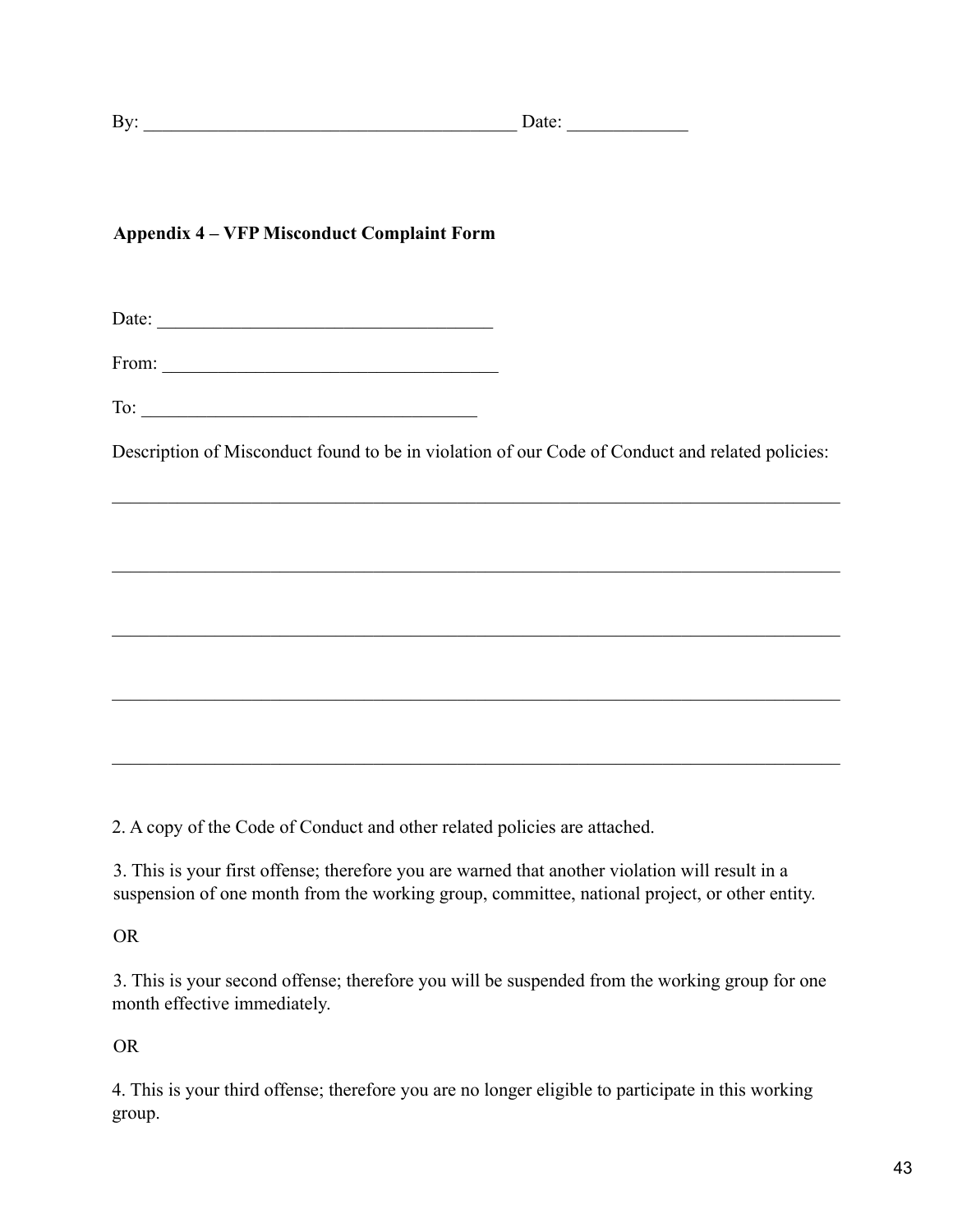## **Appendix 5 – Fiscal Sponsorship**

## **MEMORANDUM OF UNDERSTANDING:**

## **VETERANS FOR PEACE & (Project / Campaign)**

This Memorandum of Understanding (MOU) will become effective upon authorization by the Board of Directors of Veterans For Peace (**VFP**) ("The Sponsor") and ("The Project").

**VFP** is a nonprofit public benefit corporation located in St. Louis, Missouri, qualified as exempt from federal income tax under  $\S501(c)(3)$  of the Internal Revenue Code (IRC) and classified as a public charity under IRC  $\S 509(a)(1)$  and  $\S 170(b)(1)(A)(vi)$ .

is an unincorporated association, established to  $\blacksquare$ Currently, the principal office of **a** is located in **a** is located in

The **VFP** Board of Directors has determined that the objectives of **\_\_\_\_\_\_\_\_\_\_\_\_\_\_\_** will further its own charitable and educational goals and approved the establishment of a restricted fund to receive donations of cash and other property earmarked for support of  $\qquad \qquad$  and to make disbursements in furtherance of its mission. **VFP** is willing to receive tax-deductible charitable contributions for the benefit and use of **\_\_\_\_\_\_\_\_\_\_\_\_\_\_\_.**

# **THE PARTIES HEREBY AGREE AS FOLLOWS:**

a. Receipt of funds:

a. **VFP** agrees to receive grants, contributions and gifts to be used for the benefit of **Example 19 and to make those funds available to** b. may receive charitable donations directly, using a Taxpayer ID Number (EIN) to establish and maintain its own checking account.

- b. Acknowledgment of charitable donations:
	- a. **VFP** agrees that all grants, charitable contributions and gifts which it receives will be reported as contributions as required by law, and further agrees to acknowledge receipt of any such grant, charitable contribution or gift in writing and to furnish evidence of its status as an exempt organization under  $\S 501(c)(3)$  to the donor upon request.
	- b. **\_\_\_\_\_\_\_\_\_\_\_\_\_\_\_** agrees that all grants, charitable contributions and gifts which it receives will be reported as contributions as required by law, and further agrees to acknowledge receipt of any such grant, charitable contribution or gift in writing and to furnish evidence of the status of **VFP** as an exempt organization under §501(c)(3) to the donor upon request.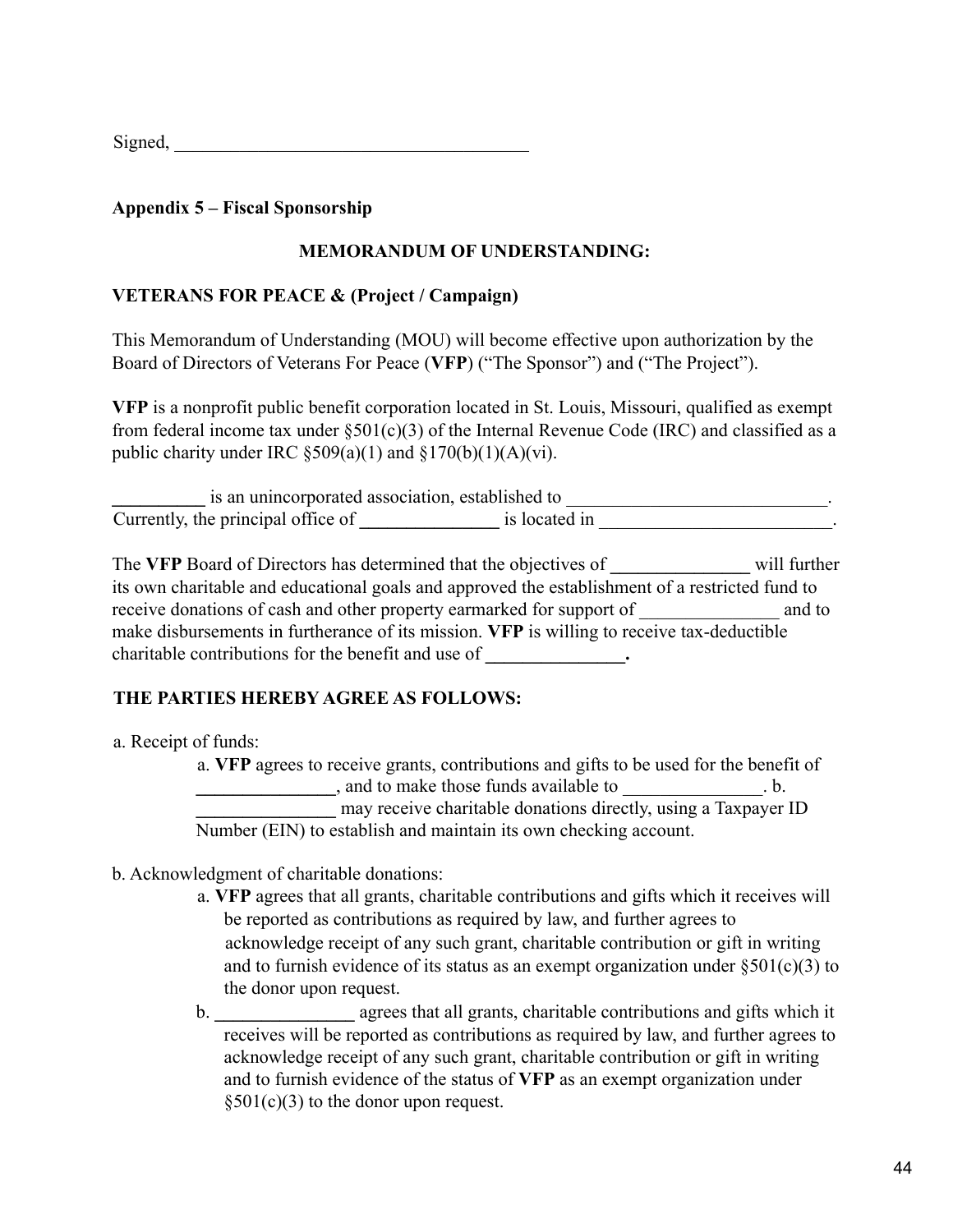- c. Protection of tax-exempt status:
	- a. **\_\_\_\_\_\_\_\_\_\_\_\_\_\_\_** agrees not to use funds in any way that would jeopardize the tax- exempt status of **VFP**. **\_\_\_\_\_\_\_\_\_\_\_\_\_\_\_** agrees to comply with any written request by **VFP** that its legal or tax status, to withhold, withdraw, or demand return of grant funds. ceases activities that might jeopardize **VFP** tax status. **VFP** retains the right, if

**breaches this Agreement, or if**  $\qquad$  **jeopardizes VFP**

- b. **VFP** agrees to notify of any change in its tax-exempt status.
- d. Use of funds: **VFP** authorizes **\_\_\_\_\_\_\_\_\_\_\_\_\_\_\_** to make expenditures, which do not exceed total contributions to **a**, for its legitimate expenses, and to account fully to **VFP** for the disbursement of these funds.

e. Financial accounting and reporting:

**\_\_\_\_\_\_\_\_\_\_\_\_\_\_\_**.

1. **\_\_\_\_\_\_\_\_\_\_\_\_\_\_\_** will maintain books and financial records in accordance with generally accepted accounting principles. **\_\_\_\_\_\_\_\_\_\_\_\_\_\_\_** revenue and expenses shall be separately classed in the books of **VFP**.

2. **\_\_\_\_\_\_\_\_\_\_\_\_\_\_\_** will furnish and annual report reflecting revenue and expenses to **VFP**, following FY close on 12/31. Reports must demonstrate that all **VFP** granted funds were used for **and in compliance with this Agreement.** 3. **\_\_\_\_\_\_\_\_\_\_\_\_\_\_\_** will promptly provide such additional documents and data as **VFP** may require and will permit **VFP** to inspect and copy its pertinent files and records. 4. **\_\_\_\_\_\_\_\_\_\_\_\_\_\_\_** shall fully cooperate with **VFP** in any investigation, audit or other review or inquiry, internal or external, as **VFP** may request in writing.

f. Fundraising: **\_\_\_\_\_\_\_\_\_\_\_\_\_\_\_** may solicit gifts, contributions, and grants on behalf of **VFP** that are earmarked for its activities. All grant agreements, pledges, or other commitments with funding sources to support **\_\_\_\_\_\_\_\_\_\_\_\_\_\_\_** must be approved and executed by **VFP**. The cost of any reports or other compliance measures required by such funding sources shall be borne by **.** Copies of all reports provided to the original fund source shall be provided to **VFP**.

g. Fees:

- 1. Contributions received directly by **VFP** for the benefit of **\_\_\_\_\_\_\_\_\_\_\_\_\_\_\_** shall be transmitted to subject to an 81/2% administrative fee per transaction, up to a maximum fee of \$1000 per transaction. No administrative fee will be charged for monies directly received by  $\blacksquare$
- 2. **VFP** will provide periodic use of its conference call account at no charge to

h. Lobbying expenses: Any money spent for lobbying must be consistent with **VFP's** educational goals and purposes and its status as a  $\S501(c)(3)$ . Grantee shall maintain records to demonstrate compliance with both **VFP** and legal limits placed on lobbying.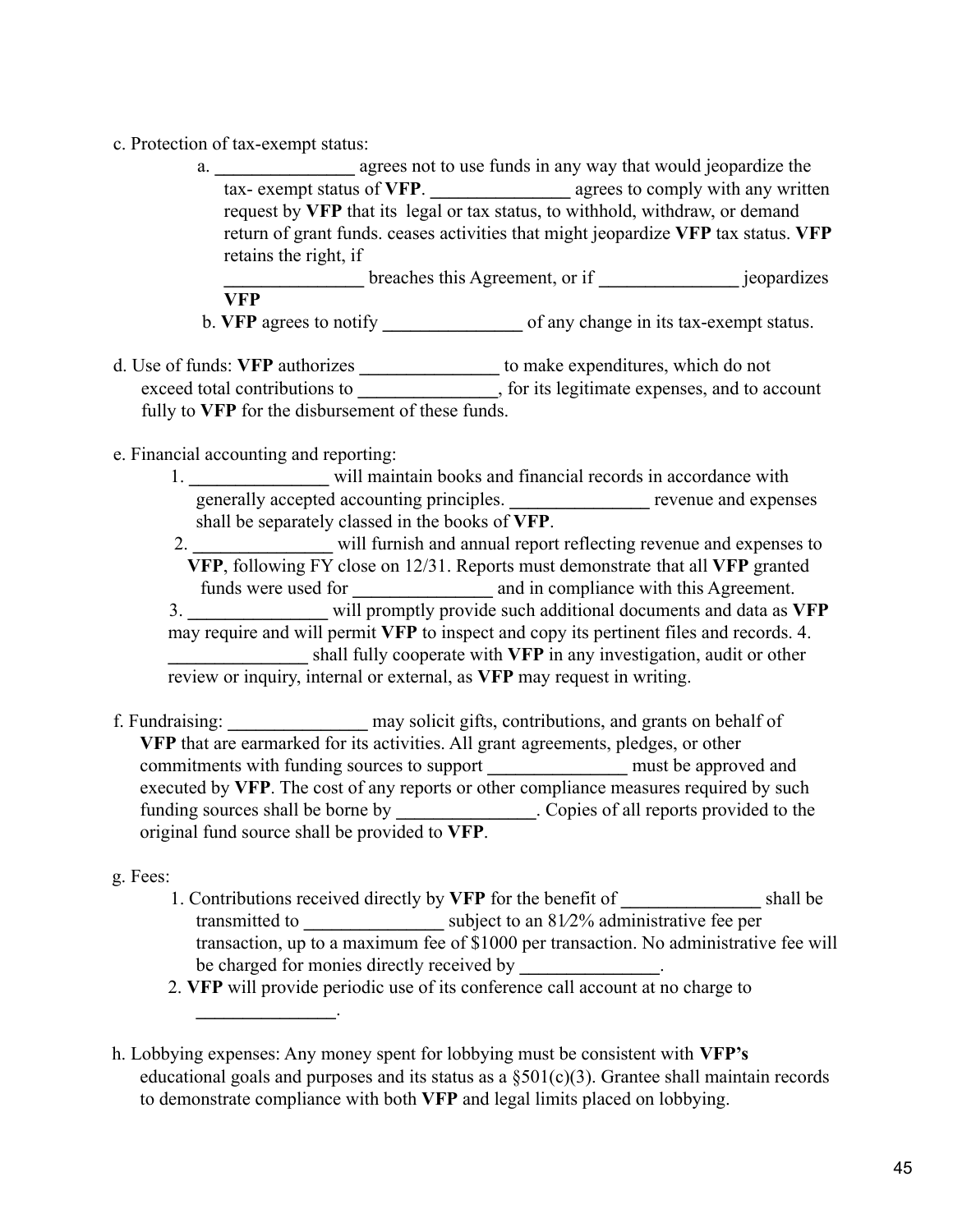i. Indemnification: **\_\_\_\_\_\_\_\_\_\_\_\_\_\_\_** will indemnify and hold **VFP** harmless against any and all claims; costs, taxes, liabilities and reasonable expenses **VFP** may incur as a result of the transactions covered by this Agreement or any breach thereof by **\_\_\_\_\_\_\_\_\_\_\_\_\_\_\_**.

- j. Termination:
	- 1. Either party may terminate this Agreement by giving 60 days' written notice to the other party. If the Project will continue to exist but one of the parties desires to terminate the Sponsor's fiscal sponsorship of the Project, the following terms and conditions shall apply. Another nonprofit corporation that is tax-exempt under IRC  $$501(c)(3)$ , and is not classified as a private foundation under  $$509(a)$  must be willing and able to sponsor the Project (the "Successor").
	- 2. By the end of the 60-day written notice period, the Successor must be approved in writing by both parties. If the parties cannot agree on a Successor to sponsor the Project, the Project shall have an additional 60 days to find a Successor willing and able to sponsor the Project. If a Successor is found, the balance of assets held by the Sponsor for the Project, together with any other assets held or liabilities incurred by the Sponsor in connection with the Project, shall be transferred to the Successor at the end of the notice period or any extension thereof, subject to the approval of any third parties (including funding sources) that may be required.
	- 3. If the Project has formed a new organization qualified to be a Successor as set forth in this Paragraph, such organization shall be eligible to receive all such assets and liabilities so long as such organization has received a determination letter from the Internal Revenue Service which states the new organization is exempt from federal tax under  $\S501(c)(3)$  of the Internal Revenue Code no later than the end of the notice period or any extension thereof. If no Successor is found, the Sponsor may allocate the Project's assets and liabilities in any manner consistent with applicable tax and charitable trust laws and other obligations.

By signing below, both parties agree to execute this Agreement.

|                           | Date: | <b>Sponsor</b>   |
|---------------------------|-------|------------------|
|                           | Date: | <b>Executive</b> |
| <b>Director</b>           |       |                  |
|                           | Date: | President,       |
| <b>Board of Directors</b> |       |                  |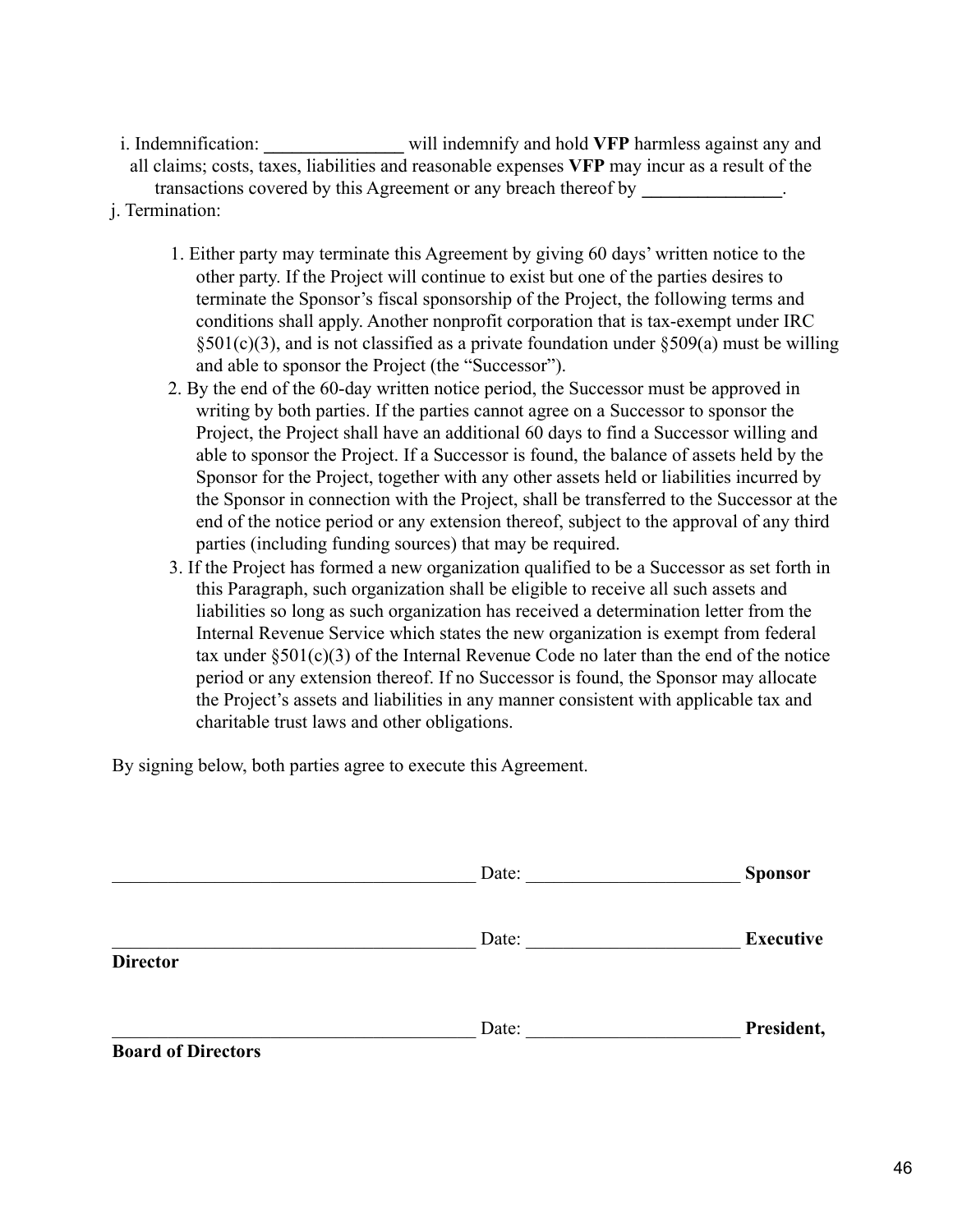| <b>Appendix 6 – Veterans For Peace Bus Trip Agreement</b>                                                              |                                                                                                                  |      |     |    |                                       |     |
|------------------------------------------------------------------------------------------------------------------------|------------------------------------------------------------------------------------------------------------------|------|-----|----|---------------------------------------|-----|
| The scope of this Bus trip is: Local – Regional – National (select one) There                                          |                                                                                                                  |      |     |    |                                       |     |
| shall be a specific representative for each sponsoring entity.                                                         |                                                                                                                  |      |     |    |                                       |     |
|                                                                                                                        |                                                                                                                  |      |     |    |                                       |     |
|                                                                                                                        |                                                                                                                  |      |     |    |                                       |     |
|                                                                                                                        |                                                                                                                  |      |     |    |                                       |     |
|                                                                                                                        | and the control of the control of the control of the control of the control of the control of the control of the |      |     |    |                                       |     |
|                                                                                                                        |                                                                                                                  |      |     |    |                                       |     |
|                                                                                                                        |                                                                                                                  |      |     |    |                                       |     |
|                                                                                                                        |                                                                                                                  |      |     |    |                                       |     |
|                                                                                                                        |                                                                                                                  |      |     |    |                                       |     |
| <u> 1989 - Johann Stoff, deutscher Stoff, der Stoff, der Stoff, der Stoff, der Stoff, der Stoff, der Stoff, der S</u>  |                                                                                                                  | The  | Bus | is | owned                                 | by: |
| <u> 1989 - Johann Stoff, deutscher Stoffen und der Stoffen und der Stoffen und der Stoffen und der Stoffen und der</u> |                                                                                                                  | The  | Bus | is | insured                               | by: |
|                                                                                                                        |                                                                                                                  | Will | be  |    | driven                                | by: |
|                                                                                                                        |                                                                                                                  |      |     |    | Responsibility for Bus breakdown      |     |
|                                                                                                                        |                                                                                                                  |      |     |    | Person in charge of keeping financial |     |
| records is:                                                                                                            |                                                                                                                  |      |     |    |                                       |     |

The financial records will be reported to the sponsoring VFP entity within 2 weeks of the completion of the trip.

There should be an agreement, in writing between the sponsoring entity(ies) and the bus passengers, identifying the monetary arrangements, conflict resolution procedures, and expectations regarding distribution of labor and housekeeping, and a democratic process for decision making en route.

In the interest of preserving the reputation and effectiveness of Veterans For Peace, it is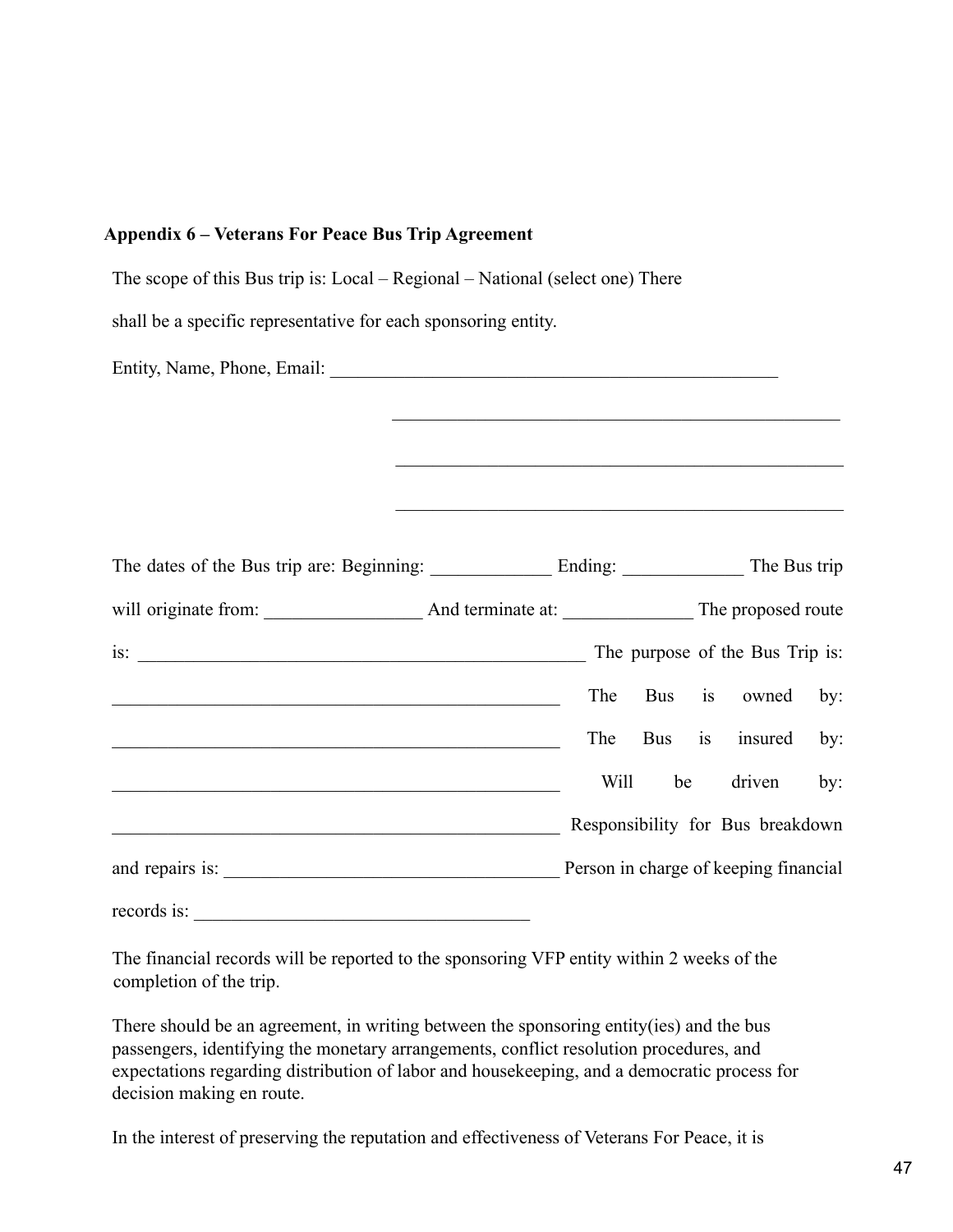understood that there will be no illegal usage of drugs or alcohol during the trip, and that all members will adhere to our Code of Conduct.



**Delegation Application Form**

VFP is pleased that you are organizing a delegation. We know you want your delegation to be good for VFP, for the delegation members, and for the host community. The experience from past delegations is that it takes planning to assure any delegation is safe and effective. To this end please fill out this application as best as you can. We know that some of these things will not be worked out yet.

Name of Delegation:

Country delegation is going too:

|                                                                                      | Return: |
|--------------------------------------------------------------------------------------|---------|
| Contact/Organizer Person:                                                            |         |
| Name:                                                                                |         |
| Phone:<br>the control of the control of the control of the control of the control of |         |
|                                                                                      |         |
| Address:                                                                             |         |
| Co Contact/Organizer Person:                                                         |         |
| Name:                                                                                |         |
| Phone:                                                                               |         |
| Email:                                                                               |         |
| Address:                                                                             |         |

Attach a narrative about the delegation including destinations, objectives, host organizations, and other information you feel would be beneficial to share.

Attach a detailed chronological agenda delegation including activities, housing, food, travel and host organizations working with.

Keep in mind that in approving VFP Delegations the Delegation Committee looks at how and particular delegation fills these goals:

- Shows solidarity with peoples negatively impacted by US militarism worldwide
- Builds and strengthens international relationships with those who are concerned and/or threatened by US militarism worldwide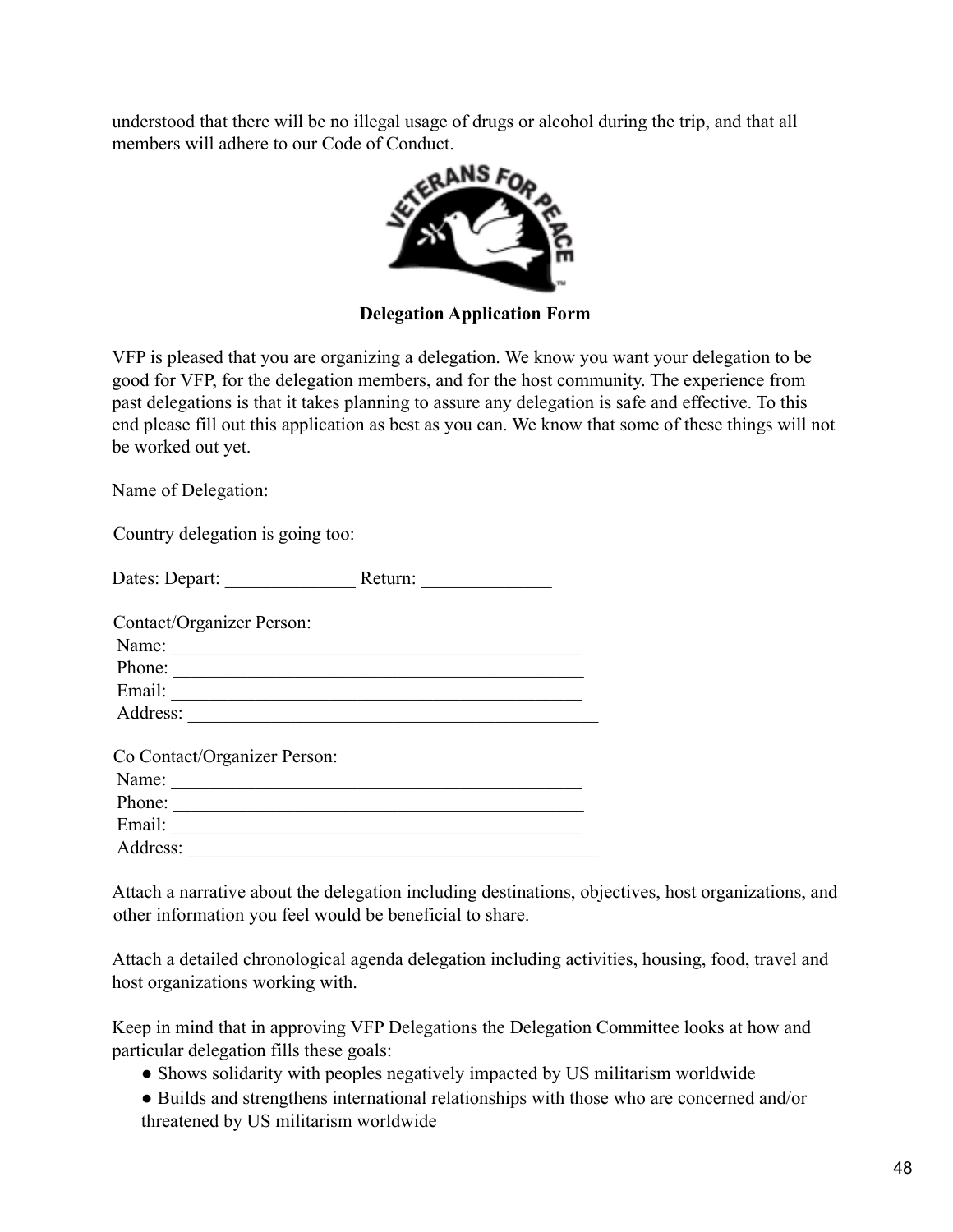- Provides delegation members the opportunity to witness the impacts of US militarism abroad
- Enables delegation members, through their witnessing, to educate the broader public who are oftentimes, but not always, unaware of the impacts of US war and militarism abroad
- Allows Veterans an opportunity to develop leadership skills and connections with the peace movement domestically and abroad.
- Witnesses the impacts of war and militarism abroad
- Supports public actions in impacted areas that are coordinated with indigenous organizers with the goal to raise awareness
- Fosters speaking events stateside and abroad with the goal of raising awareness of the impacts of war and militarism abroad
- Decolonization: Our culture is deeply colonizing, specifically how will you help delegation members de-colonize their actions and words.
- Savior Complex: How will you screen delegation members for savior complex and help delegation members avoid acting from savior complex
- Learning from hosts: How will you frame this delegation so members will be learning from your hosts as opposed to "fixing" them.

| Costs for Delegation:                                        |                                             |             |
|--------------------------------------------------------------|---------------------------------------------|-------------|
|                                                              | Travel: $\frac{1}{1}$                       |             |
|                                                              |                                             |             |
|                                                              |                                             |             |
|                                                              | In country communication:                   |             |
| with hosts;                                                  |                                             |             |
|                                                              | between members (for safety, maybe phones); |             |
| back to VFP (for safety);                                    |                                             |             |
| Funds for Delegation:                                        |                                             |             |
| <b>Grants or Donors</b>                                      |                                             |             |
| How much: $\frac{1}{\sqrt{1-\frac{1}{2}} \cdot \frac{1}{2}}$ |                                             | How         |
|                                                              | much: What Grant/Donor:                     | How much:   |
|                                                              |                                             |             |
| Time and Resources:                                          |                                             |             |
|                                                              | VFP (explain what):                         | Other       |
| (explain what):                                              |                                             | Fund raised |

Constituents, Allies, and Opponents of this Delegation. In building a safe and effective delegation it helps to think this out:

or donated by each participant:

- Who will be the members for this delegation and how will they be selected in an open and democratic process?
- What will be allied organizations and groups ready to support this delegation in the US and in host country? How do you reach out to them?
- What organizations and groups will be inclined to oppose this delegation in the US and at host country? Are there ways to mitigate their effect?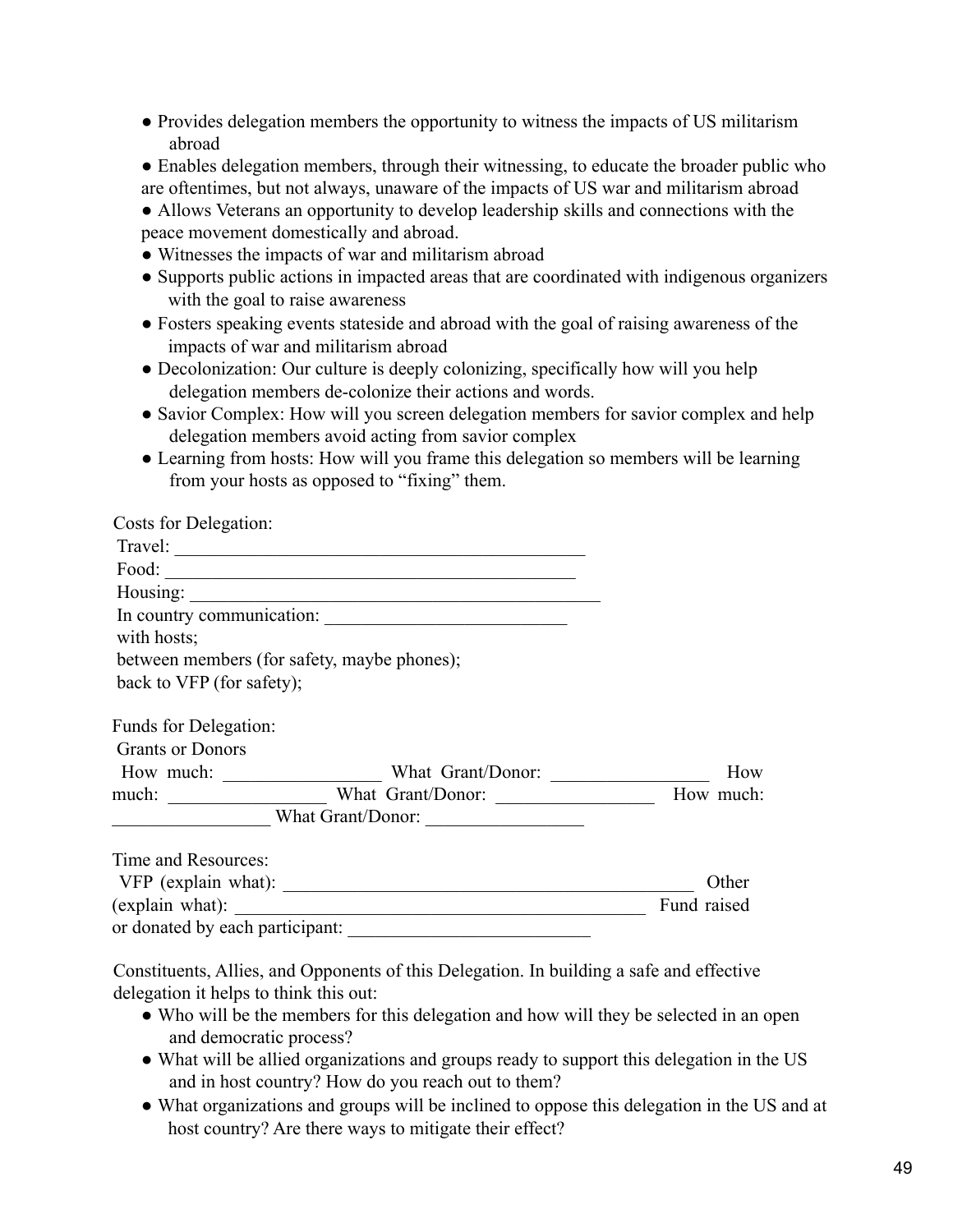## **Appendix 8 – Board of Directors Evaluation of the Executive Director**

#### **Guidelines for Board of Directors Evaluation of Executive Director**

Evaluating the Executive Director is a primary responsibility of the Board. There are several key benefits from this evaluation, including that the process:

1. Ensures the Board is meeting its duty to effectively lead the organization

2. Ensures organizational goals are being met

3. Ensures continued development of the Executive Director in his or her role 4. Ensures a formal evaluation process that meets standards of fairness and practicality 5. Ensures the Executive Director values his or her role and is benefiting from it 6. Leaves written record of the Board's impression of the ED's performance in case it is needed for future verification (e.g., for salary increases, probation, permanency, etc.).

| <b>Activity:</b>                                                                                                                                  | Month      |
|---------------------------------------------------------------------------------------------------------------------------------------------------|------------|
| Evaluate the Executive Director, by referencing his or her progress<br>towards organizational goals and responsibilities in their job description | Apr        |
| Strategic planning to produce next fiscal year's organizational goals and<br>identify resources needed to accomplish the goals                    | Aug        |
| Establish Executive Director's goals for the next fiscal year, by referencing<br>goals produced from strategic planning                           | Sept       |
| Establish next year's fundraising goals and budget by referencing resources needed<br>to reach strategic goals                                    | Oct        |
| Board self-evaluations and end of year Executive Director Evaluations sent out.                                                                   | <b>Nov</b> |
| Board self-evaluations and Executive Director Evaluations reviewed                                                                                | Dec/Jan    |

## **Directions and Special Considerations:**

**1.** The Personnel committee shall carry out the evaluation process annually. **2.** Ensure the process is documented and understood by all, to include involved staff. **3.** Each Board member and the Executive Director completes the following table about the Executive Director's performance during the evaluation period.

**4.** On a separate sheet of paper, provide any commentary that addresses rankings below 3. Consider adding commentary for high ratings as well.

**5.** Submit the evaluation sheet and commentary to the Personnel committee. **6.** The Board may decide to provide the Executive Director an average ranking for each category. Similarly, commentary can be summarized or provided individually to the ED. **7.** The Personnel committee provides the evaluation report to the Executive Director and schedules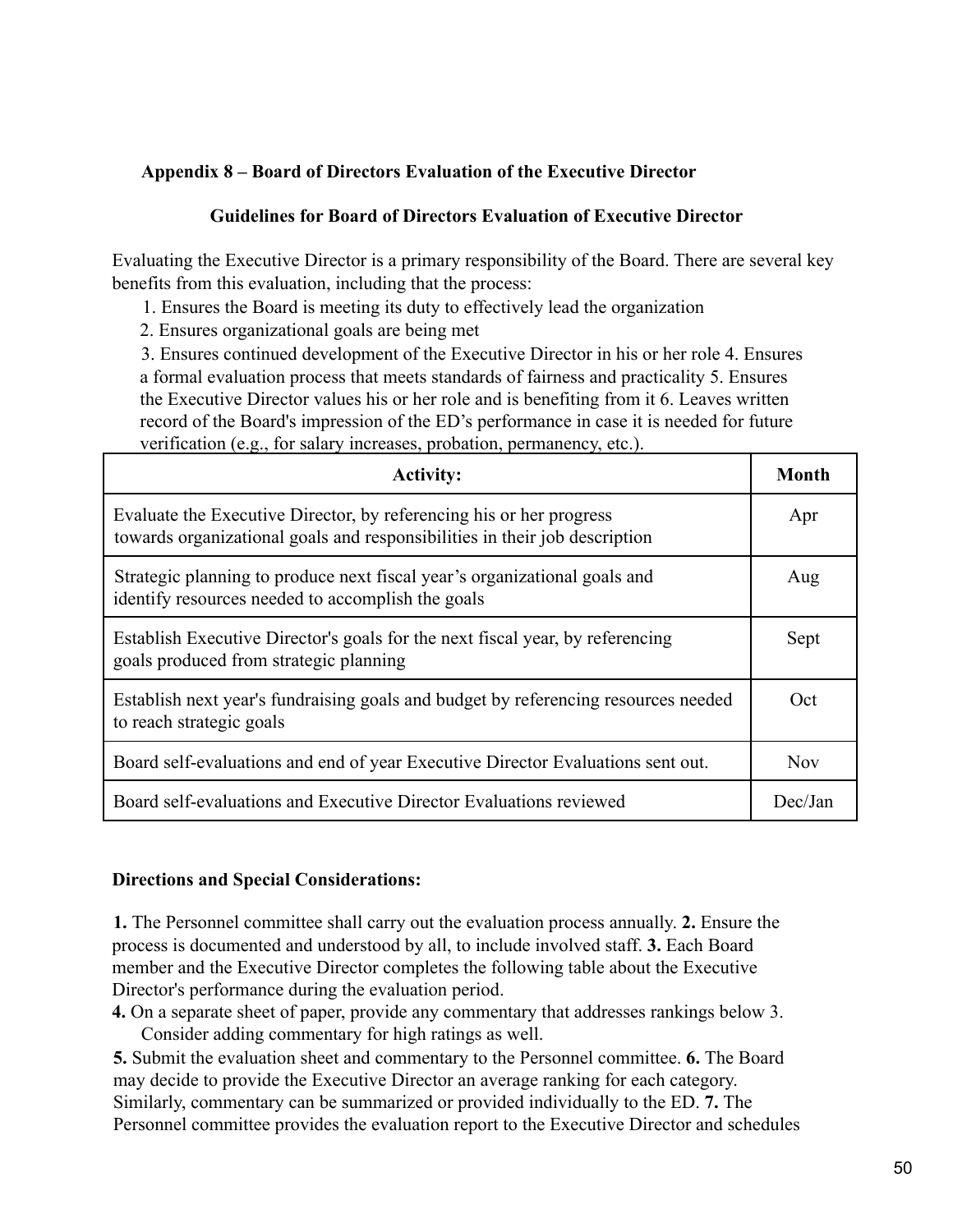a meeting with him or her shortly thereafter.

**8.** Ensure plans are made to address ratings below 3, including specific actions with dates.

**9.** If the Board perceives the ED to have performance issues, it can initiate an evaluation.

However, DO NOT initiate evaluations only when there are perceived issues - this is abusive.

| <b>Name of Preparer</b>                                                                                                                                                                                                                                                                                                                                                                                                                             | Rating<br>$(1-5)$ |
|-----------------------------------------------------------------------------------------------------------------------------------------------------------------------------------------------------------------------------------------------------------------------------------------------------------------------------------------------------------------------------------------------------------------------------------------------------|-------------------|
| <b>Financial Compliance, consider:</b><br>• Maintains control and accounting of all funds, including developing and<br>maintaining sound financial practices<br>• Works with board and staff in preparing a budget<br>• Ensures organization operates within budget guidelines<br>• Receives a "clean" financial audit<br>• Ensures that funds are disbursed in accordance with contract requirements and<br>donor designations<br><b>Comments:</b> |                   |
| <b>Legal Compliance, consider:</b><br>• Maintains official records and documents<br>• Ensures compliance with federal, state and local regulations and reporting<br>requirements • Executes legal documents appropriately<br>• No prolonged legal difficulties<br><b>Comments:</b>                                                                                                                                                                  |                   |
| Revenue, consider:<br>• Raises revenue to accomplish significant program goals<br>• Maintains or builds a financial balance per policy<br>• Maintains contact with, and prepares thank you letters for donors, grantors, and<br>other fiscal sponsors<br><b>Comments:</b>                                                                                                                                                                           |                   |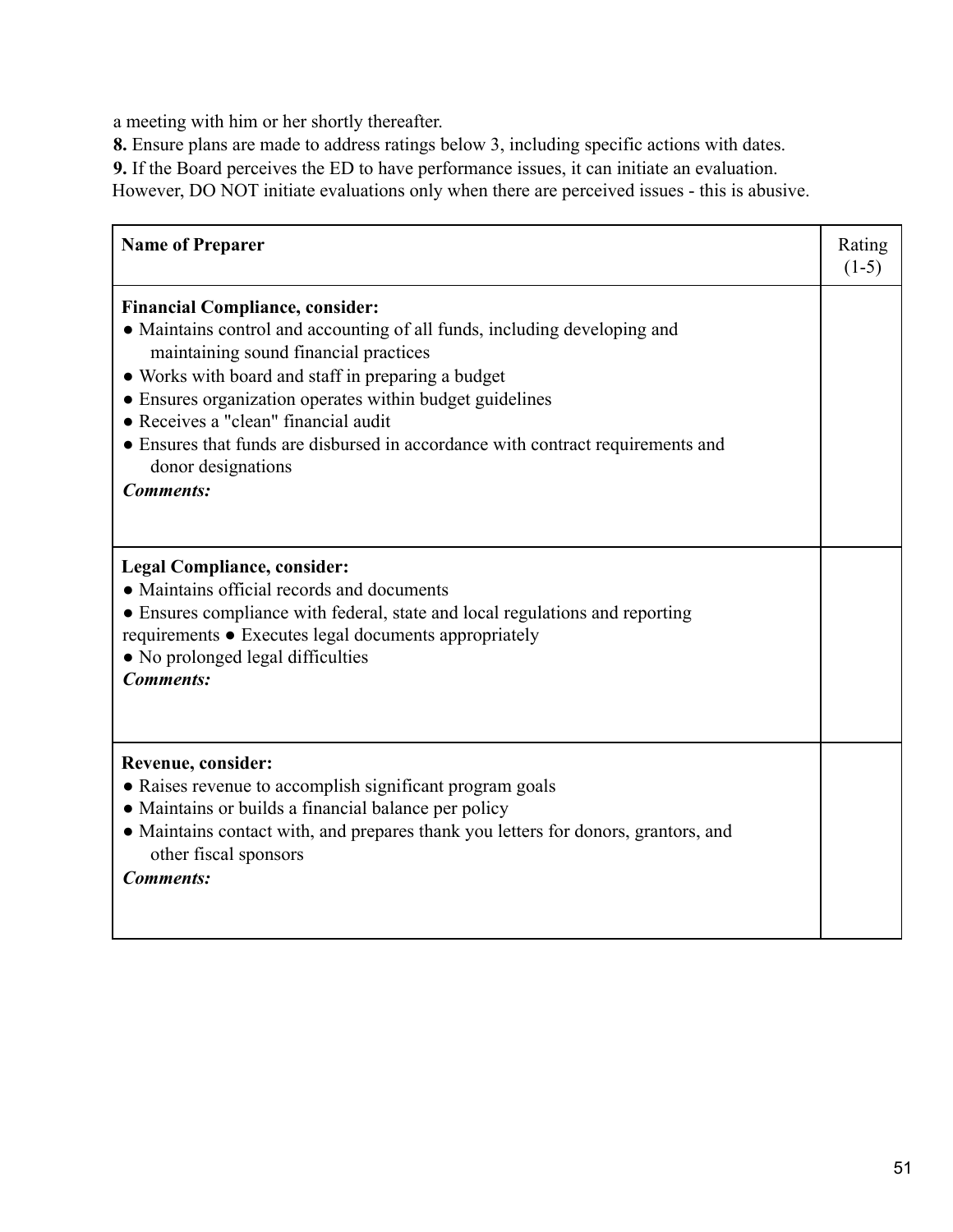| <b>Human Resources, consider:</b><br>• Maintains professional and safe work environment<br>• Maintains or increases productivity of staff      |  |
|------------------------------------------------------------------------------------------------------------------------------------------------|--|
| • Maintains sufficient and effective volunteer corps                                                                                           |  |
| • No undue staff turnover or ongoing personnel complaints                                                                                      |  |
| <b>Comments:</b>                                                                                                                               |  |
| 1=unsatisfactory, $2$ = partially within expectations, 3=meets expectations,<br>$4$ =exceeds expectations, and $5$ = far exceeds expectations. |  |

| <b>Name of Preparer</b>                                                                                                   | Rating<br>$(1-5)$ |
|---------------------------------------------------------------------------------------------------------------------------|-------------------|
| <b>Products/Programs, consider:</b><br>• Maintains or expands programs per plans                                          |                   |
| • Program evaluations demonstrate effectiveness<br>• Meets yearly program goals and objectives                            |                   |
| <b>Comments:</b>                                                                                                          |                   |
|                                                                                                                           |                   |
| <b>Relationship with Board, consider:</b><br>• Works with Board to develop a clear mission statement and strategic plan • |                   |
| Ensures that the Board is kept apprised of the condition of the organization and<br>all important issues affecting it     |                   |
| • Prepares budgets for presentation to the Board<br>• Works well with the board                                           |                   |
| • Provides support to board committees as appropriate<br><b>Comments:</b>                                                 |                   |
|                                                                                                                           |                   |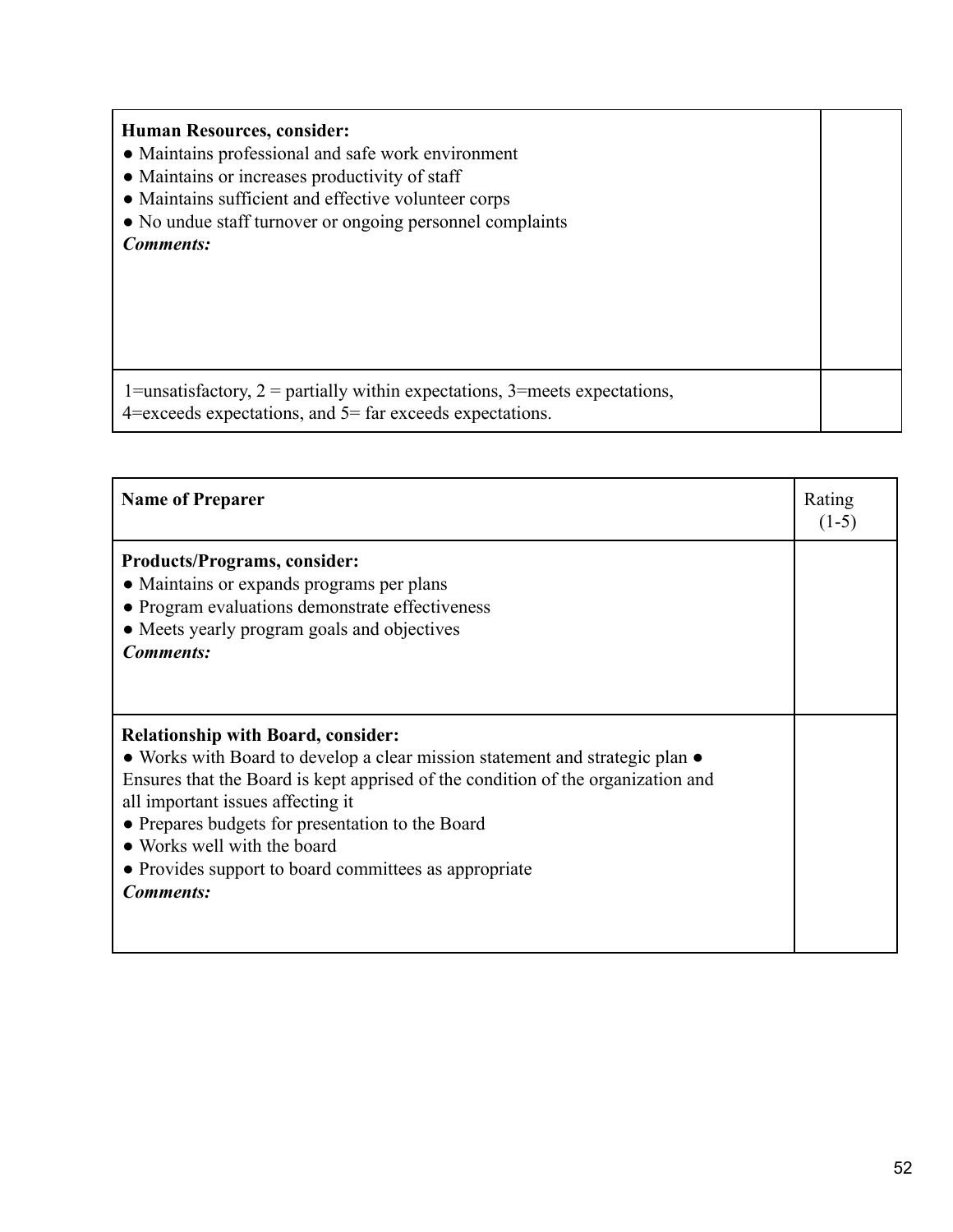| <b>Membership Relations, consider:</b><br>• Organizes annual VFP convention and conducts outreach to encourage<br>member participation<br>• Addresses member ideas, concerns, and questions<br>• Keeps members up to date on VFP strategy and goals<br>• Maintains member unity and assist in conflict resolution<br>• Keeps member database current<br>• Ensures new members are contacted in a timely manner<br><b>Comments:</b> |  |
|------------------------------------------------------------------------------------------------------------------------------------------------------------------------------------------------------------------------------------------------------------------------------------------------------------------------------------------------------------------------------------------------------------------------------------|--|
| <b>Community Relations, consider:</b><br>• Establishes sound working relationships and cooperative arrangements with allied<br>groups and organizations<br>• Publicizes the activities of the organization, its programs and goals, and edits<br>written materials<br>• Performs outreach by preparing press releases, securing speakers, and<br>preparing promotional materials<br><b>Comments:</b>                               |  |
| 1=unsatisfactory, $2$ = partially within expectations, 3=meets expectations,<br>$4$ =exceeds expectations, and $5$ = far exceeds expectations.                                                                                                                                                                                                                                                                                     |  |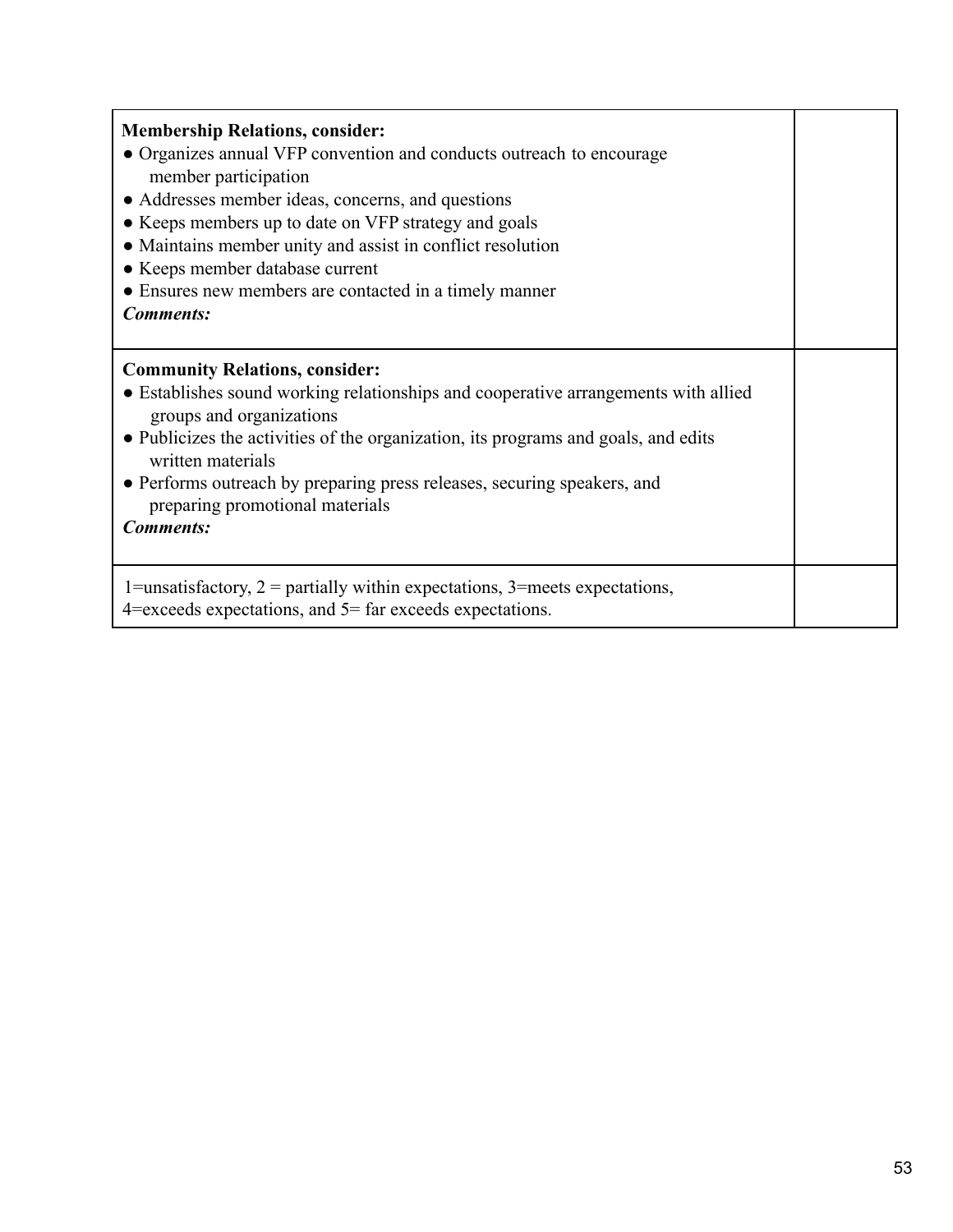## **Appendix 9: Staff Evaluation of VFPs National Office Work Environment and the Executive Director**

| Staff Member's Name: | Please circle |
|----------------------|---------------|
|----------------------|---------------|

your responses and add comments and return to the Personnel Committee chair.

- 1. Please rate the Executive Director's openness to you when discussing issues and concerns that affect your work:
- a. Very approachable b. Approachable c. Neutral d. Hard to Approach e. Unapproachable

Comments:

2. Do you believe you and other staff members are treated fairly by the Executive Director?

 $\mathcal{L}_\mathcal{L} = \{ \mathcal{L}_\mathcal{L} = \{ \mathcal{L}_\mathcal{L} = \{ \mathcal{L}_\mathcal{L} = \{ \mathcal{L}_\mathcal{L} = \{ \mathcal{L}_\mathcal{L} = \{ \mathcal{L}_\mathcal{L} = \{ \mathcal{L}_\mathcal{L} = \{ \mathcal{L}_\mathcal{L} = \{ \mathcal{L}_\mathcal{L} = \{ \mathcal{L}_\mathcal{L} = \{ \mathcal{L}_\mathcal{L} = \{ \mathcal{L}_\mathcal{L} = \{ \mathcal{L}_\mathcal{L} = \{ \mathcal{L}_\mathcal{$ 

 $\mathcal{L}_\mathcal{L} = \{ \mathcal{L}_\mathcal{L} = \{ \mathcal{L}_\mathcal{L} = \{ \mathcal{L}_\mathcal{L} = \{ \mathcal{L}_\mathcal{L} = \{ \mathcal{L}_\mathcal{L} = \{ \mathcal{L}_\mathcal{L} = \{ \mathcal{L}_\mathcal{L} = \{ \mathcal{L}_\mathcal{L} = \{ \mathcal{L}_\mathcal{L} = \{ \mathcal{L}_\mathcal{L} = \{ \mathcal{L}_\mathcal{L} = \{ \mathcal{L}_\mathcal{L} = \{ \mathcal{L}_\mathcal{L} = \{ \mathcal{L}_\mathcal{$ 

Comments: \_\_\_\_\_\_\_\_\_\_\_\_\_\_\_\_\_\_\_\_\_\_\_\_\_\_\_\_\_\_\_\_\_\_\_\_\_\_\_\_\_\_\_\_\_\_\_\_\_\_\_\_\_\_\_\_\_\_\_\_\_\_\_\_\_\_\_

3. Please rate the work environment in the office:

a. Very Friendly b. Friendly c. Neutral d. Hostile e. Very Hostile

Comments: \_\_\_\_\_\_\_\_\_\_\_\_\_\_\_\_\_\_\_\_\_\_\_\_\_\_\_\_\_\_\_\_\_\_\_\_\_\_\_\_\_\_\_\_\_\_\_\_\_\_\_\_\_\_\_\_\_\_\_\_\_\_\_\_\_\_\_

4. On a scale of A, B, C, D, or F, what grade would you give the VFP office as a place to grow as a person and an employee? Grade:

 $\mathcal{L}_\mathcal{L} = \{ \mathcal{L}_\mathcal{L} = \{ \mathcal{L}_\mathcal{L} = \{ \mathcal{L}_\mathcal{L} = \{ \mathcal{L}_\mathcal{L} = \{ \mathcal{L}_\mathcal{L} = \{ \mathcal{L}_\mathcal{L} = \{ \mathcal{L}_\mathcal{L} = \{ \mathcal{L}_\mathcal{L} = \{ \mathcal{L}_\mathcal{L} = \{ \mathcal{L}_\mathcal{L} = \{ \mathcal{L}_\mathcal{L} = \{ \mathcal{L}_\mathcal{L} = \{ \mathcal{L}_\mathcal{L} = \{ \mathcal{L}_\mathcal{$ 

Comments: \_\_\_\_\_\_\_\_\_\_\_\_\_\_\_\_\_\_\_\_\_\_\_\_\_\_\_\_\_\_\_\_\_\_\_\_\_\_\_\_\_\_\_\_\_\_\_\_\_\_\_\_\_\_\_\_\_\_\_\_\_\_\_\_\_\_\_

5. Do you have any positive or negative feedback about working as a staff member of VFP that you would like to share?

 $\mathcal{L}_\mathcal{L} = \{ \mathcal{L}_\mathcal{L} = \{ \mathcal{L}_\mathcal{L} = \{ \mathcal{L}_\mathcal{L} = \{ \mathcal{L}_\mathcal{L} = \{ \mathcal{L}_\mathcal{L} = \{ \mathcal{L}_\mathcal{L} = \{ \mathcal{L}_\mathcal{L} = \{ \mathcal{L}_\mathcal{L} = \{ \mathcal{L}_\mathcal{L} = \{ \mathcal{L}_\mathcal{L} = \{ \mathcal{L}_\mathcal{L} = \{ \mathcal{L}_\mathcal{L} = \{ \mathcal{L}_\mathcal{L} = \{ \mathcal{L}_\mathcal{$ 

 $\mathcal{L}_\mathcal{L} = \{ \mathcal{L}_\mathcal{L} = \{ \mathcal{L}_\mathcal{L} = \{ \mathcal{L}_\mathcal{L} = \{ \mathcal{L}_\mathcal{L} = \{ \mathcal{L}_\mathcal{L} = \{ \mathcal{L}_\mathcal{L} = \{ \mathcal{L}_\mathcal{L} = \{ \mathcal{L}_\mathcal{L} = \{ \mathcal{L}_\mathcal{L} = \{ \mathcal{L}_\mathcal{L} = \{ \mathcal{L}_\mathcal{L} = \{ \mathcal{L}_\mathcal{L} = \{ \mathcal{L}_\mathcal{L} = \{ \mathcal{L}_\mathcal{$ 

 $\mathcal{L}_\mathcal{L} = \{ \mathcal{L}_\mathcal{L} = \{ \mathcal{L}_\mathcal{L} = \{ \mathcal{L}_\mathcal{L} = \{ \mathcal{L}_\mathcal{L} = \{ \mathcal{L}_\mathcal{L} = \{ \mathcal{L}_\mathcal{L} = \{ \mathcal{L}_\mathcal{L} = \{ \mathcal{L}_\mathcal{L} = \{ \mathcal{L}_\mathcal{L} = \{ \mathcal{L}_\mathcal{L} = \{ \mathcal{L}_\mathcal{L} = \{ \mathcal{L}_\mathcal{L} = \{ \mathcal{L}_\mathcal{L} = \{ \mathcal{L}_\mathcal{$ 

Comments: \_\_\_\_\_\_\_\_\_\_\_\_\_\_\_\_\_\_\_\_\_\_\_\_\_\_\_\_\_\_\_\_\_\_\_\_\_\_\_\_\_\_\_\_\_\_\_\_\_\_\_\_\_\_\_\_\_\_\_\_\_\_\_\_\_\_\_

6. Do you have any questions or concerns that you would like to the Board of Directors to address?

Comments: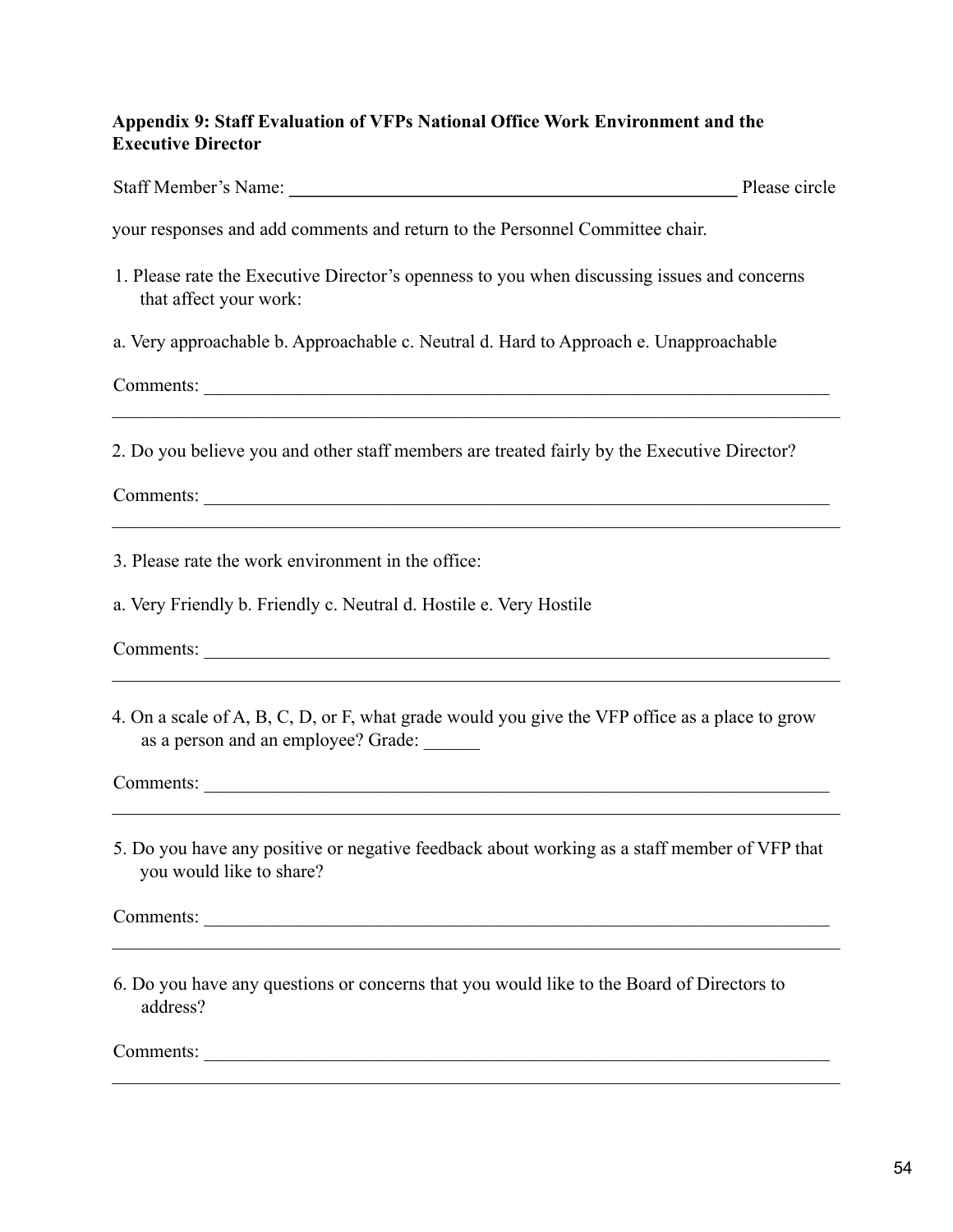| <b>Considerations</b>                                                                                                 | 5<br><b>Very</b><br>Good | Good | 3<br>Avg. | $\mathcal{L}$<br>Fair | Poor |
|-----------------------------------------------------------------------------------------------------------------------|--------------------------|------|-----------|-----------------------|------|
| 1. Board has full and common understanding<br>of the roles and responsibilities of a board                            |                          |      |           |                       |      |
| 2. Board members understand the<br>organization's mission and its products /<br>programs                              |                          |      |           |                       |      |
| 3. Structural pattern (board, officers,<br>committees, executive and staff) is clear                                  |                          |      |           |                       |      |
| 4. Board has clear goals and actions<br>resulting from relevant and realistic<br>strategic planning                   |                          |      |           |                       |      |
| 5. Board attends to policy-related decisions<br>which effectively guide operational activities<br>of staff            |                          |      |           |                       |      |
| 6. Board receives regular reports on<br>finances/budgets, products/program<br>performance and other important matters |                          |      |           |                       |      |
| 7. Board helps set fundraising goals and<br>is actively involved in fundraising<br>(nonprofit)                        |                          |      |           |                       |      |
| 8. Board effectively represents the<br>organization to the community                                                  |                          |      |           |                       |      |
| 9. Board meetings facilitate focus and<br>progress on important organizational matters                                |                          |      |           |                       |      |
| 10. Board regularly monitors and<br>evaluates progress toward strategic goals<br>and product/ program performance     |                          |      |           |                       |      |
| 11. Board regularly evaluates and develops<br>the chief executive                                                     |                          |      |           |                       |      |
| 12. Board has approved comprehensive<br>personnel policies which have been reviewed<br>by a qualified professional    |                          |      |           |                       |      |

# **Appendix 10 – Board of Directors Self-Evaluation Form**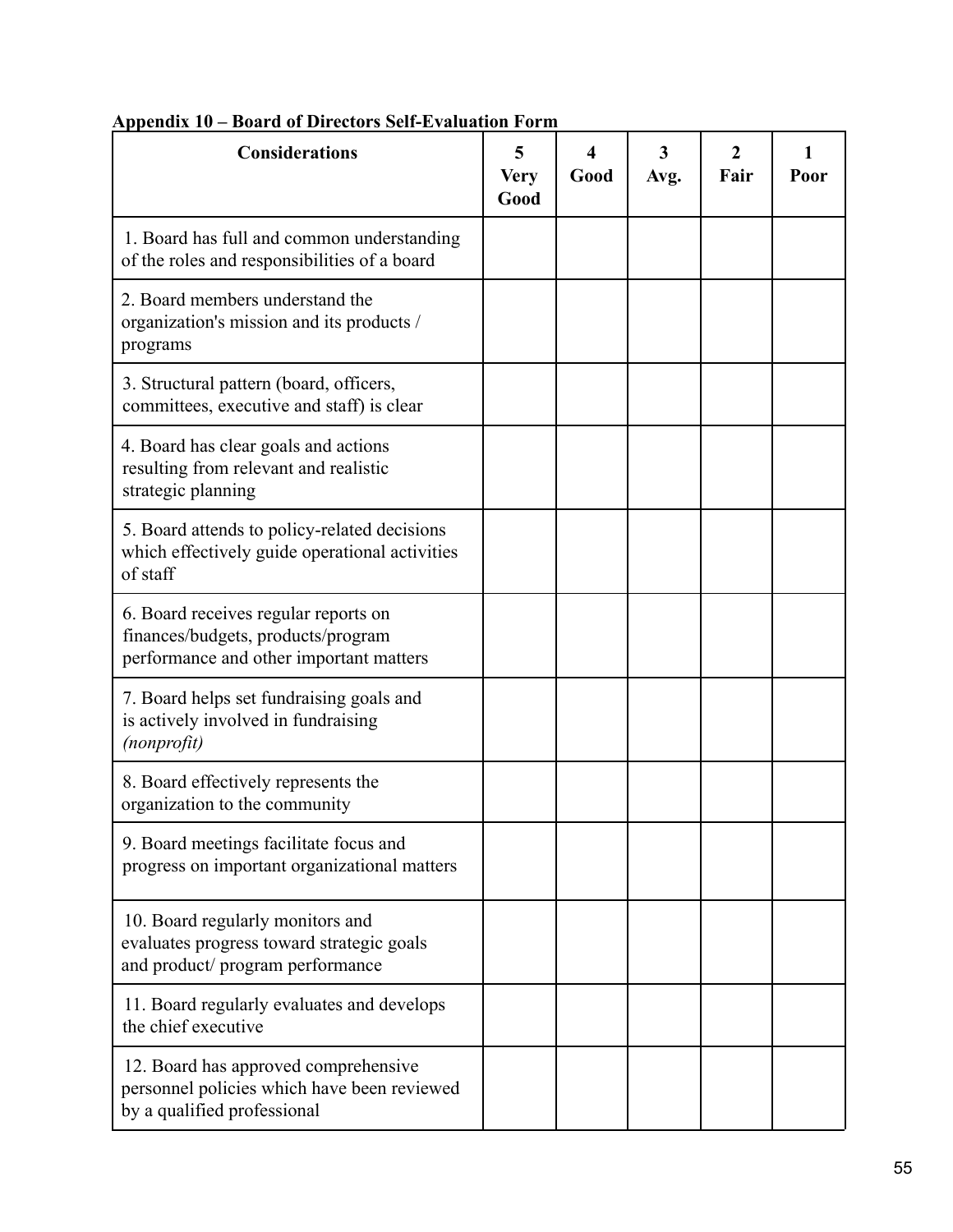| 13. Each member of the board feels involved<br>and interested in the board's work       |  |  |  |
|-----------------------------------------------------------------------------------------|--|--|--|
| 14. All necessary skills, stakeholders<br>and diversity are represented on the<br>board |  |  |  |

**Please use this space to clarify any ratings that are Average or Below.**

**Please list the three to five points on which you believe the board should focus its attention in the next year. Be as specific as possible in identifying these points. 1.**

- **2.**
- **3.**
- 
- **4.**

**5.**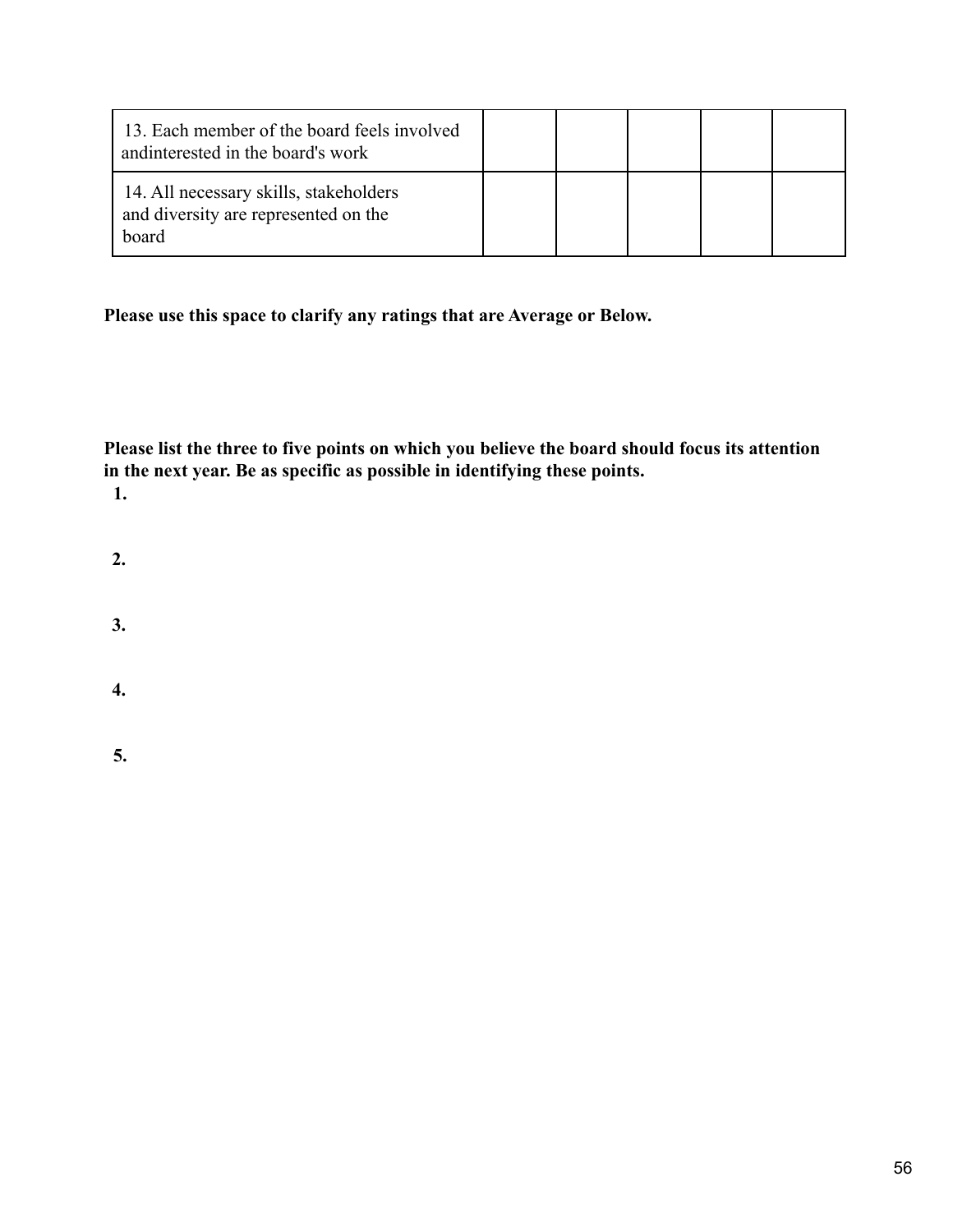## **Appendix 11 – Board of Directors'Annual Calendar**

## **BOARD OF DIRECTORS ANNUAL CALENDAR**

JANUARY – In-Person Meeting

- Administer oath to new board members and conduct board orientation
- Elect new officers of Board

• Make assignments, to include chair and members of committees, as well as liaisons for all other appropriate VFP entities (i.e., working group, national projects, etc.) ● Follow-up on Convention Planning to include selection of a theme

FEBRUARY – Board Tele/Conference Call

● Initial Executive Director Evaluations and Board Self-Evaluation distributed, to be collected 10 days following the meeting

MARCH – Board Tele/Conference Call

APRIL – In-person Meeting to be held in the location of the National Office

- Continued Convention Preparation
- Interaction with Staff
- Move forward in the selection of next year's convention site and planning

MAY – Board Tele/Conference Call

JUNE – Board Tele/Conference Call

JULY– Board Tele/Conference Call

AUGUST – In-Person Meeting and Convention

- Organizational Strategic Planning
- Vote on endorsement of resolutions and bylaw amendments
- Oversee the Annual Convention and conduct the Business Meeting

SEPTEMBER – Board Tele/Conference Call

● Establish Executive Director's Organizational Goals for next fiscal year

OCTOBER – In-Person Meeting

- Held in the city hosting the following year's convention, tour facilities Receive report from Convention Committee regarding upcoming year's convention ● Establish fundraising goals for the next fiscal year
- Budget will be considered and voted on.

NOVEMBER – Board Tele/Conference Call.

DECEMBER – Board Tele/Conference Call; Year In End Review. End of year evaluations sent to all board members and staff, including out-going board members.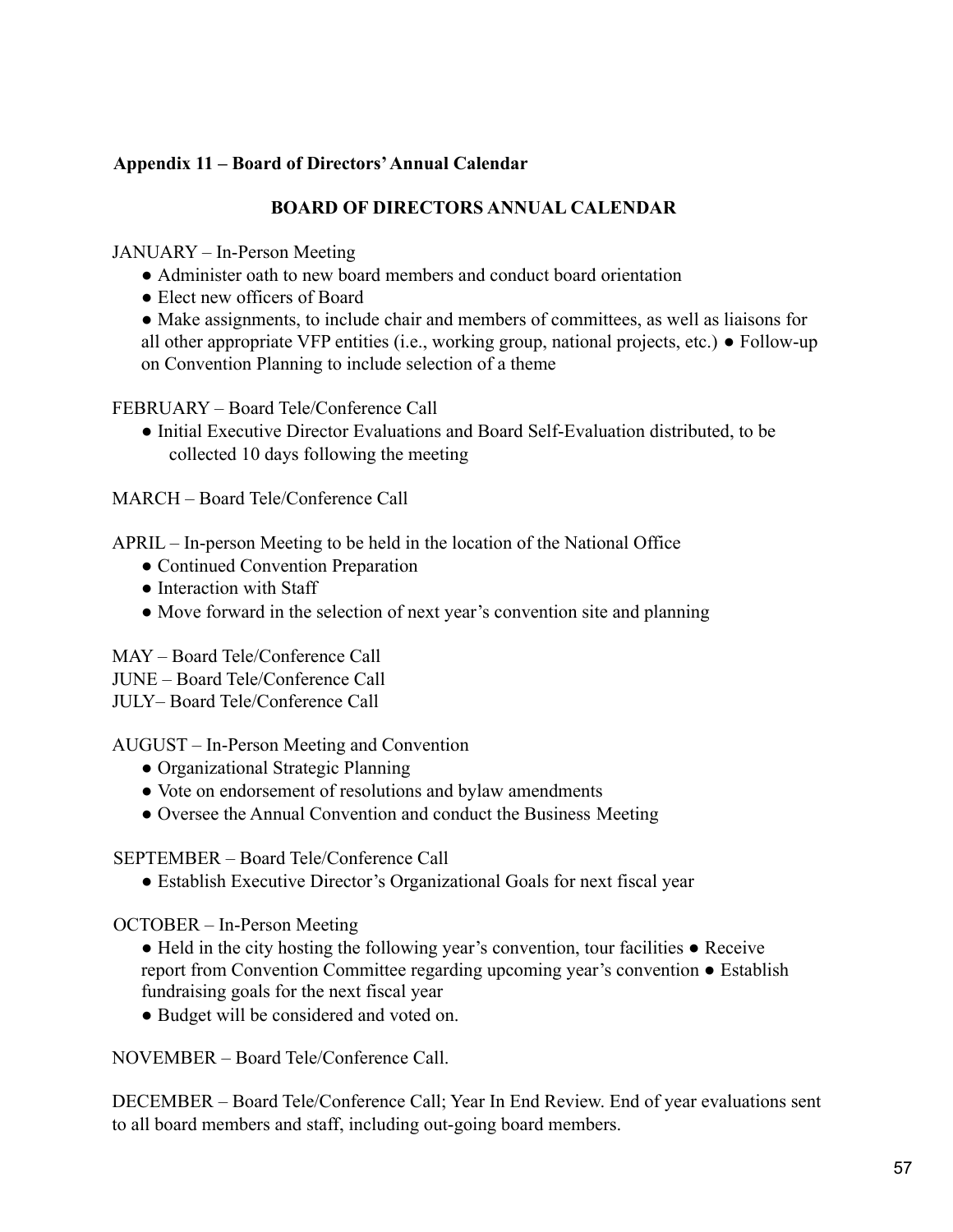

# **Meeting Ground Rules**

**Remember Who We Are – Statement of Purpose and Code of Conduct**

**Show Up On Time and Come Prepared**

**-**

**-**

**Stay Mentally and Physically Present**

**-**

**Contribute to Meeting Goals -**

**Let Everyone Participate – Step Forward / Step Back**

**-**

**Listen with an Open Mind**

**Think Before Speaking**

**-**

**Stay On Point and On Time -**

**-**

**Attack the Problem, Not the Person – Disagree Respectfully -**

> **No Interrupting -**

**Avoid Repeating Others Comments**

**Return From Breaks On Time\***

**-**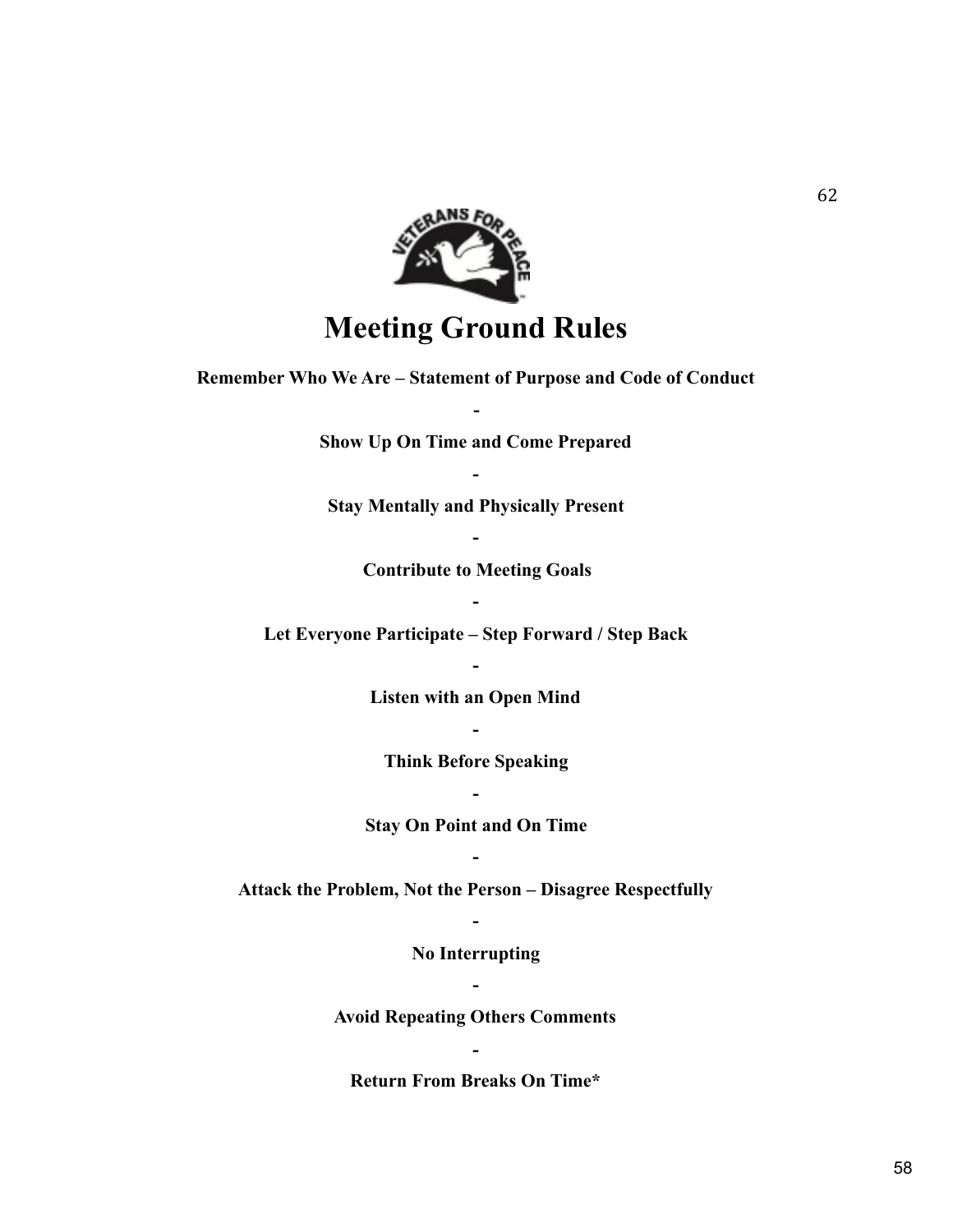\* We are all adults and we may have to excuse ourselves on occasion. If you need to step outside during the meeting for any reason, please do so at your convenience quietly and return promptly. When we take an unscheduled break we understand the meeting will continue.

Members will fill us in on what we missed at the next opportunity – which may be at the end of the day.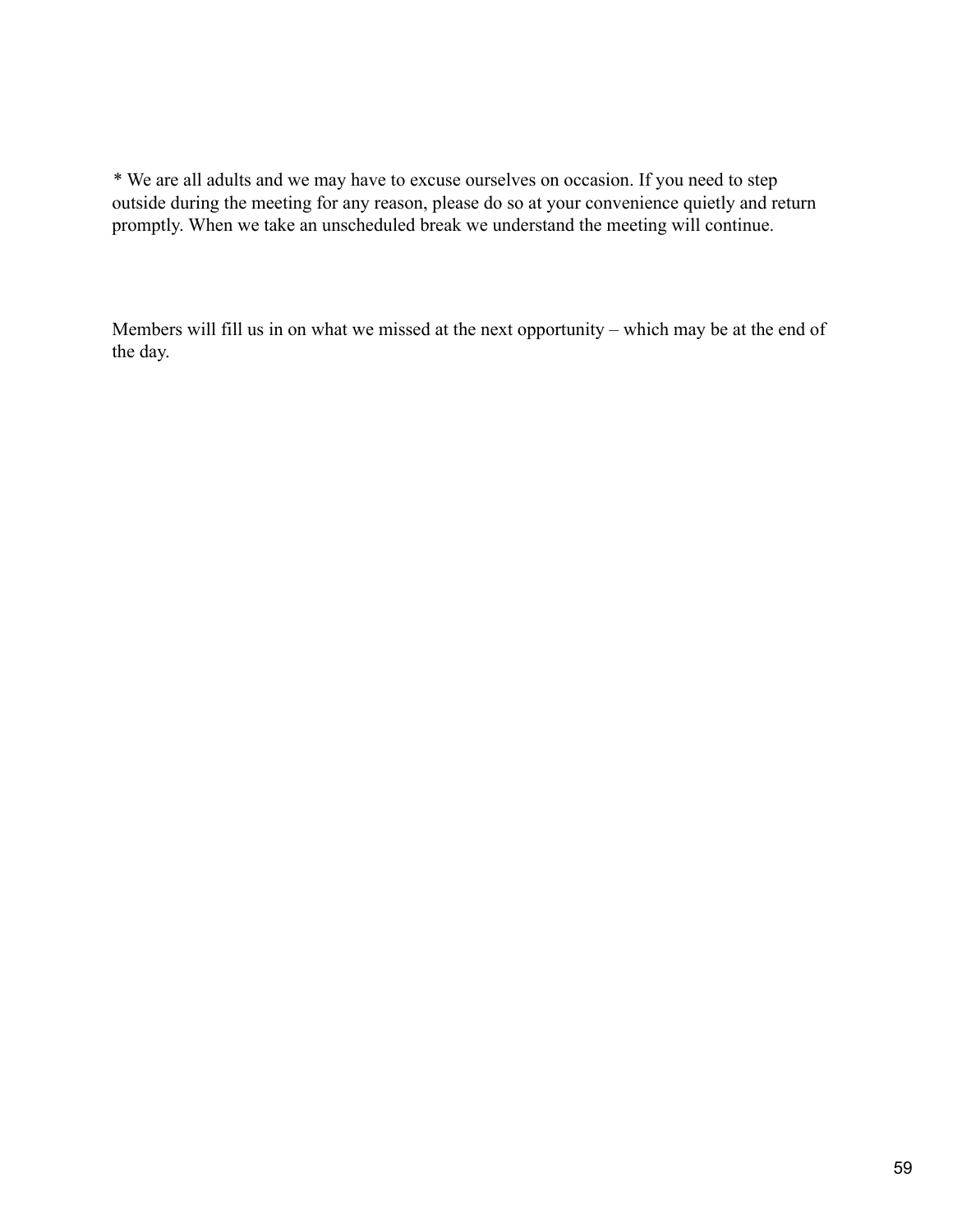## **Responsibilities of the Board**

Board members are responsible for the following:

- 1. **Participation in board activities.** The board has monthly conference calls and quarterly in-person meetings. Attendance is required barring an excused absence. Board members are expected to serve on committees, communicate with the broader VFP membership and peace community, and assist in facilitating the National Convention.
- 2. **Ensuring organizational continuity**. The board develops leadership within both board and staff to maintain a mix of old and new people in both spheres.
- 3. **Setting organizational policy, reviewing and evaluating organizational plans**. The board ensures that policies are in place to guide the organization as appropriate and that the organization's programs are always in keeping with its statement of purpose, and that the statement of purpose continues to reflect a true need.
- 4. **Doing strategic planning**. The board forms long-range plans with reference to our statement of purpose, focusing on the following types of questions: Where does VFP want to be in two years, five years, ten years? How big does VFP want to become? What are the implications of world events for VFP's work? How can VFP become more pro-active, rather than reactive?
- 4. **Maintaining fiscal accountability**. The board approves and closely monitors the organization's expenses and income. The board makes certain that all the organization's resources (including the time of volunteers and staff) are used wisely, and that the organization has enough money to operate.
- 5. **Personnel**. The board sets and reviews personnel policies, hires, evaluates, and, when necessary, fires staff. For staff positions other than the executive director, these tasks are delegated to the executive director who takes the place of the board in personnel matters. The board hires the executive director and evaluates her or his performance regularly. The board is also the final arbiter of internal staff disputes and grievances and is ultimately responsible for maintaining good staff/board relationships.
- 6. **Funding the organization**. The board is responsible for the continued funding and financial health of the organization. With regard to fundraising, board members have two responsibilities: give money and raise money to best of ability.

As a board member, I agree to these responsibilities and will work to carry out these tasks to the best of my ability.

| Name (print/sign): | Date: |  |
|--------------------|-------|--|
|                    |       |  |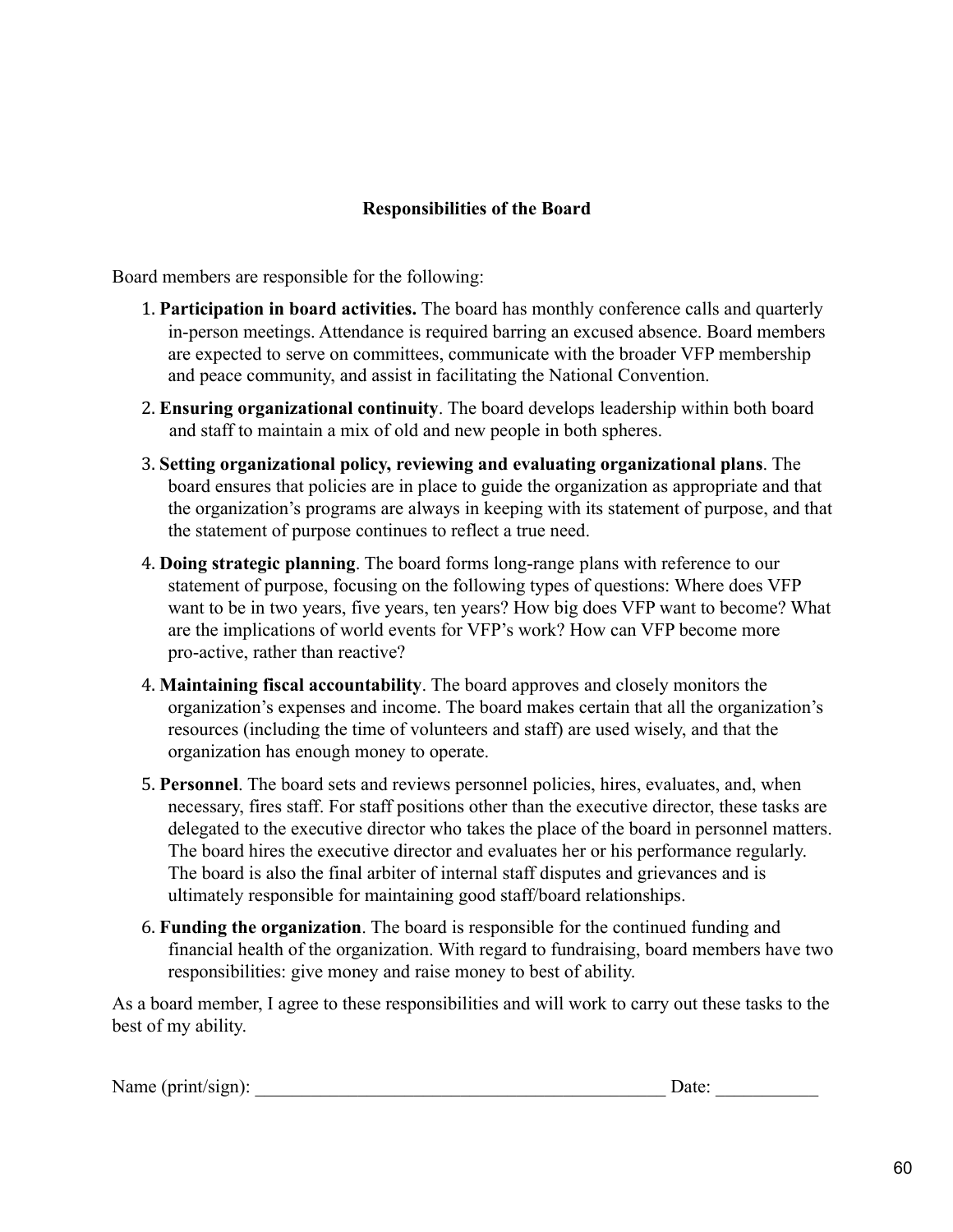**Appendix 14 – Board of Directors Standing Committee Assignment Forms BEING UPDATED**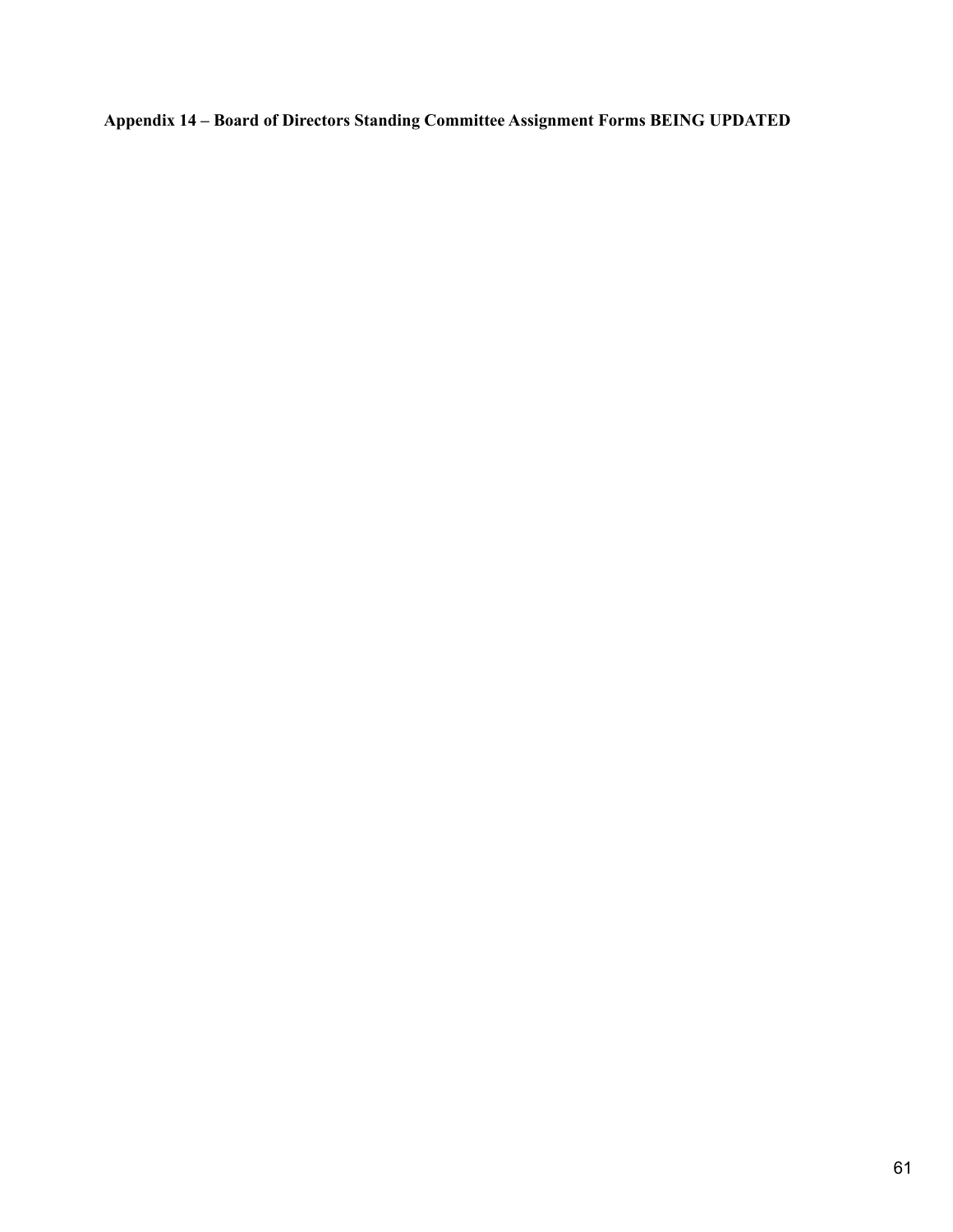# **Appendix 15 – Board of Directors and Staff Contact Information Form**

| <b>Board of Directors Contact Information Sheet</b> |       |        |         |      |                                 |         |     |           |       |
|-----------------------------------------------------|-------|--------|---------|------|---------------------------------|---------|-----|-----------|-------|
| Name                                                | Phone | Email  | Address | City | State                           | Country | Zp  | WhatsApp  | Other |
|                                                     |       |        |         |      |                                 |         |     |           |       |
|                                                     |       |        |         |      |                                 |         |     |           |       |
|                                                     |       |        |         |      |                                 |         |     |           |       |
|                                                     |       |        |         |      |                                 |         |     |           |       |
|                                                     |       |        |         |      |                                 |         |     |           |       |
|                                                     |       |        |         |      |                                 |         |     |           |       |
|                                                     |       |        |         |      |                                 |         |     |           |       |
|                                                     |       |        |         |      |                                 |         |     |           |       |
|                                                     |       |        |         |      |                                 |         |     |           |       |
|                                                     |       |        |         |      |                                 |         |     |           |       |
|                                                     |       |        |         |      |                                 |         |     |           |       |
|                                                     |       |        |         |      |                                 |         |     |           |       |
|                                                     |       |        |         |      |                                 |         |     |           |       |
|                                                     |       |        |         |      |                                 |         |     |           |       |
|                                                     |       |        |         |      | Staff Contact Information Sheet |         |     |           |       |
| <b>Name</b>                                         | Phone | Em ail | Address | City | State                           | Country | Zip | Whats App | Other |
|                                                     |       |        |         |      |                                 |         |     |           |       |
|                                                     |       |        |         |      |                                 |         |     |           |       |
|                                                     |       |        |         |      |                                 |         |     |           |       |
|                                                     |       |        |         |      |                                 |         |     |           |       |
|                                                     |       |        |         |      |                                 |         |     |           |       |
|                                                     |       |        |         |      |                                 |         |     |           |       |
|                                                     |       |        |         |      |                                 |         |     |           |       |
|                                                     |       |        |         |      |                                 |         |     |           |       |
|                                                     |       |        |         |      |                                 |         |     |           |       |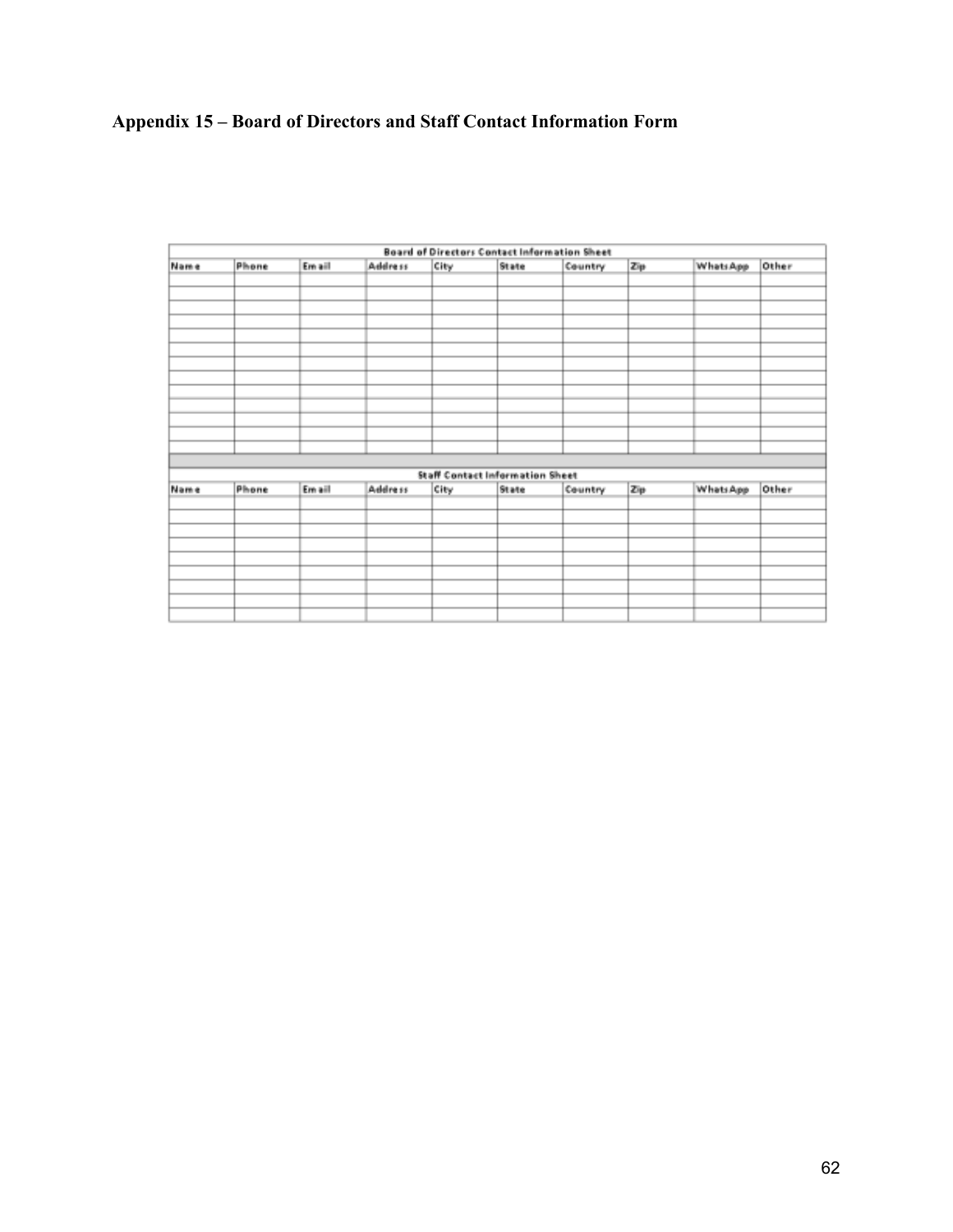# **Appendix 16 – Board Travel Reimbursement Form**

# VFP Board Travel<br>Expense Report

| Board Member:           |                                                                                                                      | Date of Travel: |  |
|-------------------------|----------------------------------------------------------------------------------------------------------------------|-----------------|--|
| Purpose of Travel:      | <u> 1980 - Johann Barn, mars eta bainar eta industrial eta erromana eta erromana eta erromana eta erromana eta e</u> |                 |  |
|                         | Description                                                                                                          | Amount          |  |
| Transportation Expenses | <u> 1989 - John Harry Harry Harry Harry Harry Harry Harry Harry Harry Harry Harry Harry Harry Harry Harry Harry</u>  |                 |  |
|                         |                                                                                                                      |                 |  |
|                         |                                                                                                                      |                 |  |
|                         |                                                                                                                      |                 |  |
|                         |                                                                                                                      |                 |  |
|                         |                                                                                                                      |                 |  |
|                         | the contract of the contract of the contract of the contract of the contract of                                      |                 |  |
| Hotel Expenses          |                                                                                                                      |                 |  |
|                         |                                                                                                                      |                 |  |
|                         | the control of the control of the control of the control of the control of                                           |                 |  |
| Meal Expenses           |                                                                                                                      |                 |  |
|                         |                                                                                                                      |                 |  |
|                         |                                                                                                                      |                 |  |
|                         |                                                                                                                      |                 |  |
|                         |                                                                                                                      |                 |  |
|                         |                                                                                                                      |                 |  |
|                         | <b>TOTAL</b>                                                                                                         |                 |  |
|                         | Reimbursement Requested                                                                                              |                 |  |
|                         | In-Kind Donation                                                                                                     |                 |  |
|                         |                                                                                                                      |                 |  |
| Signature               |                                                                                                                      | Date            |  |
|                         |                                                                                                                      |                 |  |

Approved By

Date

Please attach receipts.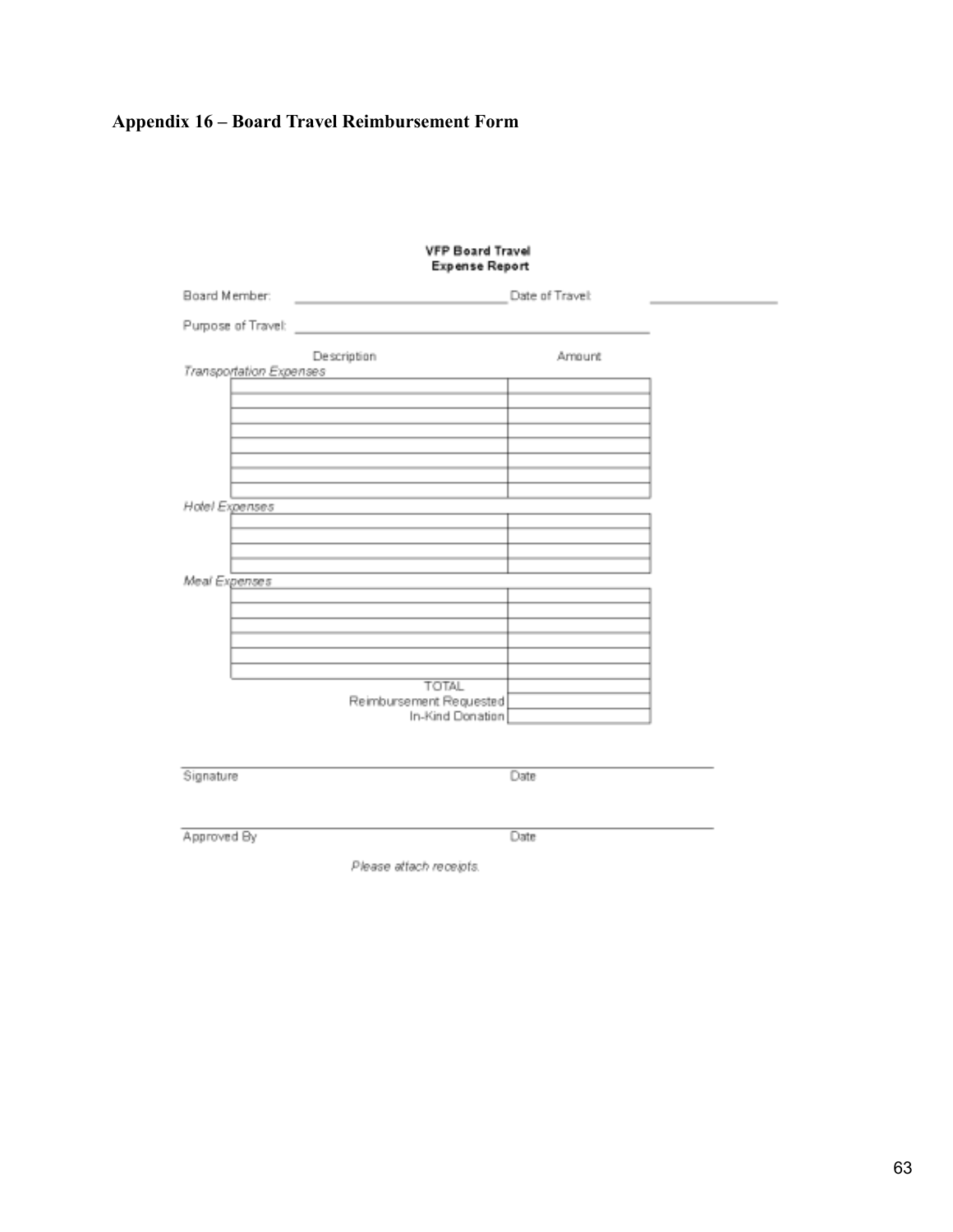# **Appendix 17 – Current National Projects and Working Groups**

## **CURRENT NATIONAL PROJECTS**

At times projects initiated by members or chapters take on a larger scope and those involved ask to be recognized as National VFP Projects. Currently there are nine National Projects. For more information, visit our VFP website.

#### **Save Our VA**

The Save Our VA Campaign is an effort of Veterans For Peace members to stop the privatization of VA Healthcare. They advocate for policies that will preserve the ability of the VA's (Department of Veterans Affairs) Veterans Health Administration (VHA) to provide comprehensive, high-quality, cutting-edge healthcare to the nine million American veterans who rely on VA health facilities.

#### **Golden Rule Peace Boat Project**

We aim to advance VFP's opposition to nuclear weapons and war, and to do so in a very memorable and intriguing way. We have recovered and are restoring the original peace boat, the Golden Rule, that sailed in 1958 to stop nuclear testing in the atmosphere, and which inspired many peace makers and peace ships that followed. The restored Golden Rule will voyage once more, to show that a nuclear peace is possible, and that bravery and tenacity can overcome militarism.

#### **Iraq Water Project**

Iraq Water Project was conceived in 1999 to address and challenge the intolerable sanctions regime whose purpose---not very carefully hidden---was to make life so miserable for Iraqis that they would overthrow Saddam Hussein and place in power a government compliant with US interests. This system of sanctions stayed in place some 13 years, and very helpfully wrecked Iraq's economic and social structure. The water system collapsed with everything else.

#### **Korea Peace Campaign**

Korea Peace Campaign (KPC) is a national project of VFP whose mission is to achieve a peaceful end to the lingering, costly Korean War; heal the wounds of the War; and promote reconciliation and friendship between American and Korean people.

## **Deported Veterans Advocacy Project**

The mission of the Deported Veterans Advocacy Project is to advocate and assist U.S. veterans who face deportation, or have been deported by the U.S. government. Currently Veterans For Peace is the fiscal sponsor of the Unified Deported Veterans, located in Tijuana, Mexico. The Unified Deported Veterans/Veterans For Peace Hector Barrios Chapter 182 is the front line of interception for U.S. military deported veterans, assisting them to integrate into the community as productive residents while searching for legal avenues to return home to the U.S.

#### **Veterans Challenge Islamophobia**

Veterans Challenge Islamophobia is a broad based call to all veterans to defend the values of religious freedom, equality and individual rights. These are the very same values embedded in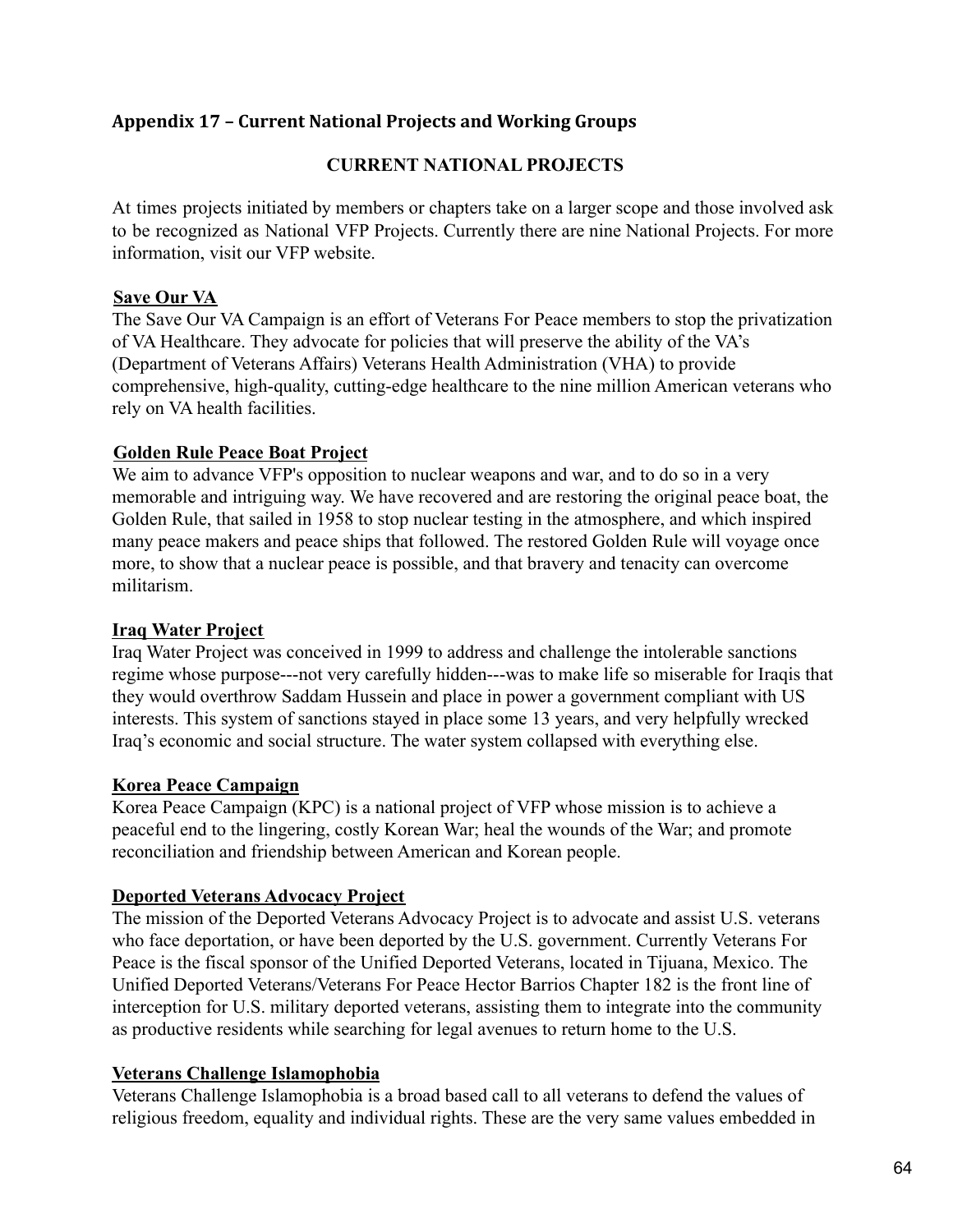our Constitution that many of us believed we were defending when serving in the military. And time is urgent. The campaign is initiated and coordinated by Veterans For Peace. All veterans who agree that bigotry and religious intolerance must be challenged are welcome.

## **Vietnam Agent Orange Relief & Responsibility Campaign**

This Campaign is an initiative of U.S. veterans, Vietnamese Americans and all concerned about peace and justice. We insist our government honor its moral and legal responsibility to compensate the Vietnamese victims and all victims, of Agent Orange.

# **Vietnam Full Disclosure Campaign**

An alternative commemoration of the American War in Viet Nam Full Disclosure is a national campaign to present to the American people an accurate history of the American war in Viet Nam. We do this for historical accuracy, and to look at the impact of the war on the Vietnamese and American people – including servicemen and women and their families. Most importantly, we hope to prevent future unnecessary, brutal acts of intervention.

# **CURRENT WORKING GROUPS**

For more information on our Working Groups and to get involved, visit the VFP website.

Agent Orange Democracy / Constitution / War Powers Drones DU, Cluster Bombs, and Land Mines GI Resistance Homeless Veterans Iran Palestine Prosecute War Criminals Military Trauma SOAW / Latin America Nuclear Abolition Climate Crisis & Militarism Veterans For INNER Peace China Working Group